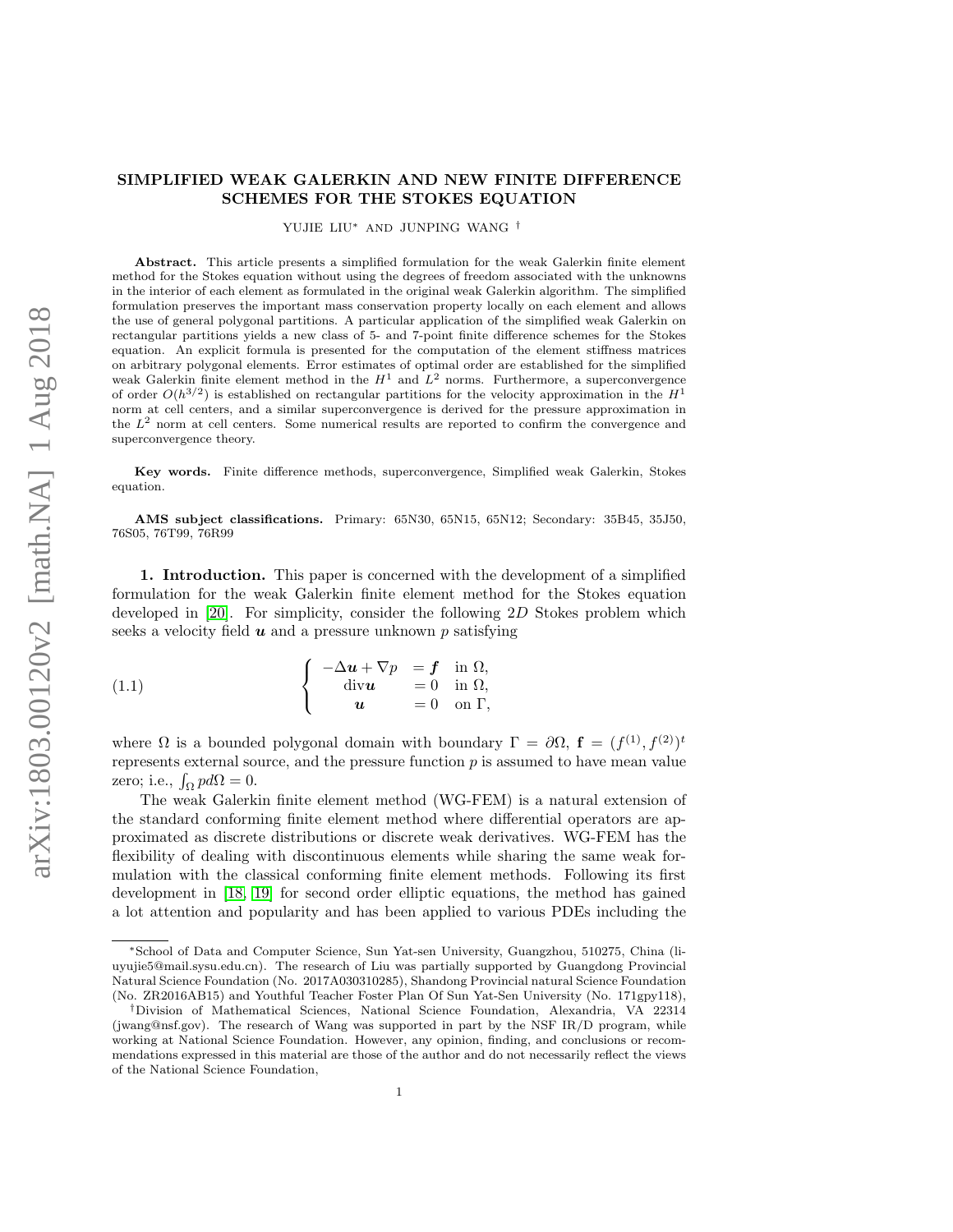Stokes equation, biharmonic equation, elasticity equation, and Maxwell's equations, see [\[16,](#page-31-3) [21,](#page-31-4) [11\]](#page-31-5) and the references therein for more details.

In this paper, we propose a simplified formulation for the weak Galerkin finite element method for the Stokes equation. In the simplified weak Galerkin (SWG), the degree of freedoms involves only those on the element boundary; i.e., the unknowns associated with the interior of each element in the original weak Galerkin are not used at all in SWG. This simplified formulation still preserves the important mass conservation property locally on each element and allows the use of general polygonal partitions. The stability and convergence is established by following the general framework developed in [\[20\]](#page-31-0), but with a non-trivial modification due to the absence of the interior unknowns employed in the original weak Galerkin. A comprehensive formula for the computation of the element stiffness matrices is presented for a better understanding and dissemination of the method. As a particular case study, the global stiffness matrix for the simplified weak Galerkin is assembled on uniform rectangular partitions, yielding a new class of 5- and 7-point finite difference schemes for the Stokes equation. Furthermore, a superconvergence is established in the  $H<sup>1</sup>$  norm for the velocity approximation at cell centers, as well as for the pressure approximation in the  $L^2$  norm at cell centers on (nonuniform) rectangular partitions. A section is devoted to the description of the new class of 5- and 7-point finite difference schemes in order to facilitate the practical use of this scheme. Due to the connection between the finite difference scheme and the simplified weak Galerkin finite element method, the convergence theory developed for SWG can be easily extended to the new finite difference schemes. The local conservation property is also inherited by the finite difference scheme. The SWG method indeed provides a way to generalize the new finite difference scheme from regular Cartesian grids to irregular polygonal grids.

There are existing finite difference schemes in literature for solving the Stokes equations [\[22,](#page-31-6) [15,](#page-31-7) [10\]](#page-31-8). The MAC scheme [\[22\]](#page-31-6) is one of the finite difference methods that has enjoyed a lot attention and popularity in computational fluid dynamics. Nicolaides [\[14\]](#page-31-9) showed that the MAC method can be seen as a special case of the covolume formulation. Han and Wu [\[7\]](#page-31-10) derived the MAC scheme from a newly proposed mixed finite element method, in which the two components of the velocity and the pressure are defined on different meshes (an approach that resembles the MAC idea). Recently, Kanschat [\[8\]](#page-31-11) showed that the MAC scheme is algebraically equivalent to the divergence-conforming discontinuous Galerkin method with a modified interior penalty formulation. In [\[13\]](#page-31-12), Minev demonstrated that the MAC scheme can be interpreted within the framework of the local discontinuous Galerkin (LDG) methods. The 5- and 7-point finite difference schemes of this paper are based on different stencils from the MAC scheme, and therefore represent a new class of numerical schemes which are stable and have error estimates of optimal order.

The paper is organized as follows: In Section [2,](#page-2-0) we present a simplified version of the weak Galerkin finite element method on arbitrary polygonal partitions. In Section [3,](#page-3-0) we present a formula with comprehensive derivation for the computation of the element stiffness matrices in SWG. In Section [4,](#page-8-0) we apply the SWG scheme to uniform rectangular partitions and derive a class of 5- and 7-point finite difference schemes. In particular, Subsection [4.2](#page-13-0) is devoted to a presentation of the class of 5-point finite difference scheme for the model problem [\(1.1\)](#page-0-0). In Section [5,](#page-14-0) we provide a stability analysis for the simplified weak Galerkin. In Section [6,](#page-17-0) we derive some error estimates for the SWG approximations in various Sobolev norms. In Section [7,](#page-24-0) a superconvergence result is developed for the numerical velocity and pressure arising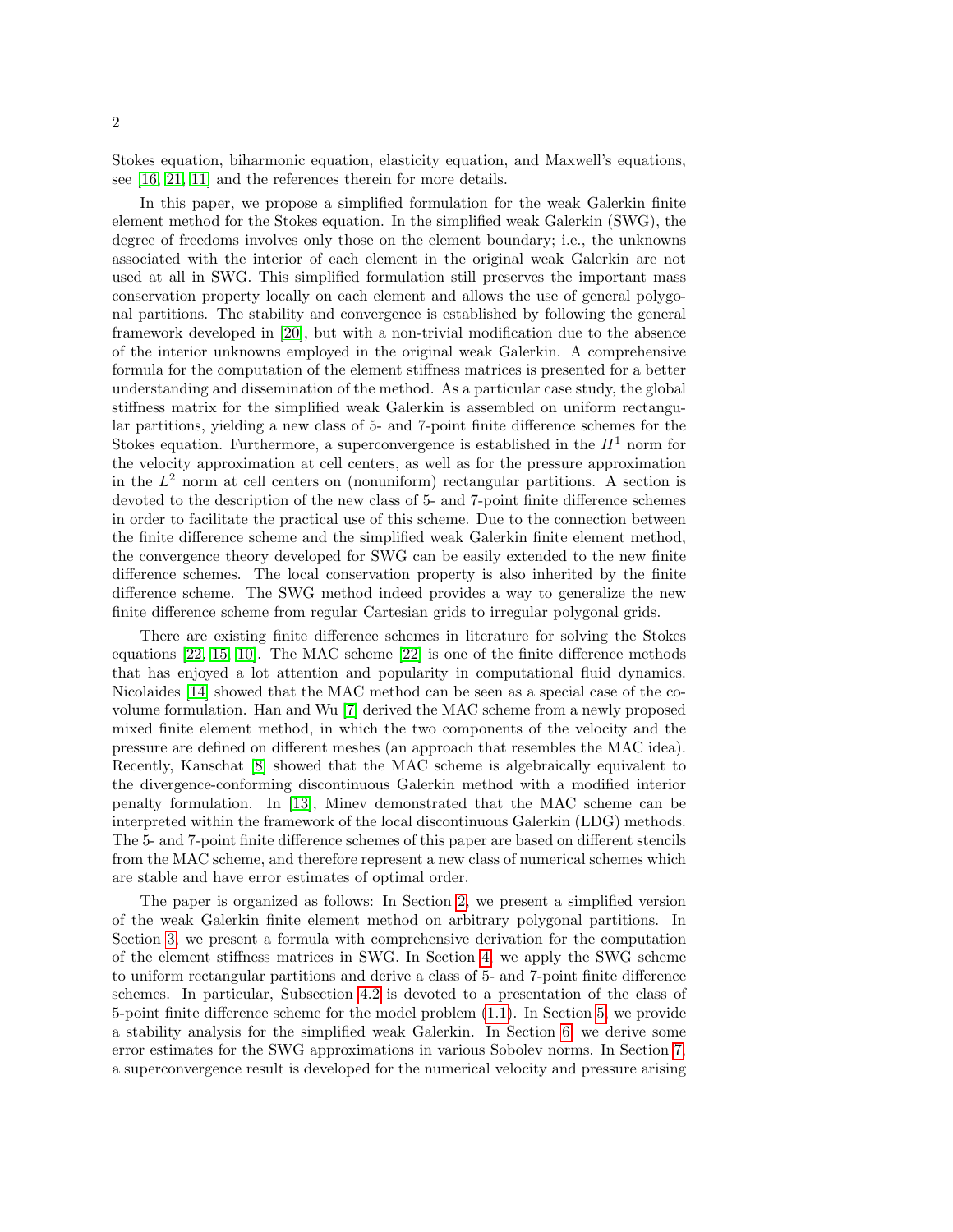from rectangular partitions. Finally, in Section [8,](#page-27-0) we present a few numerical results to demonstrate the efficiency and accuracy of SWG.

<span id="page-2-0"></span>2. A Simplified Weak Galerkin. Assume that the domain is of polygonal type and is partitioned into unstructured polygons  $\mathcal{T}_h = \{T\}$ . Let  $T \in \mathcal{T}_h$  be a polygonal element of N sides (e.g., a hexahedron shown in Fig. [2.1\)](#page-2-1). Denote by  $\{e_i\}_{i=1}^N$  the edge set of T. Denote by  $M_i$  the midpoint of the edge  $e_i$ , and  $\mathbf{n}_i$  the outward normal direction of  $e_i$ ; see Fig. [2.1.](#page-2-1)

Given any piecewise constant function  $u_b$  on the boundary of  $T \in \mathcal{T}_h$ ; i.e.,  $u_b|_{e_i} =$  $u_{b,i}$ , we define the weak gradient of  $u_b$  on T by

<span id="page-2-3"></span>(2.1) 
$$
\nabla_w u_b := \frac{1}{|T|} \sum_{i=1}^N u_{b,i} |e_i| \mathbf{n_i},
$$

where  $|e_i|$  is the length of the edge  $e_i$ ,  $|T|$  is the area of the element T. For convenience, we denote by  $W(T)$  the space of piecewise constant functions on  $\partial T$ . The global finite element space  $W(\mathcal{T}_h)$  is constructed by patching together all the local elements  $W(T)$ through single values on interior edges. The subspace of  $W(\mathcal{T}_h)$  consisting of functions with vanishing boundary value is denoted as  $W_0(\mathcal{T}_h)$ .

We use the conventional notation of  $P_i(T)$  for the space of polynomials of degree  $j \geq 0$  on T. For each  $u_b \in W(T)$ , we associate it with a linear extension in T, denoted by  $\mathfrak{s}(u_b) \in P_1(T)$ , satisfying

(2.2) 
$$
\sum_{i=1}^{N} (\mathfrak{s}(u_b)(M_i) - u_{b,i})v(M_i)|e_i| = 0 \quad \forall \ v \in P_1(T).
$$

It is easy to see that  $\mathfrak{s}(u_b)$  is well defined by  $(2.2)$ , and its computation is simple and local. In fact,  $\mathfrak{s}(u_b)$  can be viewed as an extension of  $u_b$  from  $\partial T$  to T through a least-squares fitting.

<span id="page-2-2"></span>

<span id="page-2-1"></span>Fig. 2.1. An illustrative hexahedron element

On each element  $T \in \mathcal{T}_h$ , we introduce the following stabilizer:

<span id="page-2-4"></span>(2.3) 
$$
S_T(u_b, v_b) := h^{-1} \sum_{i=1}^{N} (\mathfrak{s}(u_b)(M_i) - u_{b,i})(\mathfrak{s}(v_b)(M_i) - v_{b,i})|e_i|
$$

$$
= h^{-1} \langle Q_b \mathfrak{s}(u_b) - u_b, Q_b \mathfrak{s}(v_b) - v_b \rangle_{\partial T}
$$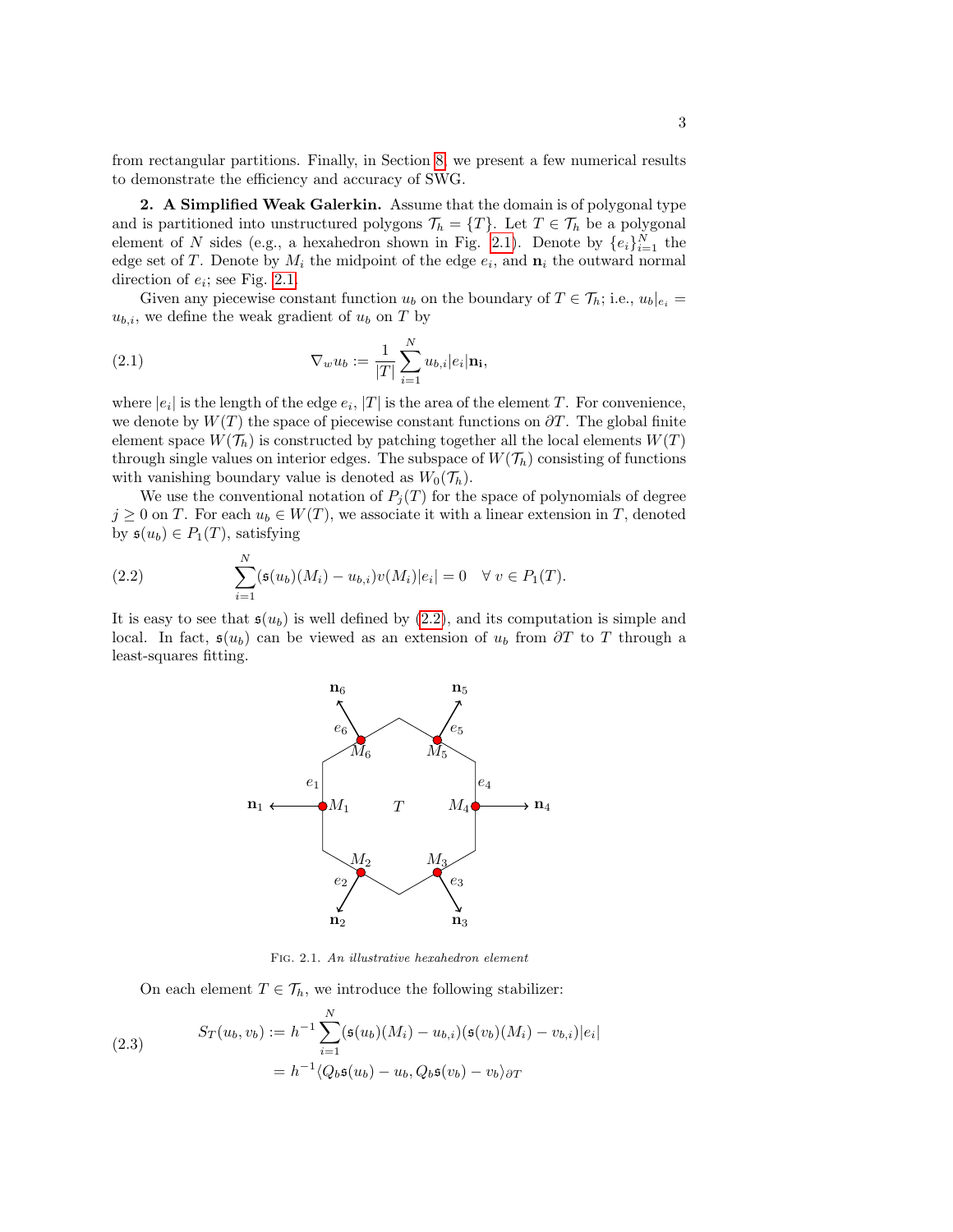for  $u_b, v_b \in W(T)$ , where  $Q_b$  is the  $L^2$  projection operator onto  $W(T)$  and  $\langle \cdot, \cdot \rangle_{\partial T}$ stands for the usual  $L^2$  inner product in  $L^2(\partial T)$ . The weak gradient and the local stabilizer defined in [\(2.1\)](#page-2-3) and [\(2.3\)](#page-2-4) can be extended naturally to vector-valued function, for example in the two dimensional space we would have

(2.4) 
$$
\nabla_w \mathbf{u}_b := \begin{bmatrix} \nabla_w u_b \\ \nabla_w v_b \end{bmatrix},
$$

(2.5) 
$$
S_T(\boldsymbol{u}_b,\boldsymbol{w}_b) := S_T(u_b,w_b) + S_T(v_b,z_b)
$$

for  $u_b = \begin{bmatrix} u_b \\ v_b \end{bmatrix}$  $v_b$  $\Big] \in [W(T)]^2$  and  $\boldsymbol{w}_b = \begin{bmatrix} w_b \\ z_a \end{bmatrix}$  $z_b$  $\Big] \in [W(T)]^2.$ 

For  $u_b \in [W(T)]^2$ , the weak divergence of  $u_b$  is defined as a constant on T satisfying the following equation:

(2.6) 
$$
(\nabla_w \cdot \boldsymbol{u}_b, 1)_T := \langle \boldsymbol{u}_b \cdot \boldsymbol{n}, 1 \rangle_{\partial T}.
$$

The weak divergence is therefore given by

<span id="page-3-1"></span> $\overline{ }$ 

(2.7) 
$$
\nabla_w \cdot \boldsymbol{u}_b|_T = \frac{1}{|T|} \sum_{i=1}^N \boldsymbol{u}_b|_{e_i} \cdot \boldsymbol{n}_i|e_i|.
$$

The Simplified Weak Galerkin (SWG) method for the Stokes equation [\(1.1\)](#page-0-0) seeks  $u_b \in [W_0(\mathcal{T}_h)]^2$ ,  $p_h \in P_0(\mathcal{T}_h)$  such that

(2.8) 
$$
\begin{cases} \kappa S(\boldsymbol{u}_b, \boldsymbol{v}_b) + (\nabla_w \boldsymbol{u}_b, \nabla_w \boldsymbol{v}_b) - (\nabla_w \cdot \boldsymbol{v}_b, p_h) = (\boldsymbol{f}, \mathfrak{s}(\boldsymbol{v}_b)), \\ (\nabla_w \cdot \boldsymbol{u}_b, w) = 0, \end{cases}
$$

for all  $\mathbf{v}_b \in [W_0(\mathcal{T}_h)]^2$  and  $w \in P_0(T_h)$ , where  $S(\mathbf{u}_b, \mathbf{v}_b) := \sum_T S_T(\mathbf{u}_b, \mathbf{v}_b)$  and  $\kappa > 0$ is any prescribed stabilization parameter.

<span id="page-3-0"></span>3. On the Computation of Element Stiffness Matrices. The simplified weak Galerkin finite element method [\(2.8\)](#page-3-1) can be reformulated as follows: (3.1)

<span id="page-3-2"></span>
$$
\begin{cases}\n\sum_{T}\left(\kappa S_{T}(u_{b}, w_{b}) + (\nabla_{w}u_{b}, \nabla_{w}w_{b})_{T} - (\nabla_{w} \cdot \begin{bmatrix} w_{b} \\ 0 \end{bmatrix}, p_{h})_{T}\right) &= \sum_{T}(f^{(1)}, \mathfrak{s}(w_{b}))_{T}, \\
\sum_{T}\left(\kappa S_{T}(v_{b}, z_{b}) + (\nabla_{w}v_{b}, \nabla_{w}z_{b})_{T} - (\nabla_{w} \cdot \begin{bmatrix} 0 \\ z_{b} \end{bmatrix}, p_{h})_{T}\right) &= \sum_{T}(f^{(2)}, \mathfrak{s}(z_{b}))_{T}, \\
\sum_{T}(\nabla_{w} \cdot \begin{bmatrix} u_{b} \\ v_{b} \end{bmatrix}, \chi)_{T} &= 0,\n\end{cases}
$$

for all  $w_b, z_b \in W_0(\mathcal{T}_h)$  and  $\chi \in P_0(\mathcal{T}_h)$ . From [\(3.1\)](#page-3-2), the element stiffness matrix on  $T \in \mathcal{T}_h$  consists of three sub-matrices corresponding to the following forms:

$$
S_T(u_b, w_b), (\nabla_w u_b, \nabla_w w_b)_T
$$
, and  $(\nabla_w \cdot \begin{bmatrix} u_b \\ v_b \end{bmatrix}, \chi)_T$ .

The goal of this section is to derive the matrix for each of the three forms.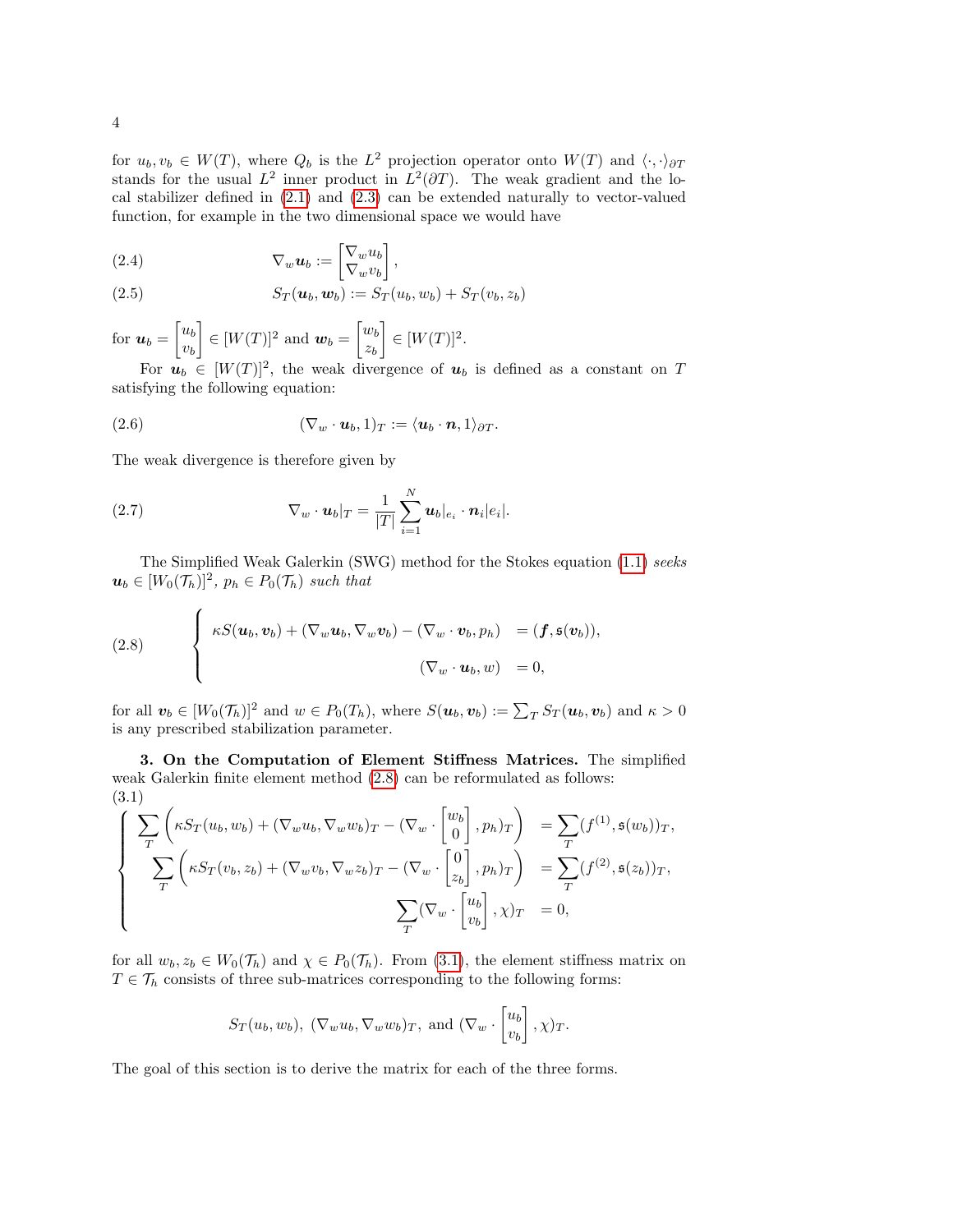Denote by  $X_{u_b}$ ,  $X_{u_b}$ , and P the vector representation of  $u_b$ ,  $v_b$ , and  $p_h$  given by

$$
X_{u_b} = \begin{bmatrix} u_{b,1} \\ u_{b,2} \\ \vdots \\ u_{b,N} \end{bmatrix}, X_{v_b} = \begin{bmatrix} v_{b,1} \\ v_{b,2} \\ \vdots \\ v_{b,N} \end{bmatrix}, \text{ and } P = [p_h].
$$

Here  $u_{b,i}$  and  $v_{b,i}$ ,  $i = 1...N$ , represent the values of  $u_b$  and  $v_b$  at the midpoint  $M_i$  of the edge  $e_i$ , and P is the value of  $p_h$  at the center of T. The following theorem gives a computational formula for the element stiffness matrix and the element load vector.

Theorem 3.1. The element stiffness matrix and the element load vector for the SWG scheme are given in a block matrix form as follows:

<span id="page-4-0"></span>(3.2) 
$$
\begin{bmatrix} \kappa h^{-1} A + B & 0 & Q_1 \\ 0 & \kappa A + B & Q_2 \\ Q_1^t & Q_2^t & 0 \end{bmatrix} \begin{bmatrix} X_{u_b} \\ X_{v_b} \\ P \end{bmatrix} \cong \begin{bmatrix} F_1 \\ F_2 \\ 0 \end{bmatrix},
$$

where the block components in  $(3.2)$  are computed explicitly by:

$$
A = \{a_{i,j}\}_{N \times N} = E - EM(M^t EM)^{-1} M^t E,
$$
  
\n
$$
B = \{b_{i,j}\}_{N \times N}, \ b_{i,j} = \mathbf{n}_i \cdot \mathbf{n}_j \frac{|e_i||e_j|}{|T|},
$$
  
\n
$$
D = \{d_{i,j}\}_{3 \times N} = (M^t EM)^{-1} M^t E,
$$
  
\n
$$
F_1 = \{f_i^{(1)}\}_{N \times 1}, \ f_i^{(1)} = \int_T f^{(1)}(x, y)(d_{1,i} + d_{2,i}(x - x_T) + d_{3,i}(y - y_T))dT,
$$
  
\n
$$
F_2 = \{f_i^{(2)}\}_{N \times 1}, \ f_i^{(2)} = \int_T f^{(2)}(x, y)(d_{1,i} + d_{2,i}(x - x_T) + d_{3,i}(y - y_T))dT,
$$
  
\n
$$
Q_1 = \{q_i\}_{N \times 1}, \ q_i = |e_i| \begin{bmatrix} 1 \\ 0 \end{bmatrix} \cdot \mathbf{n}_i,
$$
  
\n
$$
Q_2 = \{q_i\}_{N \times 1}, \ q_i = |e_i| \begin{bmatrix} 0 \\ 1 \end{bmatrix} \cdot \mathbf{n}_i.
$$

Here  $Q_1^t$  and  $Q_2^t$  stands for the transpose of  $Q_1$  and  $Q_2$ , respectively. The matrices  $M$  and  $E$  are given by

$$
M = \begin{bmatrix} 1 & x_1 - x_T & y_1 - y_T \\ 1 & x_2 - x_T & y_2 - y_T \\ \vdots & \vdots & \vdots \\ 1 & x_N - x_T & y_N - y_T \end{bmatrix}_{N \times 3}, E = \begin{bmatrix} |e_1| & & & \\ & |e_2| & & \\ & & \ddots & \\ & & & |e_N| \end{bmatrix}_{N \times N},
$$

where  $M_T = (x_T, y_T)$  is any point on the plane (e.g., the center of T as a specific case),  $(x_i, y_i)$  is the midpoint of  $e_i$ ,  $|e_i|$  is the length of edge  $e_i$ ,  $n_i$  is the outward normal vector on  $e_i$ ,  $|T|$  is the area of the element T, and h is the diameter of the element T. For simplicity, one may chose  $h = \max_i |e_i|$ .

The rest of this section is devoted to a derivation of the formula [\(3.2\)](#page-4-0).

**3.1. Element stiffness matrix for**  $S_T(u_b, w_b)$ . For any  $u_b \in W(T)$ , the linear extension of  $u_b$ ,  $\mathfrak{s}(u_b)$ , can be represented as follows:

$$
\mathfrak{s}(u_b) = \alpha_0 + \alpha_1(x - x_T) + \alpha_2(y - y_T).
$$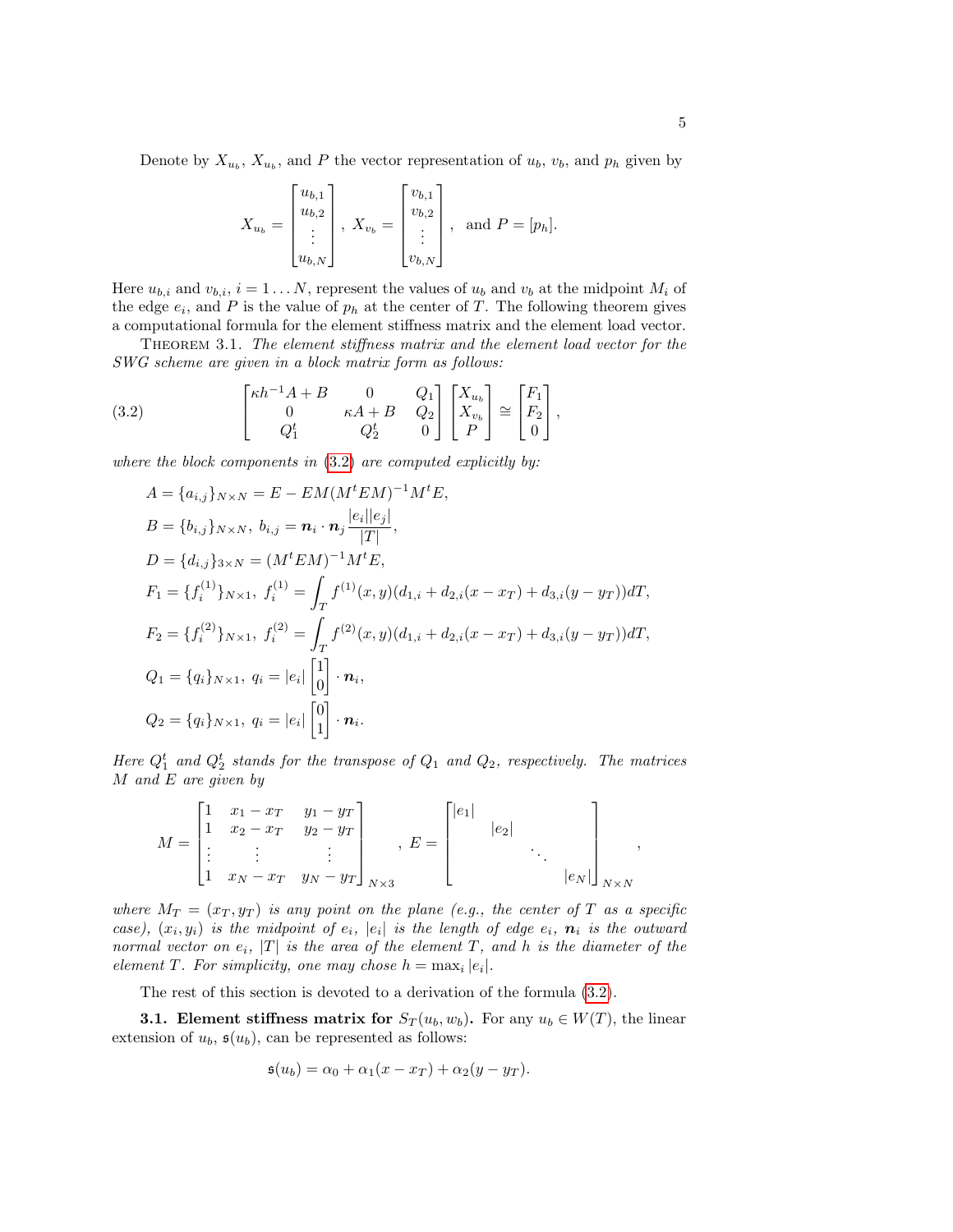By  $(2.2)$ , we have

$$
\sum_{i=1}^{N} (\mathfrak{s}(u_b)(M_i) - u_{b,i})\phi(M_i)|e_i| = 0 \quad \forall \phi \in P_1(T).
$$

It follows that

$$
\sum_{i=1}^{N} (\alpha_0 + \alpha_1 (x_i - x_T) + \alpha_2 (y_i - y_T) - u_{b,i}) \phi(M_i) |e_i| = 0 \ \forall \phi \in P_1(T),
$$

where  $(x_i, y_i)$  is the midpoint of  $e_i$ . In particular, we may choose  $\phi = 1, x - x_T, y - y_T$ to obtain

$$
\begin{cases}\n\sum_{i=1}^{N} (\alpha_0 + \alpha_1(x_i - x_T) + \alpha_2(y_i - y_T) - u_{b,i}) |e_i| = 0, \\
\sum_{i=1}^{N} (\alpha_0 + \alpha_1(x_i - x_T) + \alpha_2(y_i - y_T) - u_{b,i}) (x_i - x_T) |e_i| = 0, \\
\sum_{i=1}^{N} (\alpha_0 + \alpha_1(x_i - x_T) + \alpha_2(y_i - y_T) - u_{b,i}) (y_i - y_T) |e_i| = 0,\n\end{cases}
$$

which gives

<span id="page-5-0"></span>(3.3)  
\n
$$
\begin{cases}\n\sum_{i=1}^{N} (\alpha_0 + \alpha_1 (x_i - x_T) + \alpha_2 (y_i - y_T)) |e_i| = \sum_{i=1}^{N} u_{b,i} |e_i|, \\
\sum_{i=1}^{N} (\alpha_0 + \alpha_1 (x_i - x_T) + \alpha_2 (y_i - y_T)) (x_i - x_T) |e_i| = \sum_{i=1}^{N} u_{b,i} (x_i - x_T) |e_i|, \\
\sum_{i=1}^{N} (\alpha_0 + \alpha_1 (x_i - x_T) + \alpha_2 (y_i - y_T)) (y_i - y_T) |e_i| = \sum_{i=1}^{N} u_{b,i} (y_i - y_T) |e_i|. \n\end{cases}
$$

Then [\(3.3\)](#page-5-0) can be reformulated as

$$
M^{t}EM\begin{bmatrix} \alpha_0\\ \alpha_1\\ \alpha_2 \end{bmatrix} = M^{t}E\begin{bmatrix} u_{b,1}\\ u_{b,2}\\ \vdots\\ u_{b,N} \end{bmatrix},
$$

which leads to

<span id="page-5-1"></span>(3.4) 
$$
\begin{bmatrix} \alpha_0 \\ \alpha_1 \\ \alpha_2 \end{bmatrix} = (M^t EM)^{-1} M^t E \begin{bmatrix} u_{b,1} \\ u_{b,2} \\ \vdots \\ u_{b,N} \end{bmatrix}.
$$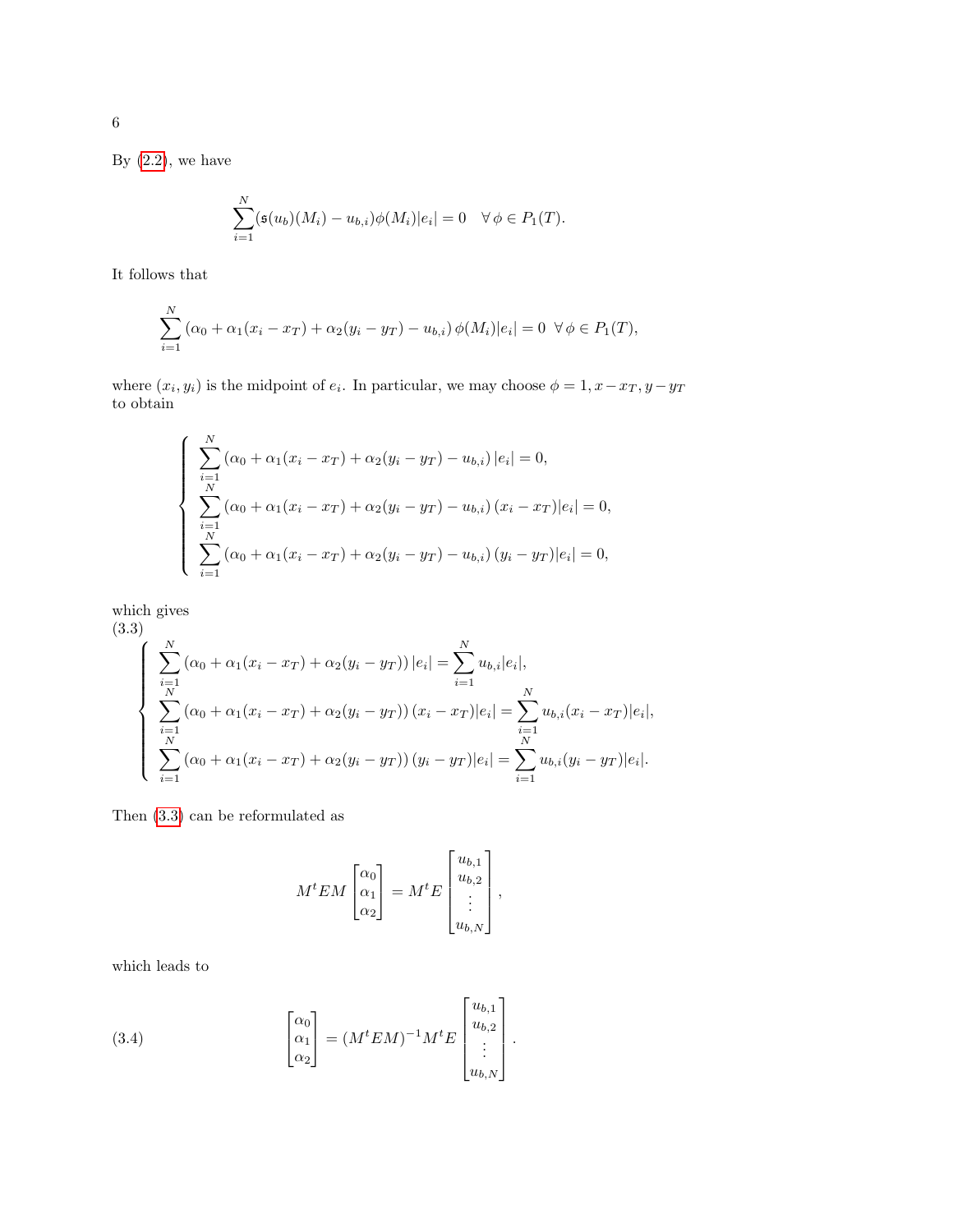Since  $\mathfrak{s}(u_b) = \alpha_0 + \alpha_1(x - x_T) + \alpha_2(y - y_T)$ , we have

$$
\begin{bmatrix}\n\mathfrak{s}(u_b)(M_1) \\
\mathfrak{s}(u_b)(M_2) \\
\vdots \\
\mathfrak{s}(u_b)(M_N)\n\end{bmatrix} =\n\begin{bmatrix}\n1 & x_1 - x_T & y_1 - y_T \\
1 & x_2 - x_T & y_2 - y_T \\
\vdots & \vdots & \vdots \\
1 & x_N - x_T & y_N - y_T\n\end{bmatrix}\n\begin{bmatrix}\n\alpha_0 \\
\alpha_1 \\
\alpha_2\n\end{bmatrix} = M\n\begin{bmatrix}\n\alpha_0 \\
\alpha_1 \\
\alpha_2\n\end{bmatrix}
$$
\n
$$
= M(M^tEM)^{-1}M^tE\n\begin{bmatrix}\nu_{b,1} \\
u_{b,2} \\
\vdots \\
u_{b,N}\n\end{bmatrix}.
$$

Let  $w_b$  be the basis function of  $W(T)$  corresponding to the edge  $e_j$  of T; i.e.,

$$
w_b = \begin{cases} 1, & \text{on } e_j, \\ 0, & \text{on other edges,} \end{cases}
$$

that is  $w_{b,j} = 1, w_{b,\{1,\ldots,N\}/j} = 0$ , then the coefficient  $(\alpha_0, \alpha_1, \alpha_2)^t$  for  $\mathfrak{s}(w_b)$  is given by

$$
\begin{bmatrix} \alpha_0 \\ \alpha_1 \\ \alpha_2 \end{bmatrix} = (M^tEM)^{-1}M^tE \begin{bmatrix} w_{b,1} \\ \vdots \\ w_{b,j} \\ \vdots \\ w_{b,N} \end{bmatrix} = (M^tEM)^{-1}M^tE \begin{bmatrix} 0 \\ \vdots \\ 1 \\ \vdots \\ 0 \end{bmatrix} \triangleq \begin{bmatrix} d_{1,j} \\ d_{2,j} \\ d_{3,j} \end{bmatrix}.
$$

Thus, we have

<span id="page-6-0"></span>
$$
S_T(u_b, w_b) = \sum_{i=1}^N h^{-1}(\mathfrak{s}(u_b)(M_i) - u_{b,i})(\mathfrak{s}(w_b)(M_i) - w_{b,i})|e_i|
$$
  
=  $h^{-1} \sum_{i=1}^N (u_{b,i} - \mathfrak{s}(u_b)(M_i))w_{b,i}|e_i|$   
=  $h^{-1} \left( (I_N - M(M^tEM)^{-1}M^tE) \begin{bmatrix} u_{b,1} \\ u_{b,2} \\ \vdots \\ u_{b,N} \end{bmatrix} \right) \cdot w_{b,j}|e_j|$ 

where  $I_N$  is the  $N \times N$  identity matrix. The identity [\(3.5\)](#page-6-0) gives rise to the element stiffness matrix for the term  $S_T(u_b, w_b)$ . The result can be summarized as follows.

THEOREM 3.2. For the polygonal element  $T$  depicted in Fig. [2.1,](#page-2-1) the element stiffness matrix corresponding to the bilinear form  $S_T(u_b, w_b)$  is given by

(3.6) 
$$
A = \{a_{i,j}\}_{i,j=1}^N := h^{-1}(E - EM(M^tEM)^{-1}M^tE),
$$

where

$$
M = \begin{bmatrix} 1 & x_1 - x_T & y_1 - y_T \\ 1 & x_2 - x_T & y_2 - y_T \\ \vdots & \vdots & & \vdots \\ 1 & x_N - x_T & y_N - y_T \end{bmatrix}_{N \times 3}, E = \begin{bmatrix} |e_1| & & & \\ & |e_2| & & \\ & & \ddots & \\ & & & |e_N| \end{bmatrix}_{N \times N},
$$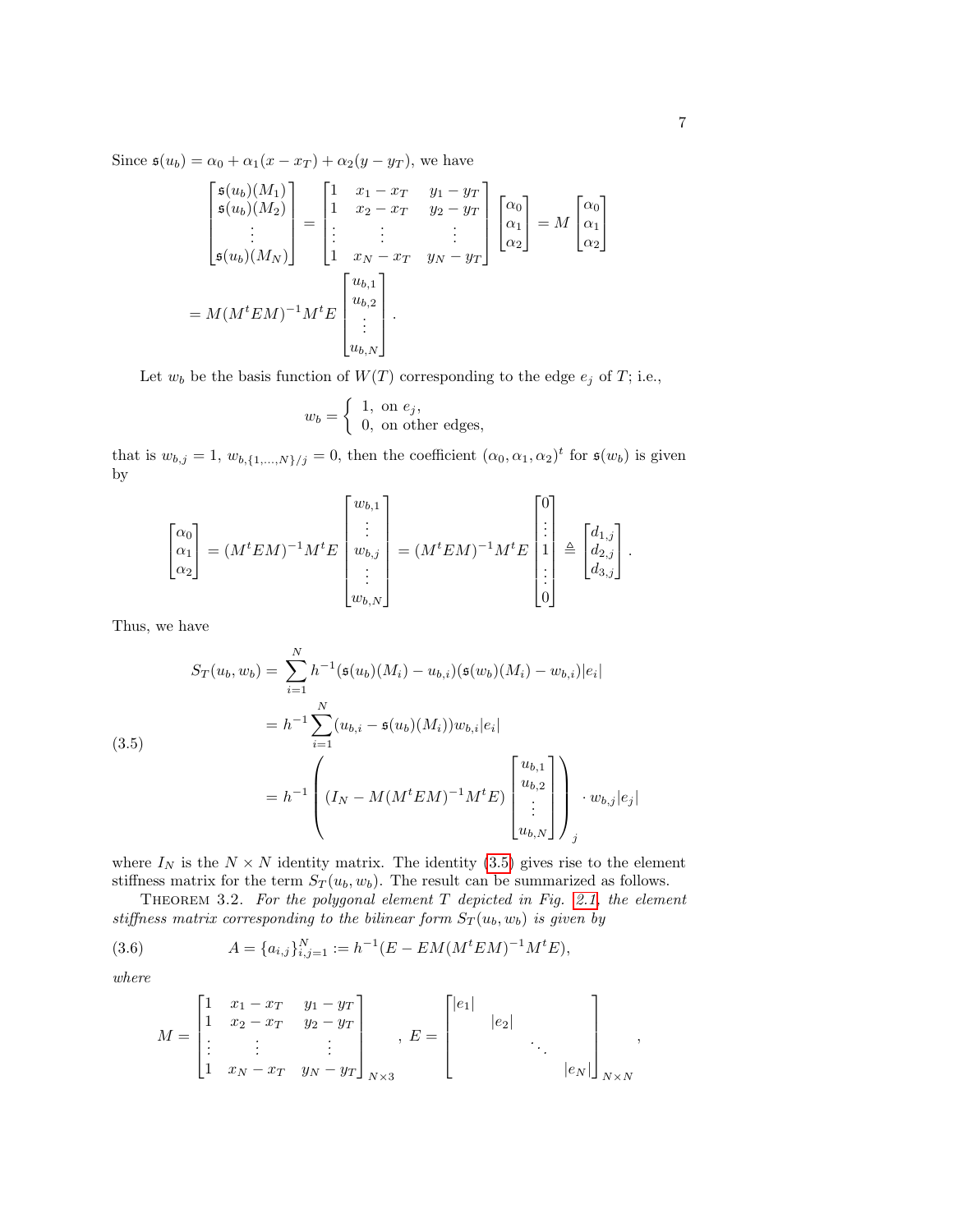$M_T = (x_T, y_T)$  is the center of T or any point on the plane,  $(x_i, y_i)$  is the midpoint of  $e_i$ ,  $|e_i|$  is the length of edge  $e_i$ ,  $\boldsymbol{n}_i$  is the outward normal vector,  $|T|$  is the area of the element T.

**3.2. Element stiffness matrix for**  $(\nabla_w u_b, \nabla_w w_b)_T$ . From the weak gradient formulation [\(2.1\)](#page-2-3), we have

(3.7) 
$$
(\nabla_w u_b, \nabla_w w_b)_T = \left(\frac{1}{|T|} \sum_{i=1}^N u_{b,i} \mathbf{n}_i | e_i|, \frac{1}{|T|} \sum_{j=1}^N w_{b,j} \mathbf{n}_j | e_j| \right)_T = \left(\frac{1}{|T|} \sum_{i=1}^N u_{b,i} \mathbf{n}_i | e_i|, \frac{1}{|T|} w_{b,j} \mathbf{n}_j | e_j| \right)_T = \sum_{i=1}^N \frac{|e_i| |e_j|}{|T|} (\mathbf{n}_i \cdot \mathbf{n}_j) u_{b,i} w_{b,j}, = \sum_{i=1}^N b_{i,j} u_{b,i} w_{b,j}.
$$

Thus, the corresponding element stiffness matrix is given by

(3.8) 
$$
B := \{b_{i,j}\}_{i,j=1}^N, b_{i,j} = (\mathbf{n}_i \cdot \mathbf{n}_j) \frac{|e_i||e_j|}{|T|}.
$$

**3.3. Element stiffness matrix for**  $(\nabla_w \cdot \mathbf{u}_b, \chi)_T$ . Note that  $\chi \in P_0(T)$  is a constant. Thus, we have

(3.9) 
$$
(\nabla_w \cdot \mathbf{u}_b, \chi)_T = \int_T \nabla_w \cdot \mathbf{u}_b \chi dT = \chi \int_{\partial T} \mathbf{u}_b \cdot \mathbf{n} ds
$$

$$
= \sum_{i=1}^N \begin{bmatrix} u_{b,i} \\ v_{b,i} \end{bmatrix} \cdot \mathbf{n}_i |e_i| \chi
$$

$$
= Q_1^t X_{u_b} \chi + Q_2^t X_{v_b} \chi,
$$

which gives the contribution of  $Q_1$  and  $Q_2$  in the element stiffness matrix.

3.4. Element load vector. For a computation of the element load vector corresponding to  $(f^{(1)}, \mathfrak{s}(w_b))_T$ , let  $w_b$  be the basis function of  $W(T)$  corresponding to edge  $e_j$  of T; i.e.,

$$
w_b = \begin{cases} 1, & \text{on } e_j, \\ 0, & \text{on other edges.} \end{cases}
$$

The linear extension of  $w_b$  is given by

$$
\mathfrak{s}(w_b) = d_{1,j} + d_{2,j}(x - x_T) + d_{3,j}(y - y_T),
$$

where

$$
\begin{bmatrix} d_{1,j} \\ d_{2,j} \\ d_{3,j} \end{bmatrix} = (M^t E M)^{-1} M^t E \begin{bmatrix} w_{b,1} \\ \vdots \\ w_{b,j} \\ \vdots \\ w_{b,N} \end{bmatrix} = (M^t E M)^{-1} M^t E \begin{bmatrix} 0 \\ \vdots \\ 1 \\ \vdots \\ 0 \end{bmatrix}.
$$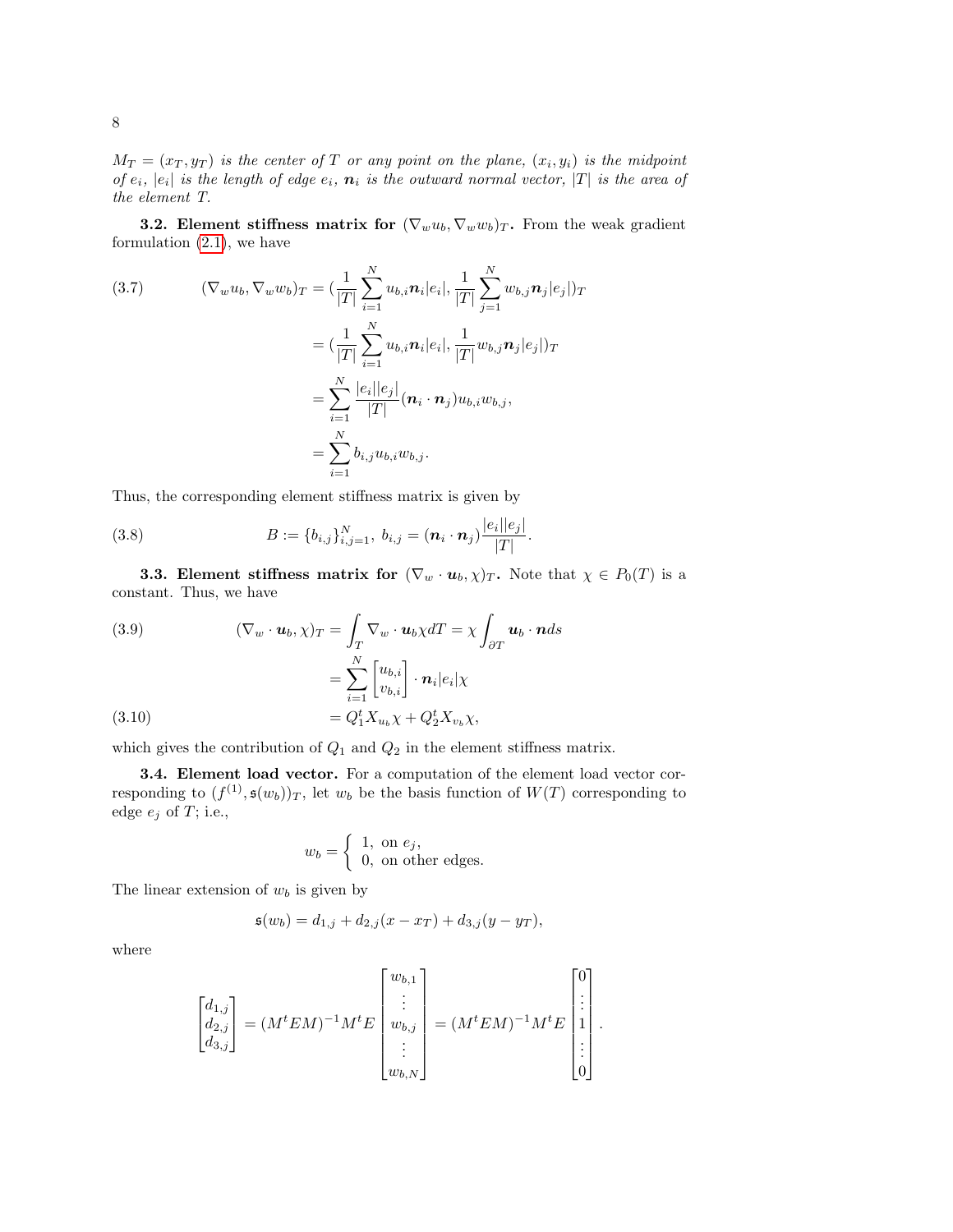It follows that

<span id="page-8-1"></span>(3.11) 
$$
(f^{(1)}, \mathfrak{s}(w_b))_T = \int_T f^{(1)} \mathfrak{s}(w_b) dT
$$

$$
= \int_T f^{(1)}(x, y) (d_{1,j} + d_{2,j}(x - x_T) + d_{3,j}(y - y_T)) dT,
$$

from which an element load vector can be easily computed. In practical computation, the integral in [\(3.11\)](#page-8-1) should be approximated numerically by some quadrature rules.

<span id="page-8-0"></span>4. SWG on Cartesian Grids. Consider the Stokes problem [\(1.1\)](#page-0-0) defined on the unit square domain  $\Omega = (0,1) \times (0,1)$ . A uniform mesh of the domain can be given by the Cartesian product of two one-dimensional grids:

$$
x_{i+\mu} = (i + \mu - 0.5)h, \t i = 0, 1, \dots, n, \t \mu = 0, 1/2,
$$
  

$$
y_{j+\mu} = (j + \mu - 0.5)h, \t j = 0, 1, \dots, n, \t \mu = 0, 1/2,
$$

where *n* is a positive integer and  $h = 1/n$  is the meshsize. Denote by

$$
T_{ij} := [x_{i-\frac{1}{2}}, x_{i+\frac{1}{2}}] \times [y_{j-\frac{1}{2}}, y_{j+\frac{1}{2}}], \qquad i, j = 1, \dots, n
$$

the square element centered at  $(x_i, y_j)$  for  $i, j = 1, \dots, n$ . The collection of all such elements forms a uniform square partition  $\mathcal{T}_h$  of the domain. The collection of all the element edges is denoted as  $\mathcal{E}_h$ .

The goal of this section is to assemble the global stiffness matrix and the load vector for the SWG scheme associated with uniform rectangular partitions  $\mathcal{T}_h$ . The resulting matrix problem can be seen as a finite difference scheme for the Stokes equation. In particular, this will result in a new 5-point finite difference scheme when the stabilization parameter has the value of  $\kappa = 4$ .

Let  $T \in \mathcal{T}_h$  be a rectangular element depicted in Fig. [4.1](#page-2-1) with center  $M_T =$  $(x_T, y_T)$ . From [\(3.4\)](#page-5-1), the linear extension of  $u_b \in W(T)$  (i.e.,  $\mathfrak{s}(u_b)$ ) can be verified to be (see Lemma 6.1 in [\[11\]](#page-31-5) for details):

<span id="page-8-2"></span>(4.1) 
$$
\mathfrak{s}(u_b) = \alpha_0 + \alpha_1(x - x_T) + \alpha_2(y - y_T),
$$

where

<span id="page-8-3"></span>(4.2) 
$$
\begin{cases} \n\alpha_0 = \frac{|e_1|(u_{b,1} + u_{b,2}) + |e_3|(u_{b,3} + u_{b,4})}{2|e_1| + 2|e_3|},\\ \n\alpha_1 = \frac{(u_{b,2} - u_{b,1})/|e_3|}{2|e_2|}.\n\alpha_2 = \frac{(u_{b,4} - u_{b,3})/|e_1|}{2|e_3|}. \n\end{cases}
$$

From [\(4.1\)](#page-8-2) we have

<span id="page-8-5"></span>(4.3)  
\n
$$
(\mathfrak{s}(v_b) - v_b)(M_1) = (\mathfrak{s}(v_b) - v_b)(M_2)
$$
\n
$$
= \frac{|e_3|}{2(|e_1| + |e_3|)}(v_{b3} + v_{b4} - v_{b1} - v_{b2}),
$$

<span id="page-8-4"></span>(4.4) 
$$
(\mathfrak{s}(v_b) - v_b)(M_3) = (\mathfrak{s}(v_b) - v_b)(M_4) = -\frac{|e_1|}{2(|e_1| + |e_3|)}(v_{b3} + v_{b4} - v_{b1} - v_{b2}).
$$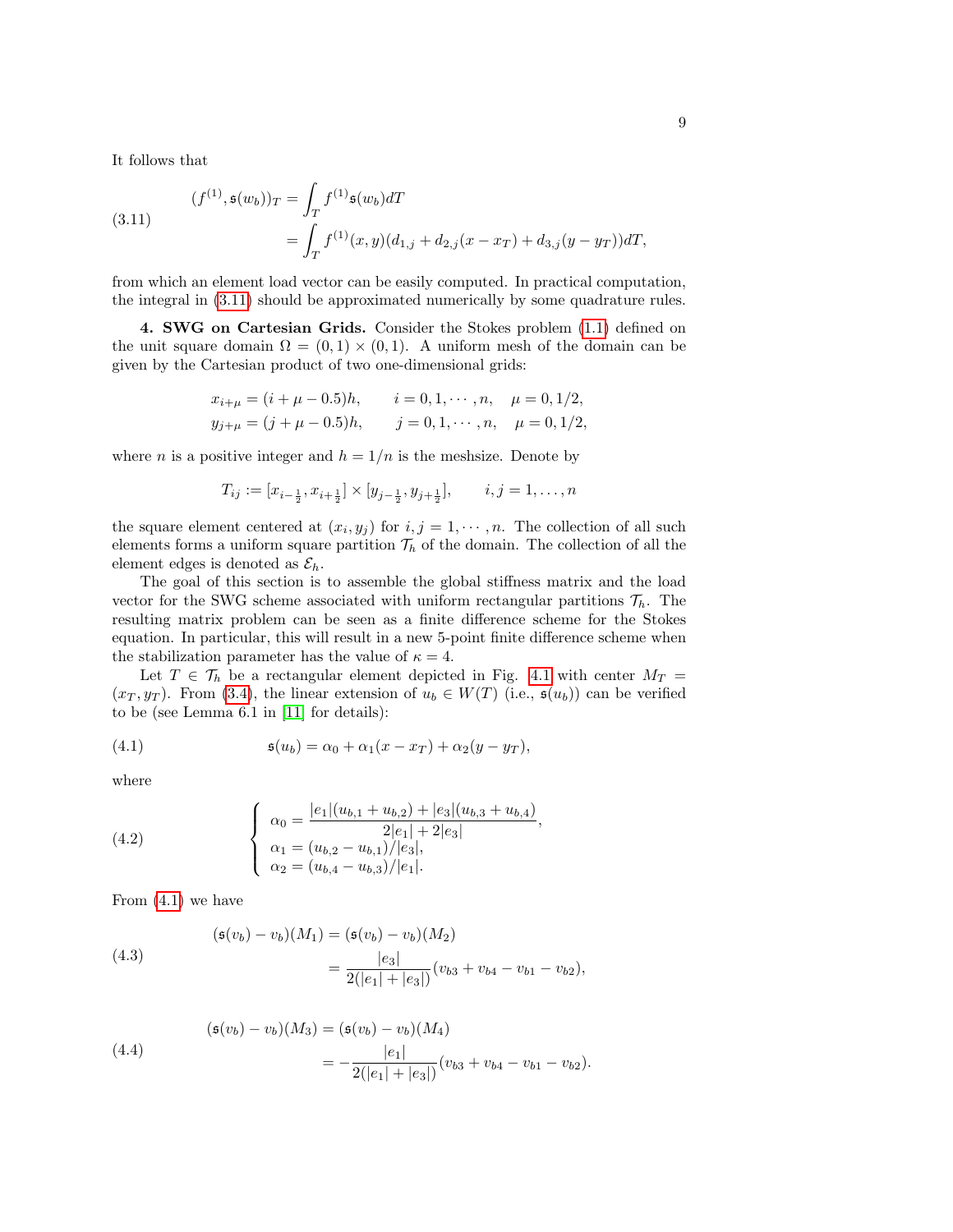Hence,

(4.5) 
$$
|e_1|(\mathfrak{s}(v_b)-v_b)(M_1)=-|e_3|(\mathfrak{s}(v_b)-v_b)(M_3).
$$

A by-product of [\(4.2\)](#page-8-3) is the following estimate:

(4.6) 
$$
\|\nabla \mathfrak{s}(v)\|_{T} \leq C \|\nabla_w v\|_{T}.
$$

In addition, the linear function  $\mathfrak{s}(v_b) - v_b$  satisfies

<span id="page-9-1"></span>(4.7) 
$$
(\mathfrak{s}(v_b) - v_b)|_{e_1}(y) = (\mathfrak{s}(v_b) - v_b)|_{e_2}(y), (\mathfrak{s}(v_b) - v_b)|_{e_3}(x) = (\mathfrak{s}(v_b) - v_b)|_{e_4}(x).
$$

<span id="page-9-2"></span>

Fig. 4.1. An illustrative square element.

4.1. A 7-point finite difference scheme. Two sets of grid points can be generated by using the 1-d grid points  $\{x_i\}$  and  $\{y_j\}$ . The first consists of the midpoints of all edges in  $\mathcal{E}_h$  (i.e., the dotted points colored in red in Figure [4.2\)](#page-9-0), which are used to approximate the velocity field. The second set of grid points consists of all cell centers (i.e., the dotted points colored in blue in Figure [4.2\)](#page-9-0), which are used to approximate the pressure unknown.

<span id="page-9-3"></span>

<span id="page-9-4"></span><span id="page-9-0"></span>Fig. 4.2. Grid points for the Stokes equation: (a) for the velocity (left, red dots), and (b) for the pressure (right, blue dots).

Let  $u_{k\ell} = (u_{k\ell}, v_{k\ell})^t$  be the velocity approximation at the red-dotted grid points  $(x_k, y_\ell)$  and  $p_{ij}$  be the approximate pressure at the blue-dotted grid points  $(x_i, y_j)$ . It

10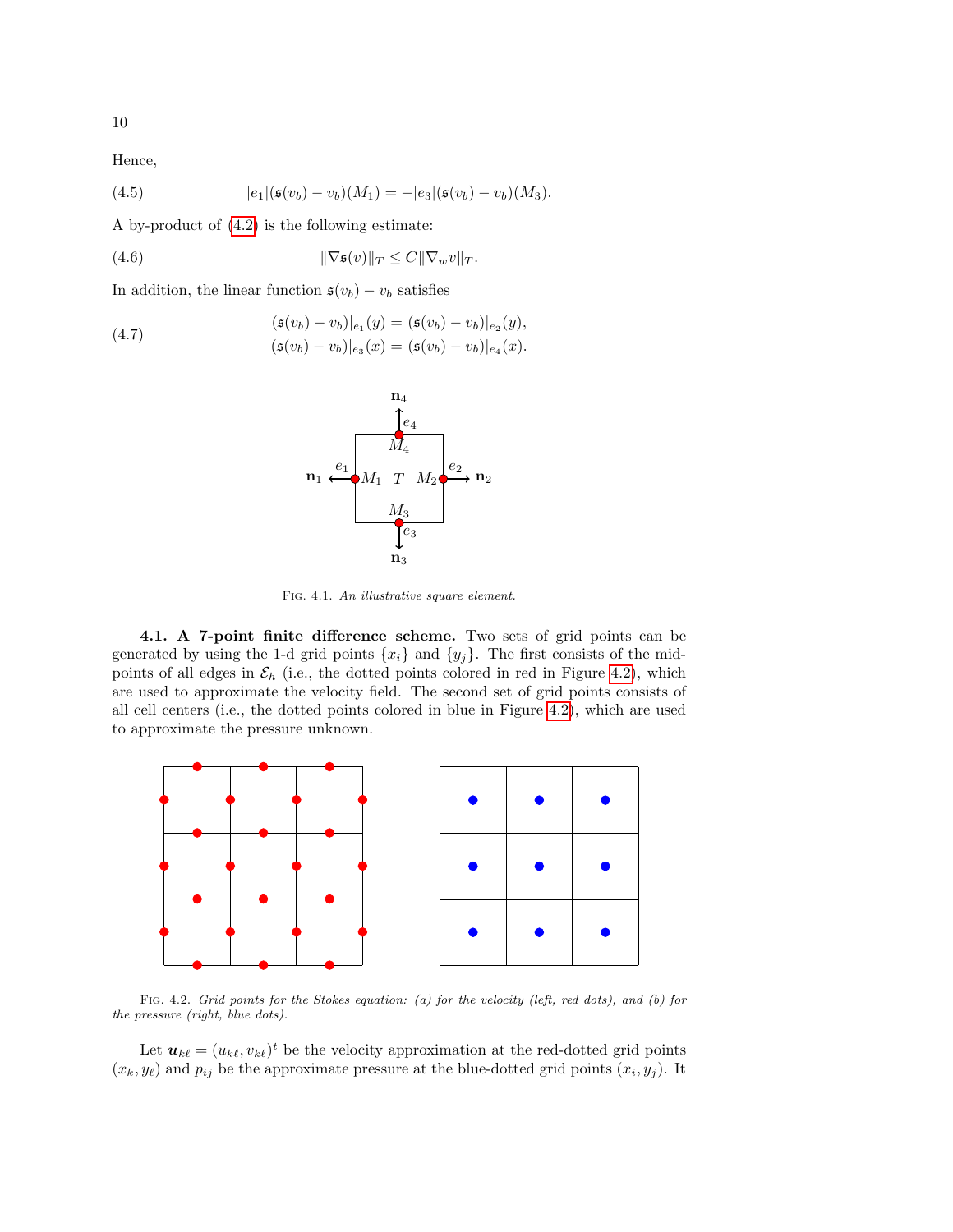can be seen that a red-dotted grid point  $(x_k, y_\ell)$  is located on the boundary if either k or  $\ell$  takes the value of  $\frac{1}{2}$  or  $n + \frac{1}{2}$ . The following is the main result of this section.

THEOREM 4.1. The simplified weak Galerkin scheme [\(2.8\)](#page-3-1) is algebraically equivalent to the following finite difference scheme on uniform square partitions: (4.8)

<span id="page-10-0"></span>
$$
\begin{cases}\nc_1 \mathbf{u}_{i+\frac{3}{2},j} + c_2 \mathbf{u}_{i+\frac{1}{2},j} + c_3 \mathbf{u}_{i-\frac{1}{2},j} + c_4 [\mathbf{u}_{i+1,j-\frac{1}{2}} + \mathbf{u}_{i+1,j+\frac{1}{2}} + \mathbf{u}_{i,j-\frac{1}{2}} + \mathbf{u}_{i,j+\frac{1}{2}}] \\
+ h \begin{bmatrix} p_{i+1,j} - p_{i,j} \\ 0 \end{bmatrix} = \frac{h^2}{2} \mathbf{f}_{i+\frac{1}{2},j}, \\
c_1 \mathbf{u}_{i,j+\frac{3}{2}} + c_2 \mathbf{u}_{i,j+\frac{1}{2}} + c_3 \mathbf{u}_{i,j-\frac{1}{2}} + c_4 [\mathbf{u}_{i-\frac{1}{2},j+1} + \mathbf{u}_{i+\frac{1}{2},j+1} + \mathbf{u}_{i-\frac{1}{2},j} + \mathbf{u}_{i+\frac{1}{2},j}] \\
+ h \begin{bmatrix} 0 \\ p_{i,j+1} - p_{i,j} \end{bmatrix} = \frac{h^2}{2} \mathbf{f}_{i,j+\frac{1}{2}} \\
h [u_{i+\frac{1}{2},j} - u_{i-\frac{1}{2},j}] + h [v_{i,j+\frac{1}{2}} - v_{i,j-\frac{1}{2}}] = 0.\n\end{cases}
$$

where  $c_1 = c_3 = (\frac{\kappa}{4} - 1), c_2 = \frac{\kappa}{2}$  $\frac{\kappa}{2} + 2, \ c_4 = -\frac{\kappa}{4}$  $\frac{\pi}{4}$ ,  $\kappa > 0$  is the stabilization parameter. For  $\kappa = 4$ , we have  $c_1 = c_3 = 0$ ,  $c_2 = 4$  and  $c_4 = -1$  so that the scheme [\(4.8\)](#page-10-0) gives rise to the five-point finite difference scheme [\(4.23\)](#page-13-1).

The rest of this subsection is devoted to a derivation of the finite difference scheme [\(4.8\)](#page-10-0). To this end, let  $w_b$  be the basis function of  $W(T)$  corresponding to edge  $e_1$  of  $T$  (see Fig. [4.1\)](#page-2-1) so that

$$
w_b = \begin{cases} 1, & \text{on } e_1, \\ 0, & \text{on } e_i, i = 2, 3, 4. \end{cases}
$$

On square elements where  $|e_1| = |e_3|$ , from [\(4.4\)](#page-8-4) it is not hard to see that

$$
(w_b - \mathfrak{s}(w_b))|_{M_1} = (w_b - \mathfrak{s}(w_b))|_{M_2} = \frac{1}{4},
$$
  

$$
(w_b - \mathfrak{s}(w_b))|_{M_3} = (w_b - \mathfrak{s}(w_b))|_{M_4} = -\frac{1}{4}.
$$

Thus, we have

<span id="page-10-1"></span>(4.9) 
$$
\langle u_b - \mathfrak{s}(u_b), w_b - \mathfrak{s}(w_b) \rangle_{\partial T} = \langle u_b, w_b - \mathfrak{s}(w_b) \rangle_{\partial T} = \sum_{i=1}^4 |e_i| u_{b,i} (w_b - \mathfrak{s}(w_b))|_{M_i} = \frac{h}{4} (u_{b,1} + u_{b,2} - u_{b,3} - u_{b,4}),
$$

<span id="page-10-2"></span>(4.10) 
$$
(\nabla_w u_b, \nabla_w w_b)_T = \left(\frac{1}{|T|} \sum_{i=1}^4 u_{b,i} |e_i| \mathbf{n}_i, \frac{1}{|T|} \sum_{i=1}^4 w_{b,i} |e_i| \mathbf{n}_i\right)
$$

$$
= \left(\frac{1}{h} \begin{bmatrix} u_{b,2} - u_{b,1} \\ u_{b,4} - u_{b,3} \end{bmatrix}, \frac{1}{h} \begin{bmatrix} 0 & -1 \\ 0 & -0 \end{bmatrix}\right)_T
$$

$$
= -|T| \left(\frac{1}{h}\right)^2 (u_{b,2} - u_{b,1})
$$

$$
= u_{b,1} - u_{b,2},
$$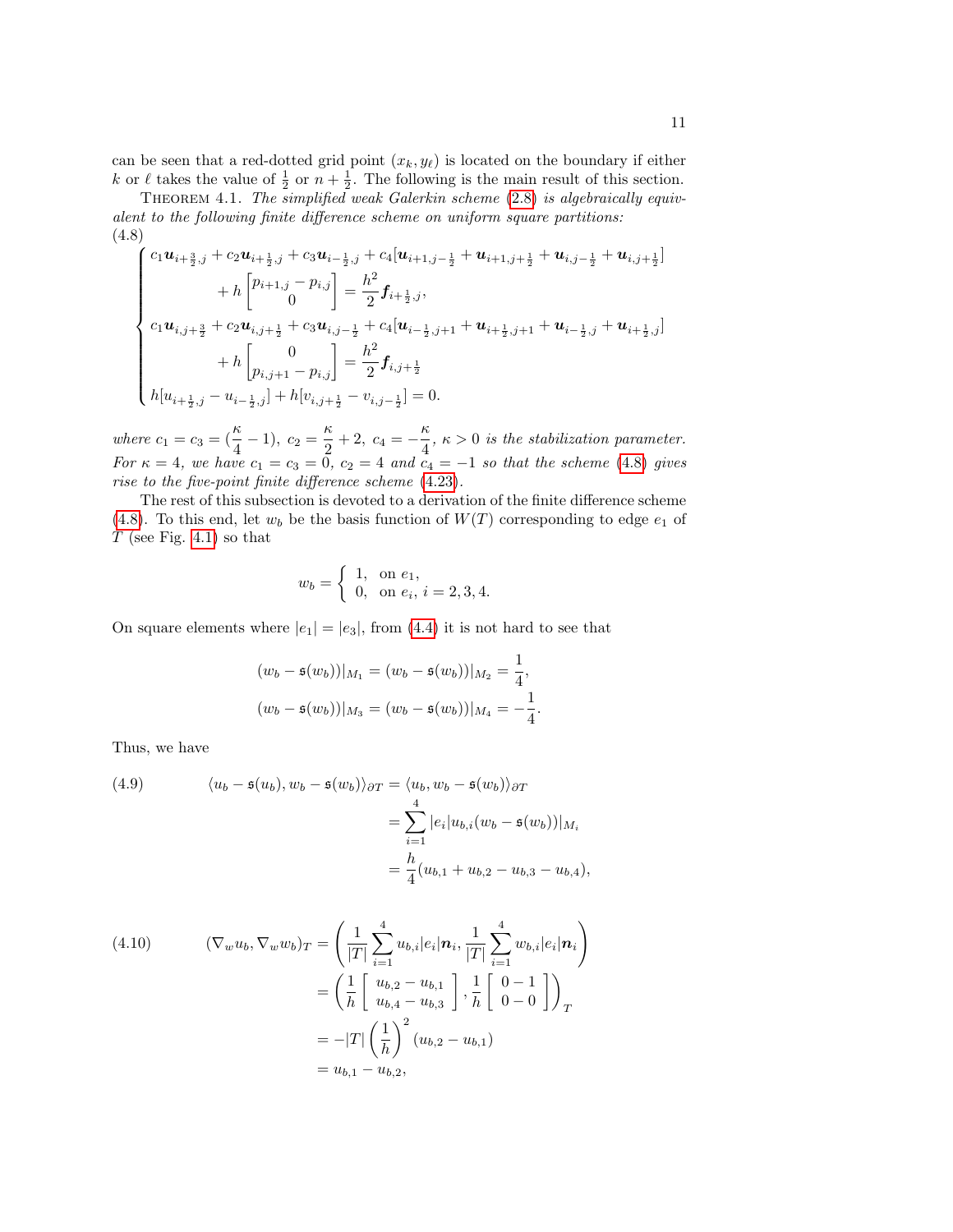<span id="page-11-0"></span>(4.11) 
$$
(f^{(1)}, \mathfrak{s}(w_b))_T = \int_T f^{(1)} \left(\frac{1}{4} - \frac{1}{h}(x - x_T)\right) dT
$$

$$
= \frac{h^2}{6} \left[\frac{3}{4} f^{(1)}|_{M_1} + f^{(1)}|_{M_T} - \frac{1}{4} f^{(1)}|_{M_2}\right] + \mathcal{O}(h^4).
$$

Analogously, the same techniques can be applied to the computation of  $S_T(v_b, w_b)$ ,  $(\nabla_w v_b, \nabla_w w_b)_T$ , and  $(f^{(2)}, \mathfrak{s}(w_b))_T$ .

Next, let  $v_b$  be the vector basis function of  $[W(T)]^2$  associated with edge  $e_1$ , that is

<span id="page-11-1"></span>
$$
\boldsymbol{v}_b = \begin{bmatrix} w_b \\ 0 \end{bmatrix}, \text{ or } \boldsymbol{v}_b = \begin{bmatrix} 0 \\ w_b \end{bmatrix}, \text{ with } w_b = \begin{cases} 1, & \text{on } e_1, \\ 0, & \text{on other edges.} \end{cases}
$$

Then we have

(4.12) 
$$
(\nabla_w \cdot \mathbf{v}_b, p_h)_T = p_h |e_1| \begin{bmatrix} 1 \\ 0 \end{bmatrix} \cdot \mathbf{n}_1, \text{ or } = p_h |e_1| \begin{bmatrix} 0 \\ 1 \end{bmatrix} \cdot \mathbf{n}_1
$$

$$
= -hp_h, \text{ or } = 0.
$$

<span id="page-11-2"></span>(4.13) 
$$
(\nabla_w \cdot \mathbf{u}_b, \chi)_T = \sum_{i=1}^N u_{b,i} \begin{bmatrix} 1 \\ 0 \end{bmatrix} \cdot \mathbf{n}_i |e_i| + \sum_{i=1}^N v_{b,i} \begin{bmatrix} 0 \\ 1 \end{bmatrix} \cdot \mathbf{n}_i |e_i|
$$

$$
= h(u_{b,2} - u_{b,1}) + h(v_{b,4} - v_{b,3}).
$$

Here  $\chi$  is the characteristic function of the element T. Equations [\(4.9\)](#page-10-1), [\(4.10\)](#page-10-2), [\(4.11\)](#page-11-0),  $(4.12)$  and  $(4.13)$  comprise the discrete scheme corresponding to the basis function  $w_b$ on edge  $e_1$  of the element  $T$ :

<span id="page-11-3"></span>(4.14) 
$$
\begin{cases} \frac{\kappa}{4} (u_{b,1} + u_{b,2} - u_{b,3} - u_{b,4}) + u_{b,1} - u_{b,2} - hp_h = (f^{(1)}, \mathfrak{s}(w_b))_T \\ \frac{\kappa}{4} (v_{b,1} + v_{b,2} - v_{b,3} - v_{b,4}) + v_{b,1} - v_{b,2} = (f^{(2)}, \mathfrak{s}(w_b))_T \\ h(u_{b,2} - u_{b,1}) + h(v_{b,4} - v_{b,3}) = 0 \end{cases}
$$

The two local equations [\(4.14\)](#page-11-3) corresponding to the elements  $T_{i,j}$  and  $T_{i+1,j}$  that share  $e_{i+\frac{1}{2},j}$  as a common edge (see Fig. [4.3\(a\)\)](#page-12-0) are given by

<span id="page-11-4"></span>(4.15) 
$$
\frac{\kappa}{4} (u_{i+\frac{1}{2},j} + u_{i+\frac{3}{2},j} - u_{i+1,j-\frac{1}{2}} - u_{i+1,j+\frac{1}{2}}) + u_{i+\frac{1}{2},j} - u_{i+\frac{3}{2},j} + hp_{i+1,j}
$$

$$
= \int_{T_{i+1,j}} f^{(1)}\mathfrak{s}(w_b) dx
$$

and

<span id="page-11-5"></span>(4.16) 
$$
\frac{\kappa}{4} (u_{i+\frac{1}{2},j} + u_{i-\frac{1}{2},j} - u_{i,j-\frac{1}{2}} - u_{i,j+\frac{1}{2}}) + u_{i+\frac{1}{2},j} - u_{i-\frac{1}{2},j} - h p_{i,j} = \int_{T_{i,j}} f^{(1)} \mathfrak{s}(w_b) dx.
$$

12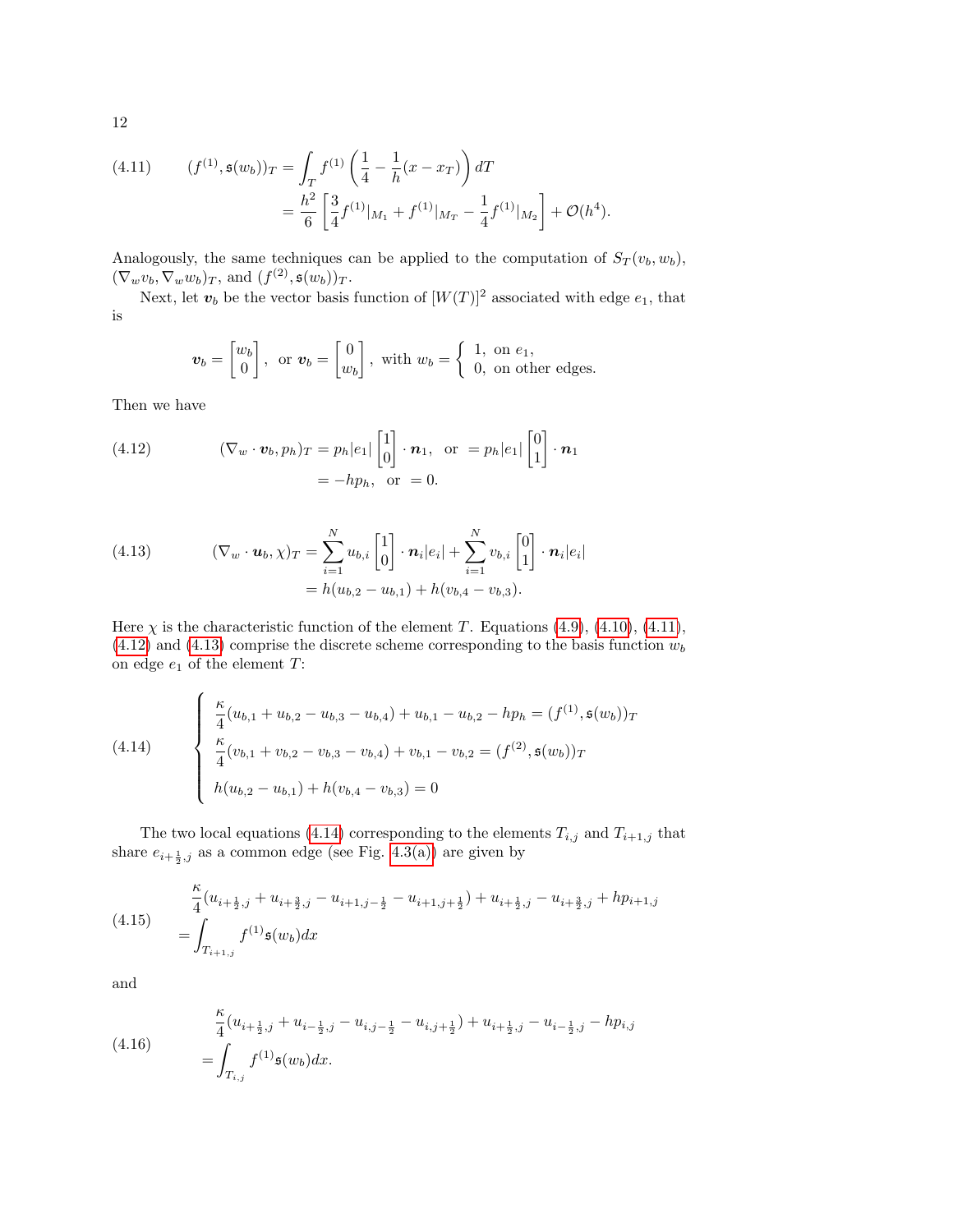<span id="page-12-0"></span>

<span id="page-12-3"></span><span id="page-12-2"></span>Fig. 4.3. Stencils for the finite difference scheme [\(4.8\)](#page-10-0).

Summing up the equations [\(4.15\)](#page-11-4) and [\(4.16\)](#page-11-5) yields the following global linear equation corresponding to the degree of freedom  $u_{i+\frac{1}{2},j}$ :

<span id="page-12-1"></span>
$$
(4.17)
$$
\n
$$
c_{1}u_{i+\frac{3}{2},j} + c_{2}u_{i+\frac{1}{2},j} + c_{3}u_{i-\frac{1}{2},j} + c_{4}[u_{i+1,j-\frac{1}{2}} + u_{i+1,j+\frac{1}{2}} + u_{i,j-\frac{1}{2}} + u_{i,j+\frac{1}{2}}]
$$
\n
$$
+ h(p_{i+1,j} - p_{i,j})
$$
\n
$$
= \int_{T_{i,j} \cup T_{i+1,j}} f^{(1)}\mathfrak{s}(w_{b}) dT,
$$

where  $c_1 = c_3 = \frac{\kappa}{4}$  $\frac{\kappa}{4} - 1, c_2 = \frac{\kappa}{2}$  $\frac{\kappa}{2} + 2, \, c_4 = -\frac{\kappa}{4}$  $\frac{1}{4}$ .

The right-hand side of [\(4.17\)](#page-12-1) can be approximated by using proper numerical integrations (the Simpson rule in the  $x$ - direction and the midpoint rule in the  $y$ direction) as follows:

$$
\int_{T_{i,j}} f^{(1)}\mathfrak{s}(w_{b}) dT
$$
\n=
$$
\int_{T_{i,j}} f^{(1)}\mathfrak{s}(w_{b,(i+\frac{1}{2},j)}) |_{T_{i,j}} dT + \int_{T_{i+1,j}} f^{(1)}\mathfrak{s}(w_{b,(i+\frac{1}{2},j)}) |_{T_{i+1,j}} dT
$$
\n=
$$
\frac{h^{2}}{6} [f^{(1)}\mathfrak{s}(w_{b}) |_{M_{i-\frac{1}{2},j}} + 4f^{(1)}\mathfrak{s}(w_{b}) |_{M_{i,j}} + f^{(1)}\mathfrak{s}(w_{b}) |_{M_{i+\frac{1}{2},j}}]
$$
\n(4.18) 
$$
+ \frac{h^{2}}{6} [f^{(1)}\mathfrak{s}(w_{b}) |_{M_{i+\frac{1}{2},j}} + 4f^{(1)}\mathfrak{s}(w_{b}) |_{M_{i+1,j}} + f^{(1)}\mathfrak{s}(w_{b}) |_{M_{i+\frac{3}{2},j}}] + \mathcal{O}(h^{4})
$$
\n=
$$
\frac{h^{2}}{6} [-\frac{1}{4}f^{(1)}_{i-\frac{1}{2},j} + f^{(1)}_{i,j} + \frac{3}{4}f^{(1)}_{i+\frac{1}{2},j}] + \frac{h^{2}}{6} [\frac{3}{4}f^{(1)}_{i+\frac{1}{2},j} + f^{(1)}_{i+1,j} - \frac{1}{4}f^{(1)}_{i+\frac{3}{2},j}] + \mathcal{O}(h^{4})
$$
\n=
$$
\frac{h^{2}}{24} [-f^{(1)}_{i-\frac{1}{2},j} + 4f^{(1)}_{i,j} + 6f^{(1)}_{i+\frac{1}{2},j} + 4f^{(1)}_{i+1,j} - f^{(1)}_{i+\frac{3}{2},j}] + \mathcal{O}(h^{4})
$$
\n=
$$
\frac{h^{2}}{2} f^{(1)}_{i+\frac{1}{2},j} + \mathcal{O}(h^{4}),
$$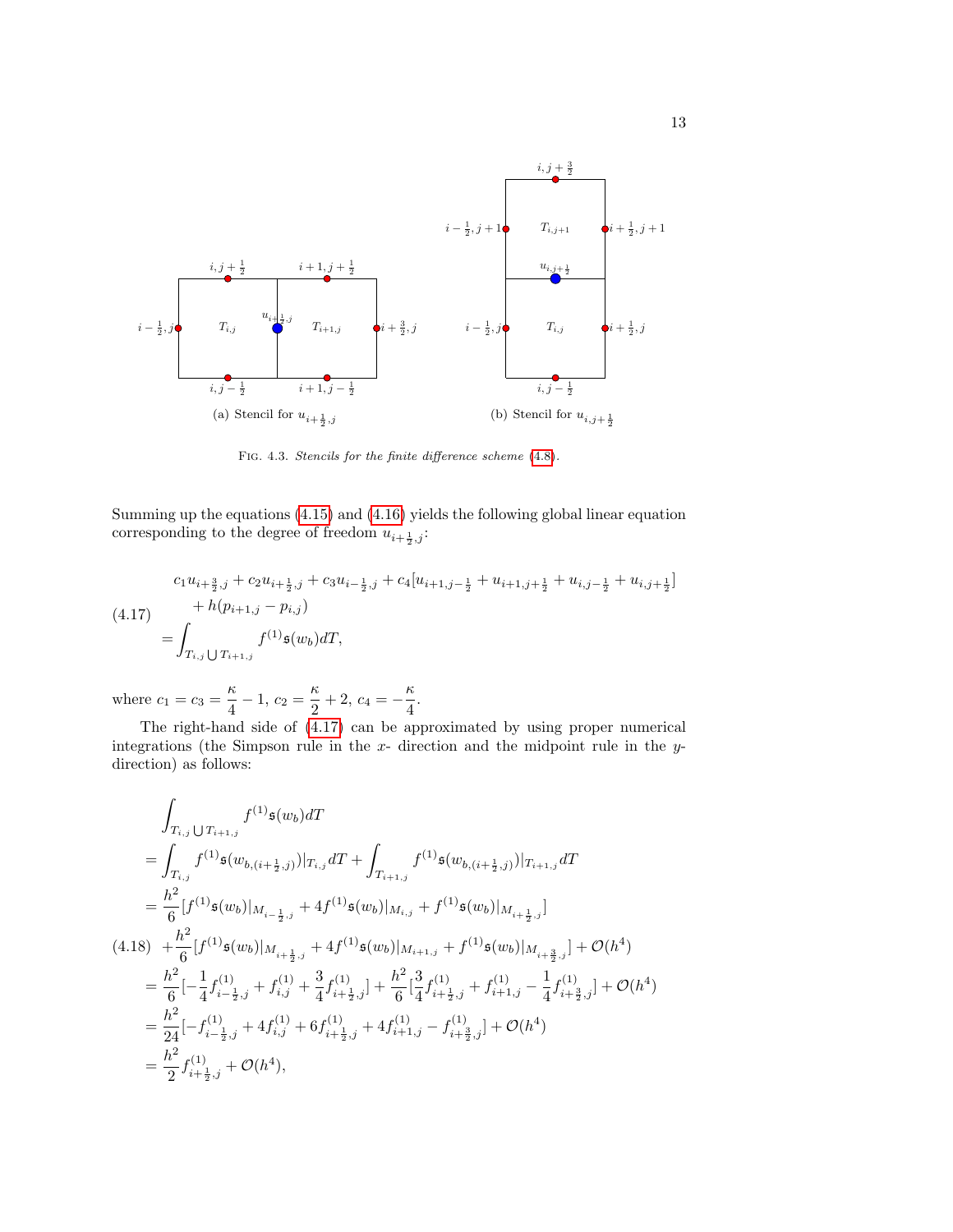where we have used the fact that

$$
\mathfrak{s}(w_{b,(i+\frac{1}{2},j)})|_{T_{i,j}} = \frac{1}{4} + \frac{1}{h}(x - x_{T_{i,j}}),
$$
  

$$
\mathfrak{s}(w_{b,(i+\frac{1}{2},j)})|_{T_{i+1,j}} = \frac{1}{4} - \frac{1}{h}(x - x_{T_{i+1,j}}).
$$

It follows that [\(4.17\)](#page-12-1) can be rewritten as

$$
(4.19) \quad c_1 u_{i+\frac{3}{2},j} + c_2 u_{i+\frac{1}{2},j} + c_3 u_{i-\frac{1}{2},j} + c_4 [u_{i+1,j-\frac{1}{2}} + u_{i+1,j+\frac{1}{2}} + u_{i,j-\frac{1}{2}} + u_{i,j+\frac{1}{2}}] = \frac{h^2}{2} f_{i+\frac{1}{2},j}^{(1)} + \mathcal{O}(h^4).
$$

Analogously, for the degree of freedom  $u_{i,j+\frac{1}{2}}$ , we may obtain

$$
(4.20) \quad\n\begin{aligned}\n& c_1 u_{i,j+\frac{3}{2}} + c_2 u_{i,j+\frac{1}{2}} + c_3 u_{i,j-\frac{1}{2}} + c_4 [u_{i-\frac{1}{2},j+1} + u_{i+\frac{1}{2},j+1} + u_{i-\frac{1}{2},j} + u_{i+\frac{1}{2},j})] \\
&= \frac{h^2}{2} f_{i,j+\frac{1}{2}}^{\,(1)} + \mathcal{O}(h^4).\n\end{aligned}
$$

The stencil for the unknown u, or more precisely for  $u_{i+\frac{1}{2},j}$  (respectively  $u_{i,j+\frac{1}{2}}$ ) is the seven dotted-points shown in Fig.  $4.3(a)$  (respectively Fig.  $4.3(b)$ ) with weights

<span id="page-13-2"></span>(4.21) 
$$
A = \left(\frac{\kappa}{4} - 1, \frac{\kappa}{2} + 2, \frac{\kappa}{4} - 1, -\frac{\kappa}{4}, -\frac{\kappa}{4}, -\frac{\kappa}{4}, -\frac{\kappa}{4}\right)
$$

for  $\kappa > 0$ .

The same calculation can be carried out for the second component  $v$  of the velocity variable; details are omitted.

<span id="page-13-0"></span>4.2. A 5-point finite difference Scheme. For the particular value of  $\kappa = 4$ , the weight  $A$  in  $(4.21)$  for the 7-point stencil becomes to be

$$
(4.22) \t\t A = (0, 4, 0, -1, -1, -1, -1)
$$

so that [\(4.8\)](#page-10-0) is reduced to a 5-point finite difference scheme described as follows:

5-POINT FINITE DIFFERENCE ALGORITHM 4.1. Find  $u_{k\ell}$  and  $p_{ij}$  such that (1) the discrete homogeneous Dirichlet boundary condition of  $u_{k\ell} = 0$  is satisfied at all the red dotted grid points  $(x_k, y_\ell)$  on the domain boundary, and (2) the following set of finite difference equations are satisfied:

<span id="page-13-1"></span>
$$
\begin{cases}\n\frac{4\mathbf{u}_{i+\frac{1}{2},j}-\mathbf{u}_{i+1,j-\frac{1}{2}}-\mathbf{u}_{i+1,j+\frac{1}{2}}-\mathbf{u}_{i,j-\frac{1}{2}}-\mathbf{u}_{i,j+\frac{1}{2}}}{h^{2}} + \begin{bmatrix} \frac{p_{i+1,j}-p_{i,j}}{h} \\ 0 \end{bmatrix} = \frac{1}{2}\mathbf{f}_{i+\frac{1}{2},j}, \\
\frac{4\mathbf{u}_{i,j+\frac{1}{2}}-\mathbf{u}_{i-\frac{1}{2},j+1}-\mathbf{u}_{i+\frac{1}{2},j+\frac{1}{2}}-\mathbf{u}_{i-\frac{1}{2},j}-\mathbf{u}_{i+\frac{1}{2},j}}{h^{2}} + \begin{bmatrix} 0 \\ \frac{p_{i,j+1}-p_{i,j}}{h} \end{bmatrix} = \frac{1}{2}\mathbf{f}_{i,j+\frac{1}{2}}, \\
u_{i+\frac{1}{2},j}-u_{i-\frac{1}{2},j}+v_{i,j+\frac{1}{2}}-v_{i,j-\frac{1}{2}} = 0,\n\end{cases}
$$

where

$$
\boldsymbol{f}_{k,\ell} = \begin{bmatrix} f_{k,\ell}^{(1)} \\ f_{k,\ell}^{(2)} \end{bmatrix} := \begin{bmatrix} f^{(1)}(x_k,y_\ell) \\ f^{(2)}(x_k,y_\ell) \end{bmatrix}.
$$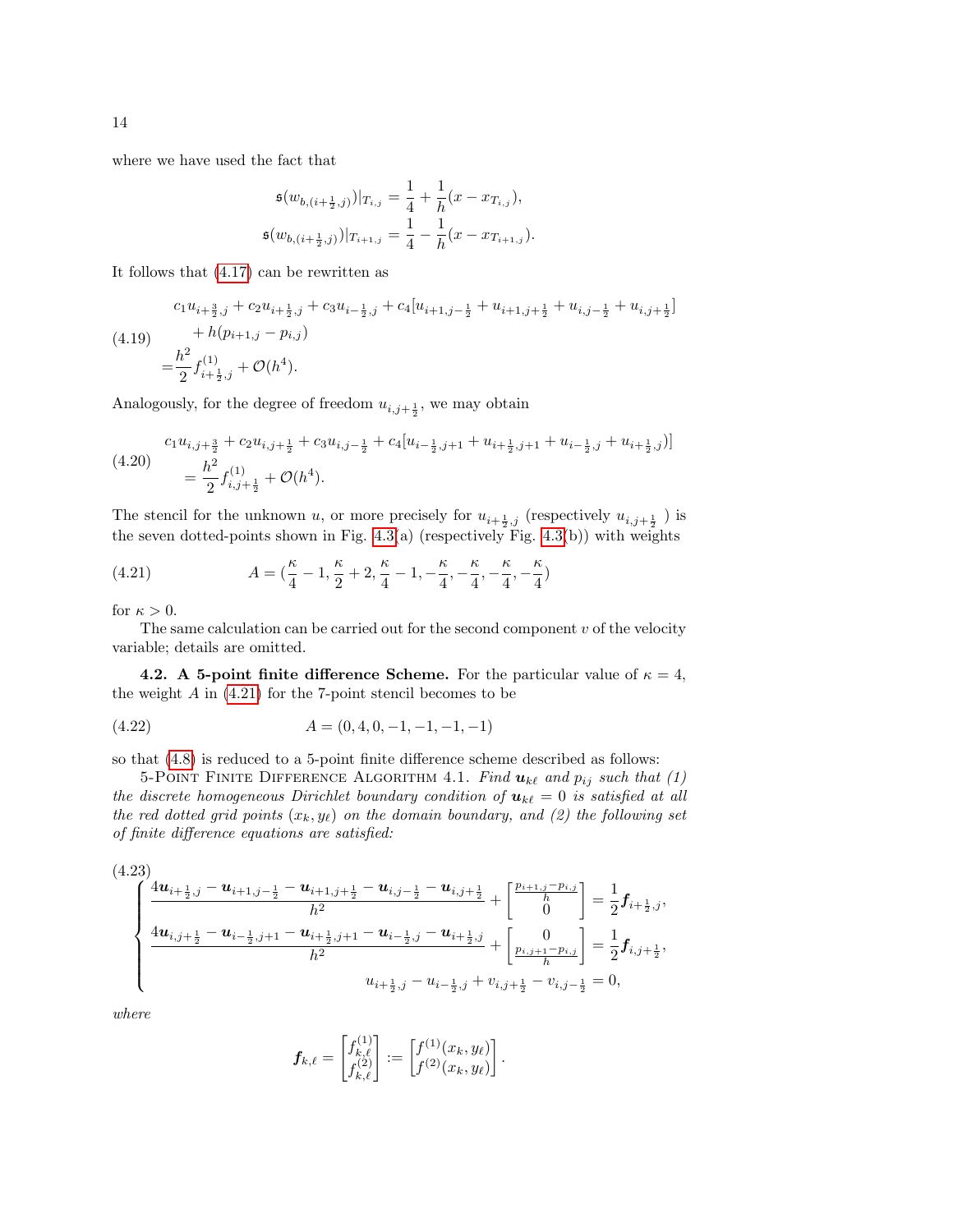By using the component notation for the velocity  $\mathbf{u} = (u, v)^t$ , we may rewrite the finite difference equations [\(4.23\)](#page-13-1) as follows:

$$
(4.24)
$$
\n
$$
(4.24)
$$
\n
$$
(4u_{i+\frac{1}{2},j} - u_{i+1,j-\frac{1}{2}} - u_{i+1,j+\frac{1}{2}} - u_{i,j-\frac{1}{2}} - u_{i,j+\frac{1}{2}}) + h(p_{i+1,j} - p_{i,j}) = \frac{h^2}{2} f_{i+\frac{1}{2},j}^{(1)},
$$
\n
$$
(4v_{i+\frac{1}{2},j} - v_{i+1,j-\frac{1}{2}} - v_{i+1,j+\frac{1}{2}} - v_{i,j-\frac{1}{2}} - v_{i,j+\frac{1}{2}}) = \frac{h^2}{2} f_{i+\frac{1}{2},j}^{(2)},
$$
\n
$$
(4u_{i,j+\frac{1}{2}} - u_{i-\frac{1}{2},j+1} - u_{i+\frac{1}{2},j+1} - u_{i-\frac{1}{2},j} - u_{i+\frac{1}{2},j}) = \frac{h^2}{2} f_{i,j+\frac{1}{2}}^{(1)},
$$
\n
$$
(4v_{i,j+\frac{1}{2}} - v_{i-\frac{1}{2},j+1} - v_{i+\frac{1}{2},j+1} - v_{i-\frac{1}{2},j} - v_{i+\frac{1}{2},j}) + h(p_{i,j+1} - p_{i,j}) = \frac{h^2}{2} f_{i,j+\frac{1}{2}}^{(2)},
$$
\n
$$
u_{i+\frac{1}{2},j} - u_{i-\frac{1}{2},j} + v_{i,j+\frac{1}{2}} - v_{i,j-\frac{1}{2}} = 0.
$$



<span id="page-14-1"></span>Fig. 4.4. Stencils for the velocity field in the finite difference scheme [\(4.23\)](#page-13-1).

Figure [4.4](#page-14-1) shows the stencil of [\(4.23\)](#page-13-1) for the velocity field as a five-point finite difference scheme with weights  $A = (4, -1, -1, -1, -1)$ ; the left figure is for the scheme centered at  $(x_{i+\frac{1}{2},j}, y_j)$  and the right one is for  $(x_i, y_{j+\frac{1}{2}})$ .

<span id="page-14-2"></span><span id="page-14-0"></span>5. Stability. For simplicity, we introduce two bilinear forms:

(5.1) 
$$
a(\boldsymbol{u},\boldsymbol{v}):=\kappa S(\boldsymbol{u},\boldsymbol{v})+(\nabla_w\boldsymbol{u},\nabla_w\boldsymbol{v}),
$$

(5.2) 
$$
b(\boldsymbol{v},w):=(\nabla_w\cdot\boldsymbol{v},w),
$$

where  $u, v \in [W_0(\mathcal{T}_h)]^2$  and  $w \in P_0(\mathcal{T}_h)$ . The SWG scheme [\(2.8\)](#page-3-1) is a typical saddlepoint problem which can be analyzed by using the well known theory developed by Babuška [\[1\]](#page-31-13) and Brezzi [\[3\]](#page-31-14). The core of the theory is to verify two properties:

(i) boundedness and a certain coercivity for the bilinear form  $a(\cdot, \cdot)$ ,

(ii) boundedness and inf-sup condition for the bilinear form  $b(\cdot, \cdot)$ , which are to be established in the rest of this section.

The space  $[W_0(\mathcal{T}_h)]^2$  is a normed linear space equipped with the following triplebar norm

(5.3) 
$$
\|\boldsymbol{w}\|^2 = (\nabla_w \boldsymbol{w}, \nabla_w \boldsymbol{w}) + \kappa S(\boldsymbol{w}, \boldsymbol{w})
$$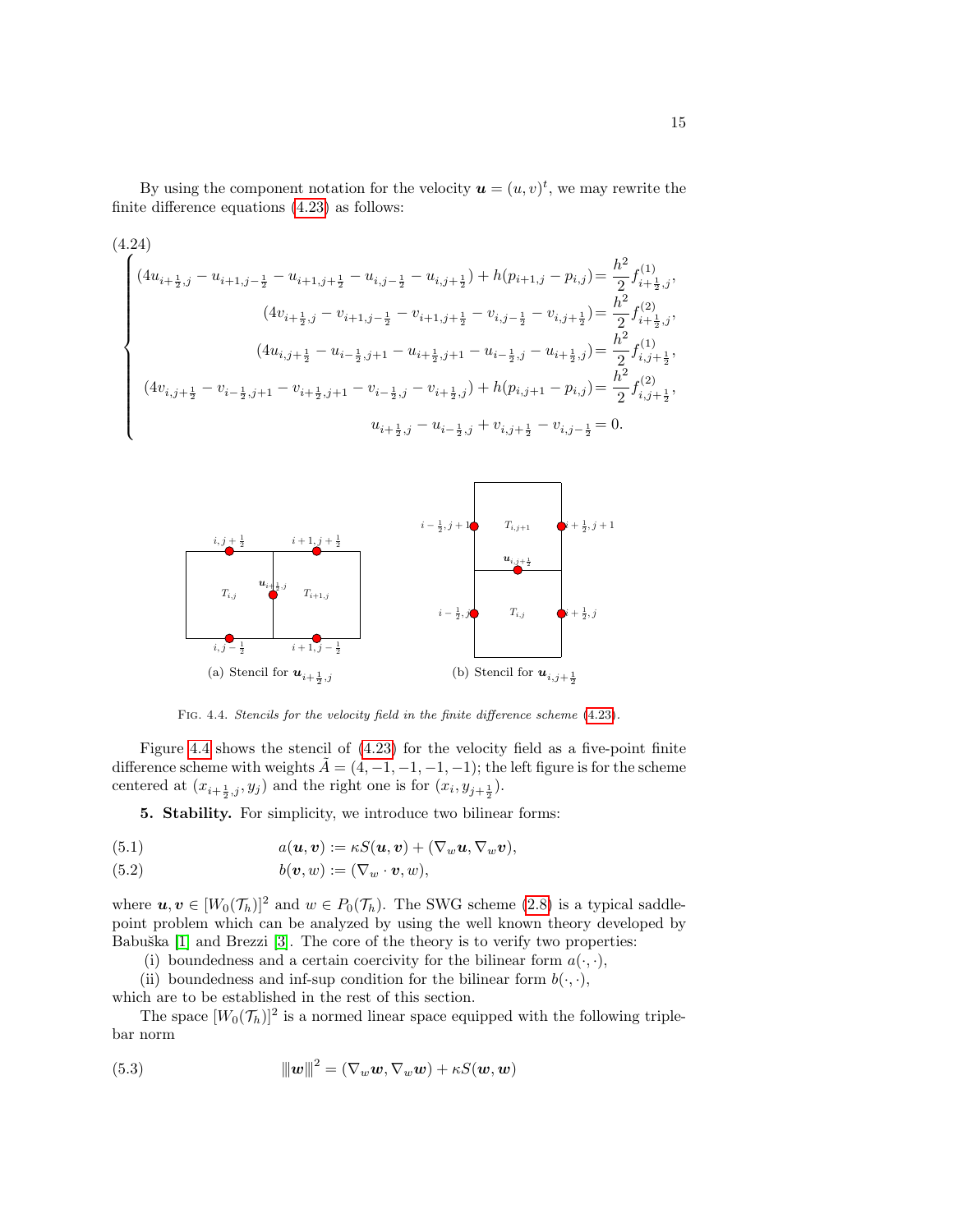for  $\boldsymbol{w} = \begin{bmatrix} w \\ w \end{bmatrix}$ z  $\Big] \in [W_0(\mathcal{T}_h)]^2$ . To show that  $\Vert \cdot \Vert$  is indeed a norm in  $[W_0(\mathcal{T}_h)]^2$ , it suffices to verify the length property for  $\|\cdot\|$ . To this end, assume  $\|\mathbf{w}\| = 0$  for some  $w \in [W_0(\mathcal{T}_h)]^2$ . It follows that

<span id="page-15-2"></span>
$$
\nabla_w \boldsymbol{w} = \boldsymbol{0}, \quad (\boldsymbol{w}|_{e_i} - \mathfrak{s}(\boldsymbol{w})(M_i))|e_i| = \boldsymbol{0}
$$

for each edge  $e_i \in \mathcal{E}_h$ . From  $(\boldsymbol{w}|_{e_i} - \mathfrak{s}(\boldsymbol{w})(M_i))|e_i| = 0$ , we have

$$
\nabla \mathfrak{s}(\boldsymbol{w}) = \frac{1}{|T|} \sum_{i=1}^N \mathfrak{s}(\boldsymbol{w})(M_i) |e_i| \otimes \boldsymbol{n}_i = \frac{1}{|T|} \sum_{i=1}^N \boldsymbol{w}|e_i| \otimes \boldsymbol{n}_i = \nabla_{\boldsymbol{w}} \boldsymbol{w} = \boldsymbol{0},
$$

where  $\mathbf{x} \otimes \mathbf{y} = \{x_i y_j\}_{2 \times 2}$  for any two vectors  $\mathbf{x} = (x_1, x_2)$  and  $\mathbf{y} = (y_1, y_2)$ . Therefore,  $\mathfrak{s}(\boldsymbol{w})$  has constant value on each element T, and so does w on the boundary of the element. Moreover, since  $w = 0$  on  $\partial\Omega$ , we then have  $w \equiv 0$  on  $\Omega$  as  $\Omega$  is assumed to be connected.

It is clear that  $a(\boldsymbol{w}, \boldsymbol{w}) = ||\|\boldsymbol{w}\||^2$  for any  $\boldsymbol{w} \in [W_0(\mathcal{T}_h)]^2$ . It follows from the definition of  $\|\cdot\|$  and the usual Cauchy-Schwarz inequality that the following boundedness and coercivity hold true for the bilinear form  $a(\cdot, \cdot)$ .

<span id="page-15-5"></span>LEMMA 5.1. For any  $u, w \in [W_0(\mathcal{T}_h)]^2$ , we have

$$
(5.4) \t\t |a(\boldsymbol{u},\boldsymbol{w})| \leq ||\boldsymbol{u}|| \, ||\boldsymbol{w}||,
$$

$$
(5.5) \t a(\boldsymbol{w},\boldsymbol{w}) \geq ||\!|\boldsymbol{w}||^2.
$$

<span id="page-15-6"></span><span id="page-15-3"></span>For the bilinear form  $b(\cdot, \cdot)$ , we have the following result on the *inf-sup* condition. LEMMA 5.2. There exists a positive constant  $\beta$  independent of h such that

(5.6) 
$$
\sup_{\boldsymbol{v}\in W_0(\mathcal{T}_h)}\frac{b(\boldsymbol{v},w)}{\|\boldsymbol{v}\|}\geq \beta\|w\|,
$$

for all  $w \in P_0(\mathcal{T}_h)$ .

*Proof.* For any given  $w \in P_0(\mathcal{T}_h) \subset L_0^2(\Omega)$ , it is well known [\[2,](#page-31-15) [4,](#page-31-16) [5,](#page-31-17) [6\]](#page-31-18) that there exists a vector-valued function  $\tilde{\boldsymbol{v}} \in [H_0^1(\Omega)]^2$  such that

<span id="page-15-1"></span>(5.7) 
$$
(\nabla \cdot \tilde{\bm{v}}, w) \ge C_1 \|w\|^2, \quad \|\tilde{\bm{v}}\|_1 \le C_2 \|w\|.
$$

where  $C_i > 0$  are two constants depending only on the domain  $\Omega$ . Set  $\mathbf{v} = Q_b \tilde{\mathbf{v}} \in$  $[W_0(\mathcal{T}_h)]^2$  where  $Q_b$  is the  $L^2$  projection operator from  $[H_0^1(\Omega)]^2$  to  $[W_0(\mathcal{T}_h)]^2$ . We define also  $Q_0$  and  $\mathbb{Q}_h$  the  $L^2$  projection operators onto  $[P_1(\mathcal{T}_h)]^2$  and  $[P_0(\mathcal{T}_h)]^{2\times 2}$ respectively. Then, for all  $q \in [P_0(\mathcal{T}_h)]^{2 \times 2}$ , we have

<span id="page-15-4"></span>(5.8) 
$$
(\nabla_w Q_b \tilde{\mathbf{v}}, q)_T = \langle Q_b \tilde{\mathbf{v}}, q \cdot \mathbf{n} \rangle_{\partial T}
$$

$$
= \langle \tilde{\mathbf{v}}, q \cdot \mathbf{n} \rangle_{\partial T}
$$

$$
= (\nabla \tilde{\mathbf{v}}, q)_T
$$

$$
= (\mathbb{Q}_h (\nabla \tilde{\mathbf{v}}), q)_T,
$$

which implies  $\nabla_w Q_b \tilde{\boldsymbol{v}} = \mathbb{Q}_h(\nabla \tilde{\boldsymbol{v}})$ . Thus, the first part of the norm  $\|\cdot\|$  verifies:

<span id="page-15-0"></span>(5.9) 
$$
\sum_{T \in \mathcal{T}_h} \|\nabla_w \boldsymbol{v}\|_T^2 = \sum_{T \in \mathcal{T}_h} \|\nabla_w Q_b \tilde{\boldsymbol{v}}\|_T^2 = \sum_{T \in \mathcal{T}_h} \|\mathbb{Q}_h \nabla \tilde{\boldsymbol{v}}\|_T^2 \leq C \|\tilde{\boldsymbol{v}}\|_1^2.
$$

16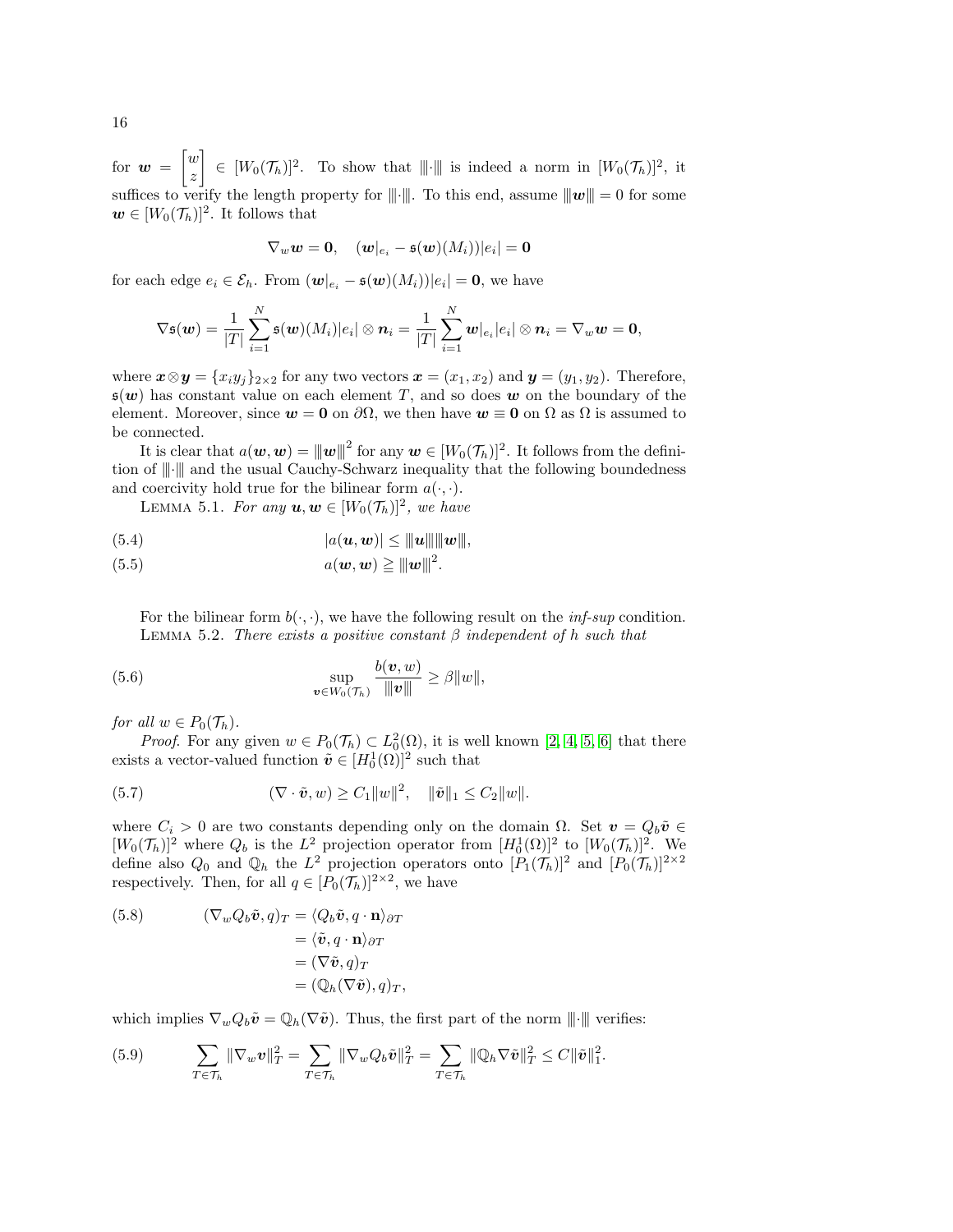Next, we have

$$
\|Q_b(\mathfrak{s}(\boldsymbol{v}) - Q_b \boldsymbol{v})\|^2_{\partial T} = \langle Q_b(\mathfrak{s}(Q_b \tilde{\boldsymbol{v}})) - Q_b \tilde{\boldsymbol{v}}, Q_b(\mathfrak{s}(Q_b \tilde{\boldsymbol{v}})) - Q_b \tilde{\boldsymbol{v}} \rangle_{\partial T}
$$
  
\n
$$
= \langle Q_b(\mathfrak{s}(Q_b \tilde{\boldsymbol{v}})) - Q_b \tilde{\boldsymbol{v}}, Q_b(Q_0 \tilde{\boldsymbol{v}}) - Q_b \tilde{\boldsymbol{v}} \rangle_{\partial T}
$$
  
\n
$$
\leq \|Q_b(\mathfrak{s}(Q_b \tilde{\boldsymbol{v}})) - Q_b \tilde{\boldsymbol{v}}\|_{\partial T} \|Q_b(Q_0 \tilde{\boldsymbol{v}}) - Q_b \tilde{\boldsymbol{v}}\|_{\partial T},
$$

which gives

$$
\|Q_b(\mathfrak{s}(\mathbf{v}) - Q_b \mathbf{v})\|_{\partial T}^2 \le \|Q_b(Q_0 \tilde{\mathbf{v}}) - Q_b \tilde{\mathbf{v}}\|_{\partial T}^2
$$
  
\n
$$
\le \|Q_0 \tilde{\mathbf{v}} - \tilde{\mathbf{v}}\|_{\partial T}^2
$$
  
\n
$$
\le C_1 (h^{-1} \|Q_0 \tilde{\mathbf{v}} - \tilde{\mathbf{v}}\|_T^2 + h \|\nabla (Q_0 \tilde{\mathbf{v}} - \tilde{\mathbf{v}})\|_T^2)
$$
  
\n
$$
\le C_2 h \|\tilde{\mathbf{v}}\|_1^2,
$$

thus

<span id="page-16-0"></span>
$$
(5.10) \quad \kappa S(\boldsymbol{v},\boldsymbol{v}) = \kappa h^{-1} \sum_{T \in \mathcal{T}_h} ||Q_b(\mathfrak{s}(\boldsymbol{v}) - Q_b \boldsymbol{v})||_{\partial T}^2 \leq C_3 ||\tilde{\boldsymbol{v}}||_1.
$$

Combining the two equations [\(5.9\)](#page-15-0) and [\(5.10\)](#page-16-0) we arrive at

(5.11) 
$$
\|v\| \leq C_0 \|\tilde{v}\|_1,
$$

for some constant  $C_0$ .

<span id="page-16-1"></span>On the other side, from [\(5.7\)](#page-15-1) we have

(5.12) 
$$
b(\mathbf{v}, w) = (\nabla_w \cdot \mathbf{v}, w) = (\nabla_w \cdot Q_b \tilde{\mathbf{v}}, w) = \langle Q_b \tilde{\mathbf{v}} \cdot \mathbf{n}, w \rangle = \langle \tilde{\mathbf{v}} \cdot \mathbf{n}, w \rangle = (\nabla \cdot \tilde{\mathbf{v}}, w) \ge C_1 ||w||^2.
$$

Using the above equation,  $(5.11)$ , and  $(5.7)$ , we obtain

(5.13) 
$$
\frac{|b(v, w)|}{\|v\|} \geq \frac{C_1 \|w\|^2}{C_0 \|\tilde{v}\|_1} \geq \beta \|w\|,
$$

for a positive constant  $\beta$ . This completes the proof of the lemma.  $\square$ 

It follows from Lemma [5.1](#page-15-2) and Lemma [5.2](#page-15-3) that the following solvability holds true for the simplified weak Galerkin algorithm [\(2.8\)](#page-3-1). Readers are referred to [\[18,](#page-31-1) [19,](#page-31-2) [20\]](#page-31-0) for a detailed discussion on the original weak Galerkin finite element method.

THEOREM 5.3. The numerical scheme  $(2.8)$  has one and only one solution for any positive stabilization parameter  $\kappa > 0$ .

Due to the connection between the finite difference scheme [\(4.8\)](#page-10-0) and the SWG finite element method, we have the following result for the solvability of the finite difference method.

THEOREM 5.4. For any given stabilization parameter  $\kappa > 0$ , the finite difference scheme [\(4.8\)](#page-10-0) has one and only one solution. The same conclusion holds true for the five-point finite difference scheme [\(4.23\)](#page-13-1).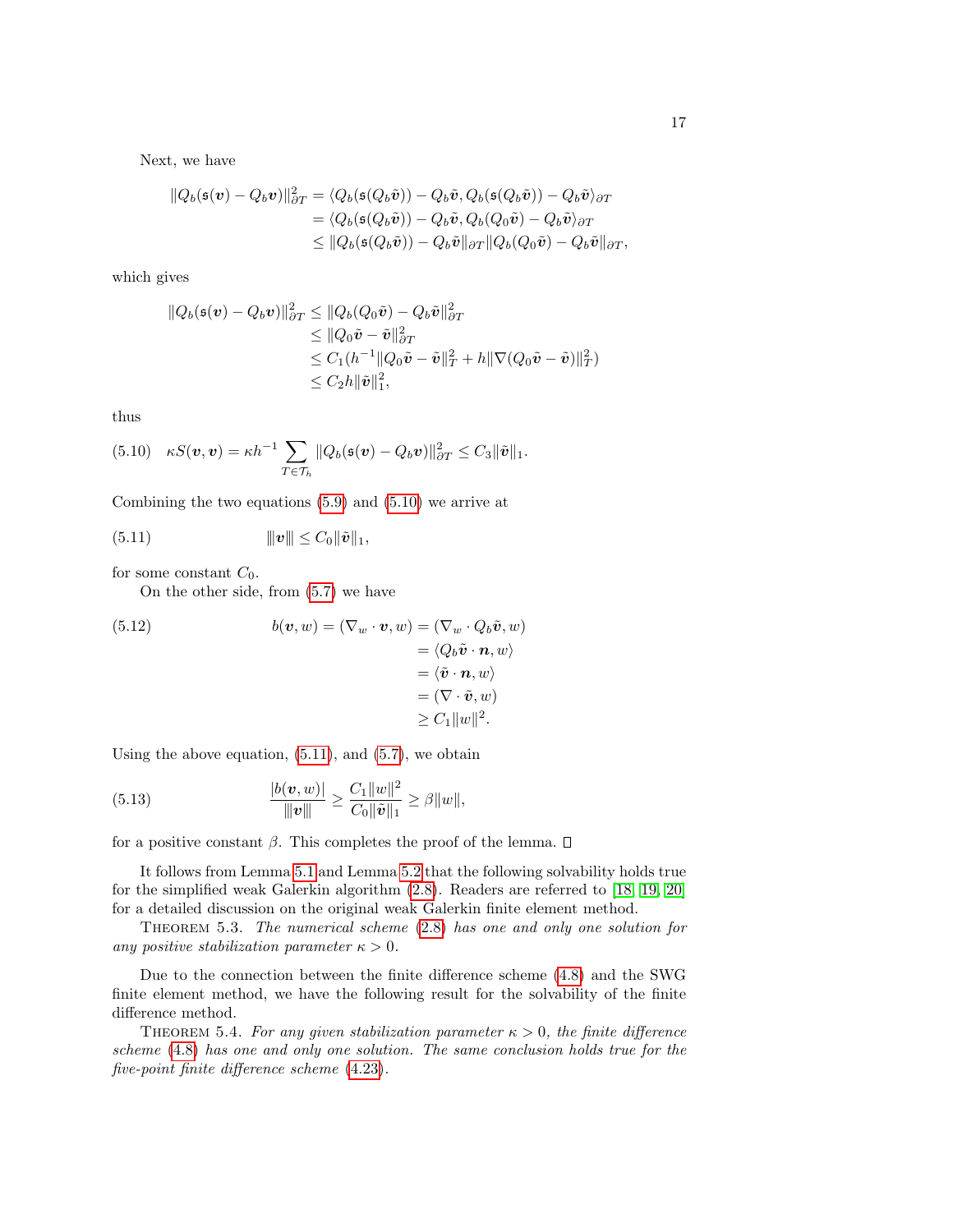<span id="page-17-0"></span>6. Error Estimates. Let  $u$  and  $p$  be the exact solution of the model problem  $(1.1)$ , and denote by  $u_b = \begin{bmatrix} u_b \\ u_c \end{bmatrix}$  $v_b$  $\Big] \in [W_0(\mathcal{T}_h)]^2$  and  $p_h \in P_0(\mathcal{T}_h)$  the numerical approxi-mation arising from the SWG scheme [\(2.8\)](#page-3-1). Let  $Q_b \mathbf{u}$  and  $Q_h p$  be the  $L^2$  projection of **u** and p in the spaces  $[W_0(\mathcal{T}_h)]^2$  and  $P_0(\mathcal{T}_h)$ , respectively. By the error function we mean the difference between the  $L^2$  projection and the SWG approximations:

<span id="page-17-3"></span>(6.1) 
$$
\mathbf{e} = Q_b \mathbf{u} - \mathbf{u}_b, \ \eta = Q_h p - p_h.
$$

We now derive two equations for which the error functions  $e$  and  $\eta$  must satisfy. The resulting equations are called the error equations, which play an important role in the convergence analysis of the SWG scheme.

LEMMA 6.1. Let  $(\mathbf{u};p) \in [H^1(\Omega)]^2 \times L^2(\Omega)$  be sufficiently smooth and satisfy the following equation

<span id="page-17-1"></span>(6.2) 
$$
-\Delta u + \nabla p = \mathbf{f} \text{ in } \Omega.
$$

The following equation holds true

<span id="page-17-4"></span>(6.3)  
\n
$$
\sum_{T} (\nabla_{w} Q_{b} \mathbf{u}, \nabla_{w} \mathbf{v})_{T} - \sum_{T} (\nabla_{w} \cdot \mathbf{v}, Q_{h} p)_{T}
$$
\n
$$
= (\mathbf{f}, \mathfrak{s}(\mathbf{v})) + \sum_{T} \langle \frac{\partial \mathbf{u}}{\partial \mathbf{n}} - \mathbb{Q}_{h} (\nabla \mathbf{u}) \cdot \mathbf{n}, \mathfrak{s}(\mathbf{v}) - \mathbf{v} \rangle_{\partial T}
$$
\n
$$
- \sum_{T} \langle (\mathfrak{s}(\mathbf{v}) - \mathbf{v}) \cdot \mathbf{n}, p - Q_{h} p \rangle_{\partial T},
$$

for all  $\boldsymbol{v} \in [W_0(\mathcal{T}_h)]^2$ , where  $\mathbb{Q}_h$  is the  $L^2$  projection operator onto  $[P_0(\mathcal{T}_h)]^2$ .

Proof. From equation  $(5.8)$ , we have

<span id="page-17-2"></span>
$$
\sum_{T} (\nabla_{w} Q_{b} \mathbf{u}, \nabla_{w} \mathbf{v})_{T}
$$
\n(6.4) = 
$$
\sum_{T} (\mathbb{Q}_{h}(\nabla \mathbf{u}), \nabla_{w} \mathbf{v})_{T}
$$
\n= 
$$
\sum_{T} \langle \mathbb{Q}_{h}(\nabla \mathbf{u}) \cdot \mathbf{n}, \mathbf{v} \rangle_{\partial T}
$$
\n= 
$$
\sum_{T} \langle \mathbb{Q}_{h}(\nabla \mathbf{u}) \cdot \mathbf{n}, \mathbf{v} \rangle_{\partial T} - \langle \mathbb{Q}_{h}(\nabla \mathbf{u}) \cdot \mathbf{n}, \mathfrak{s}(\mathbf{v}) \rangle_{\partial T} + \langle \mathbb{Q}_{h}(\nabla \mathbf{u}) \cdot \mathbf{n}, \mathfrak{s}(\mathbf{v}) \rangle_{\partial T}
$$
\n= 
$$
\sum_{T} \langle \mathbb{Q}_{h}(\nabla \mathbf{u}) \cdot \mathbf{n}, \mathbf{v} - \mathfrak{s}(\mathbf{v}) \rangle_{\partial T} + (\nabla \mathbf{u}, \nabla \mathfrak{s}(\mathbf{v}))_{T}
$$
\n= 
$$
\sum_{T} \langle \mathbb{Q}_{h}(\nabla \mathbf{u}) \cdot \mathbf{n}, \mathbf{v} - \mathfrak{s}(\mathbf{v}) \rangle_{\partial T} + (-\nabla \cdot (\nabla \mathbf{u}), \mathfrak{s}(\mathbf{v}))_{T} + \langle \frac{\partial \mathbf{u}}{\partial \mathbf{n}}, \mathfrak{s}(\mathbf{v}) \rangle_{\partial T}
$$
\n= 
$$
(-\Delta \mathbf{u}, \mathfrak{s}(\mathbf{v})) + \sum_{T} \langle \frac{\partial \mathbf{u}}{\partial \mathbf{n}} - \mathbb{Q}_{h}(\nabla \mathbf{u}) \cdot \mathbf{n}, \mathfrak{s}(\mathbf{v}) - \mathbf{v} \rangle_{\partial T},
$$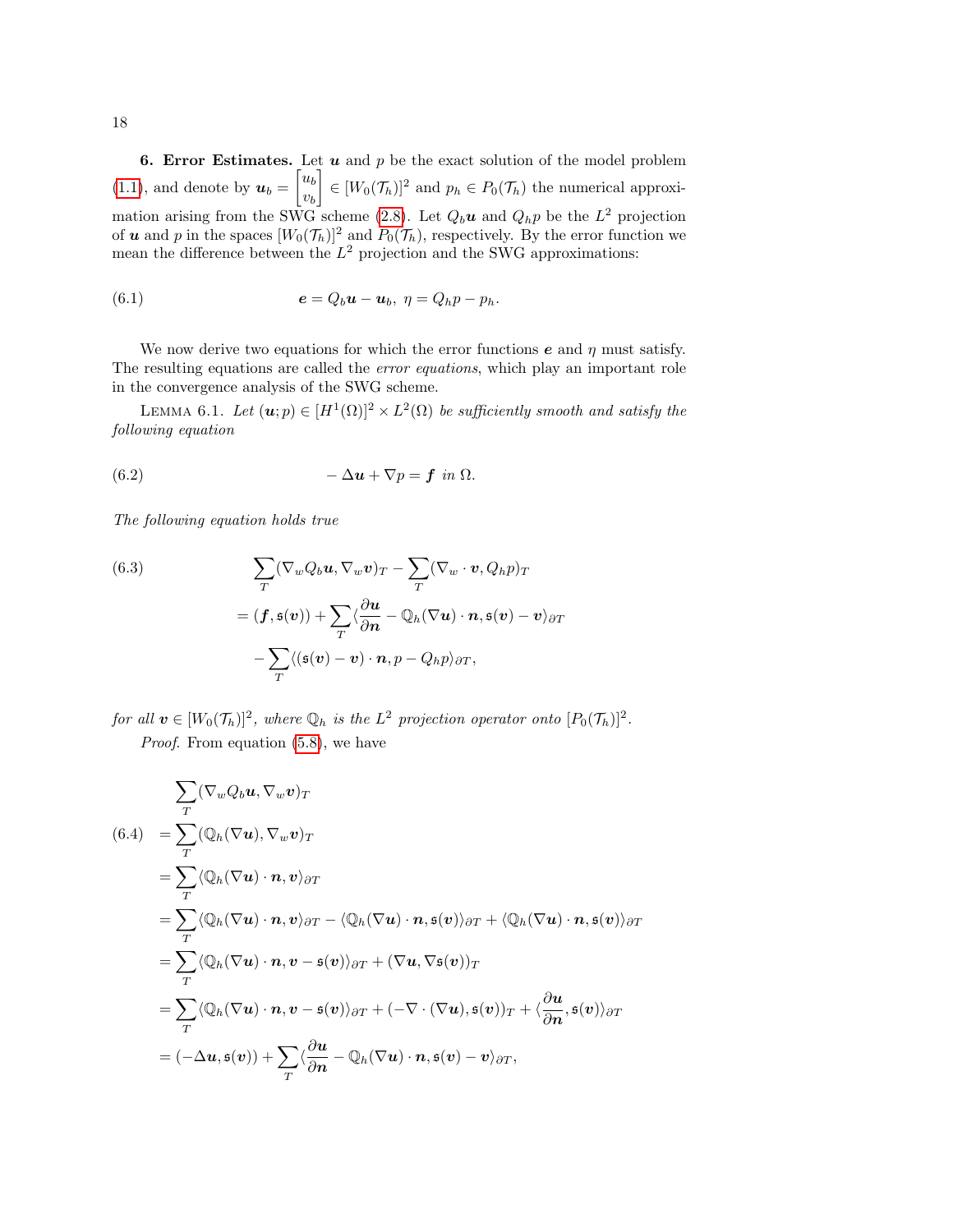for all  $v \in [W_0(\mathcal{T}_h)]^2$ , where  $v|_{\partial\Omega} = 0$  has been used. For  $(\nabla_w \cdot v, Q_h p)_T$ , we have

<span id="page-18-0"></span>
$$
\sum_{T} (\nabla_{w} \cdot v, Q_{h}p)_{T}
$$
\n
$$
= \sum_{T} -(\mathfrak{s}(v), \nabla Q_{h}p)_{T} + \langle v \cdot n, Q_{h}p \rangle_{\partial T}
$$
\n
$$
= \sum_{T} (\nabla \mathfrak{s}(v), Q_{h}p)_{T} + \langle (v - \mathfrak{s}(v)) \cdot n, Q_{h}p \rangle_{\partial T}
$$
\n
$$
= \sum_{T} (\nabla \mathfrak{s}(v), p)_{T} + \langle (v - \mathfrak{s}(v)) \cdot n, Q_{h}p \rangle_{\partial T}
$$
\n
$$
= \sum_{T} -(\mathfrak{s}(v), \nabla p)_{T} + \langle \mathfrak{s}(v) \cdot n, p \rangle_{\partial T} + \langle (v - \mathfrak{s}(v)) \cdot n, Q_{h}p \rangle_{\partial T}
$$
\n
$$
= \sum_{T} -(\nabla p, \mathfrak{s}(v))_{T} + \langle (\mathfrak{s}(v) - v) \cdot n, p - Q_{h}p \rangle_{\partial T}
$$
\n
$$
= -(\nabla p, \mathfrak{s}(v)) + \sum_{T} \langle (\mathfrak{s}(v) - v) \cdot n, p - Q_{h}p \rangle_{\partial T}
$$

for all  $v \in [W_0(\mathcal{T}_h)]^2$ , where we have used the definition for the weak divergence operator  $(\nabla_w \cdot)$  and the fact that  $\nabla Q_h p = 0$  in the second line, the identity of  $\sum_T \langle v \cdot \rangle$  $n, p\rangle_{\partial T} = 0$  in the sixth line.

<span id="page-18-1"></span>We now test [\(6.2\)](#page-17-1) with  $\mathfrak{s}(v), v \in [W_0(\mathcal{T}_h)]^2$ , to obtain

(6.6) 
$$
(-\Delta u, \mathfrak{s}(v)) + (\nabla p, \mathfrak{s}(v)) = (\mathbf{f}, \mathfrak{s}(v)).
$$

Substituting equations [\(6.4\)](#page-17-2) and [\(6.5\)](#page-18-0) into [\(6.6\)](#page-18-1) yields

$$
\sum_{T} (\nabla_{w} Q_{b} \boldsymbol{u}, \nabla_{w} \boldsymbol{v})_{T} - \sum_{T} (\nabla_{w} \cdot \boldsymbol{v}, Q_{h} p)_{T}
$$
\n
$$
= (\boldsymbol{f}, \mathfrak{s}(\boldsymbol{v})) + \sum_{T} \langle \frac{\partial \boldsymbol{u}}{\partial \boldsymbol{n}} - \mathbb{Q}_{h} (\nabla \boldsymbol{u}) \cdot \boldsymbol{n}, \mathfrak{s}(\boldsymbol{v}) - \boldsymbol{v} \rangle_{\partial T} - \sum_{T} \langle (\mathfrak{s}(\boldsymbol{v}) - \boldsymbol{v}) \cdot \boldsymbol{n}, p - Q_{h} p \rangle_{\partial T},
$$

which completes the proof of the lemma.  $\square$ 

<span id="page-18-2"></span>The following is a result on the error equation for the SWG scheme [\(2.8\)](#page-3-1).

LEMMA 6.2. Let  $e$  and  $\eta$  be the error functions for the numerical solution arising from the SWG scheme [\(2.8\)](#page-3-1), as given in [\(6.1\)](#page-17-3). Then, we have

(6.7) 
$$
a(\mathbf{e}, \mathbf{v}) - b(\mathbf{v}, \eta) = \varphi_{\mathbf{u},p}(\mathbf{v}),
$$

$$
(6.8) \t b(e, w) = 0,
$$

for all  $\boldsymbol{v} \in [W_0(\mathcal{T}_h)]^2$  and  $w \in P_0(\mathcal{T}_h)$ , where

<span id="page-18-3"></span>(6.9)  

$$
\varphi_{\boldsymbol{u},p}(\boldsymbol{v}) = \kappa S(Q_b \boldsymbol{u}, \boldsymbol{v}) + \sum_T \langle \frac{\partial \boldsymbol{u}}{\partial \boldsymbol{n}} - Q_h (\nabla \boldsymbol{u}) \cdot \boldsymbol{n}, \mathfrak{s}(\boldsymbol{v}) - \boldsymbol{v} \rangle_{\partial T} - \sum_T \langle (\mathfrak{s}(\boldsymbol{v}) - \boldsymbol{v}) \cdot \boldsymbol{n}, p - Q_h p \rangle_{\partial T}.
$$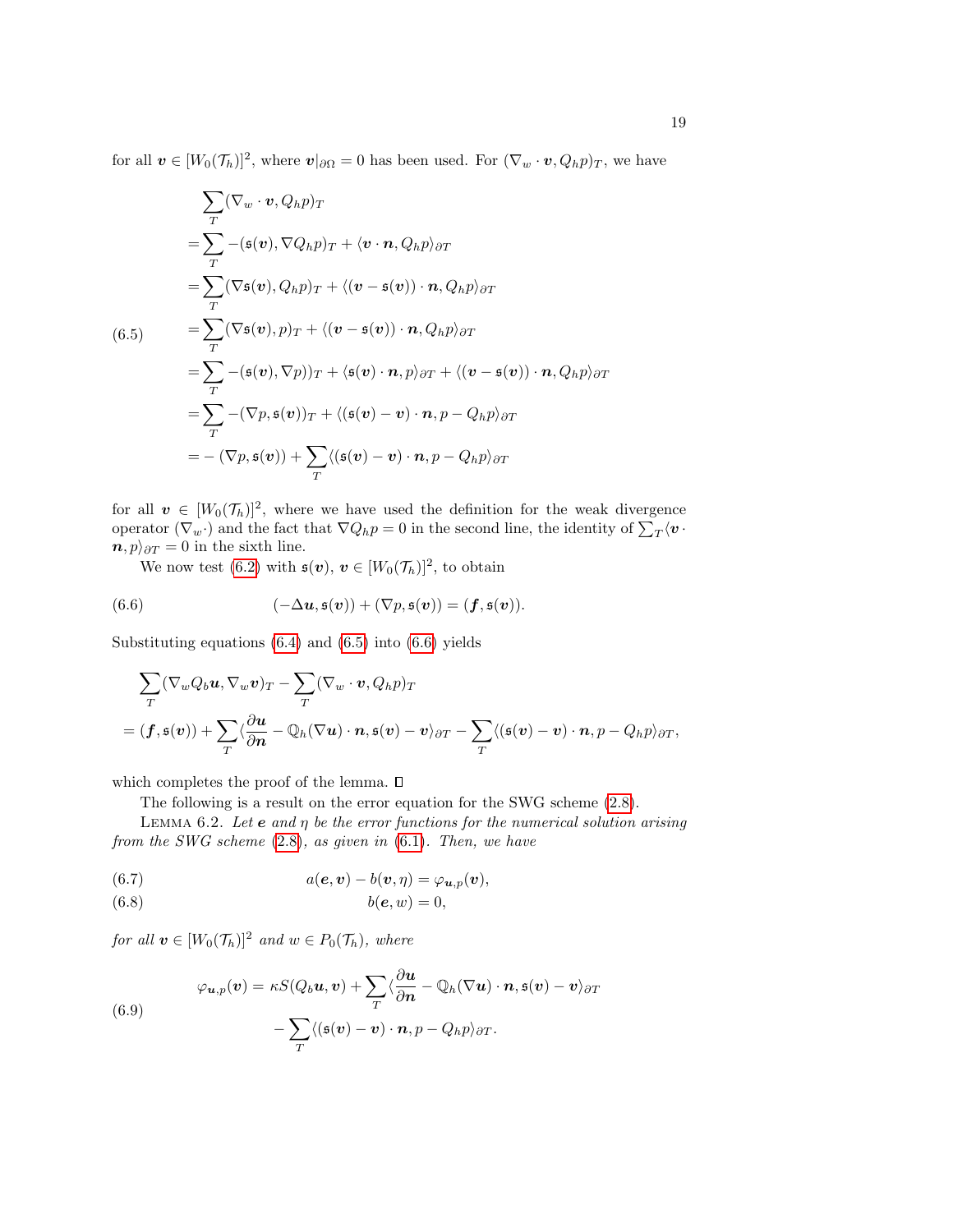*Proof.* By adding  $\kappa S(Q_b u, v)$  to both side of [\(6.3\)](#page-17-4) we obtain

<span id="page-19-0"></span>
$$
a(Q_b(\mathbf{u}), \mathbf{v}) - b(\mathbf{v}, Q_h p)
$$
  
=  $\kappa S(Q_b \mathbf{u}, \mathbf{v}) + \sum_T (\nabla_w Q_b \mathbf{u}, \nabla_w \mathbf{v})_T - \sum_T (\nabla_w \cdot \mathbf{v}, Q_h p)_T$   
(6.10)  
=  $(\mathbf{f}, \mathbf{s}(\mathbf{v})) + \kappa S(Q_b \mathbf{u}, \mathbf{v}) + \sum_T \langle \frac{\partial \mathbf{u}}{\partial \mathbf{n}} - \mathbb{Q}_h (\nabla \mathbf{u}) \cdot \mathbf{n}, \mathbf{s}(\mathbf{v}) - \mathbf{v} \rangle_{\partial T}$   

$$
- \sum_T \langle (\mathbf{s}(\mathbf{v}) - \mathbf{v}) \cdot \mathbf{n}, p - Q_h p \rangle_{\partial T}.
$$

Now subtracting the first equation of [\(2.8\)](#page-3-1) from [\(6.10\)](#page-19-0) yields

$$
a(\mathbf{e}, \mathbf{v}) - b(\mathbf{v}, \eta) = \varphi_{\mathbf{u},p}(\mathbf{v}) \qquad \forall \mathbf{v} \in [W_0(\mathcal{T}_h)]^2.
$$

This completes the derivation of the error equation [\(6.7\)](#page-18-2).

As to the second one [\(6.8\)](#page-18-2), we have

$$
b(\mathbf{e}, w) = (\nabla_w \cdot \mathbf{e}, w) = (\nabla_w \cdot (Q_b \mathbf{u} - \mathbf{u}_b), w)
$$
  
= (\nabla\_w \cdot Q\_b \mathbf{u}, w) - (\nabla\_w \cdot \mathbf{u}\_b, w)  
= (Q\_h \nabla \cdot \mathbf{u}, w) - 0  
= (Q\_h(0), w) - 0  
= 0,

for all  $w \in P_0(\mathcal{T}_h)$ . This completes the proof of the lemma.  $\square$ 

**6.1.** Error estimates in  $H^1$ . The goal here is to establish an optimal-order error estimate for the numerical solution  $(\boldsymbol{u}_b; p_h)$  in a discrete  $H^1$ -norm for the velocity and the  $L^2$  norm for the pressure. The result can be stated as follows.

<span id="page-19-3"></span>THEOREM 6.3. Let  $(\mathbf{u};p) \in [H_0^1(\Omega) \cap H^2(\Omega)]^2 \times (L_0^2(\Omega) \cap H^1(\Omega))$  be the solution of [\(1.1\)](#page-0-0), and  $(\mathbf{u}_b; p_h) \in [W_0(\mathcal{T}_h)]^2 \times P_0(\mathcal{T}_h)$  be the solution of the SWG scheme [\(2.8\)](#page-3-1), respectively. Then, the following error estimate holds true

(6.11) 
$$
\|Q_b\mathbf{u}-\mathbf{u}_b\|+\|Q_h p-p_h\|\leq Ch(\|\mathbf{u}\|_2+\|p\|_1).
$$

<span id="page-19-2"></span>*Proof.* By letting  $v = e$  in [\(6.7\)](#page-18-2) and then using [\(6.8\)](#page-18-2) with  $w = \eta$ , we have

<span id="page-19-1"></span>
$$
\|\boldsymbol{e}\|^2 = \varphi_{\boldsymbol{u},p}(\boldsymbol{e})
$$
  
\n
$$
= \kappa S(Q_b \boldsymbol{u}, \boldsymbol{e}) + \sum_T \langle \frac{\partial \boldsymbol{u}}{\partial \boldsymbol{n}} - \mathbb{Q}_h(\nabla \boldsymbol{u}) \cdot \boldsymbol{n}, \mathfrak{s}(\boldsymbol{e}) - \boldsymbol{e} \rangle_{\partial T}
$$
  
\n
$$
- \sum_T \langle (\mathfrak{s}(\boldsymbol{e}) - \boldsymbol{e}) \cdot \boldsymbol{n}, \mathfrak{p} - Q_h \mathfrak{p} \rangle_{\partial T}.
$$

20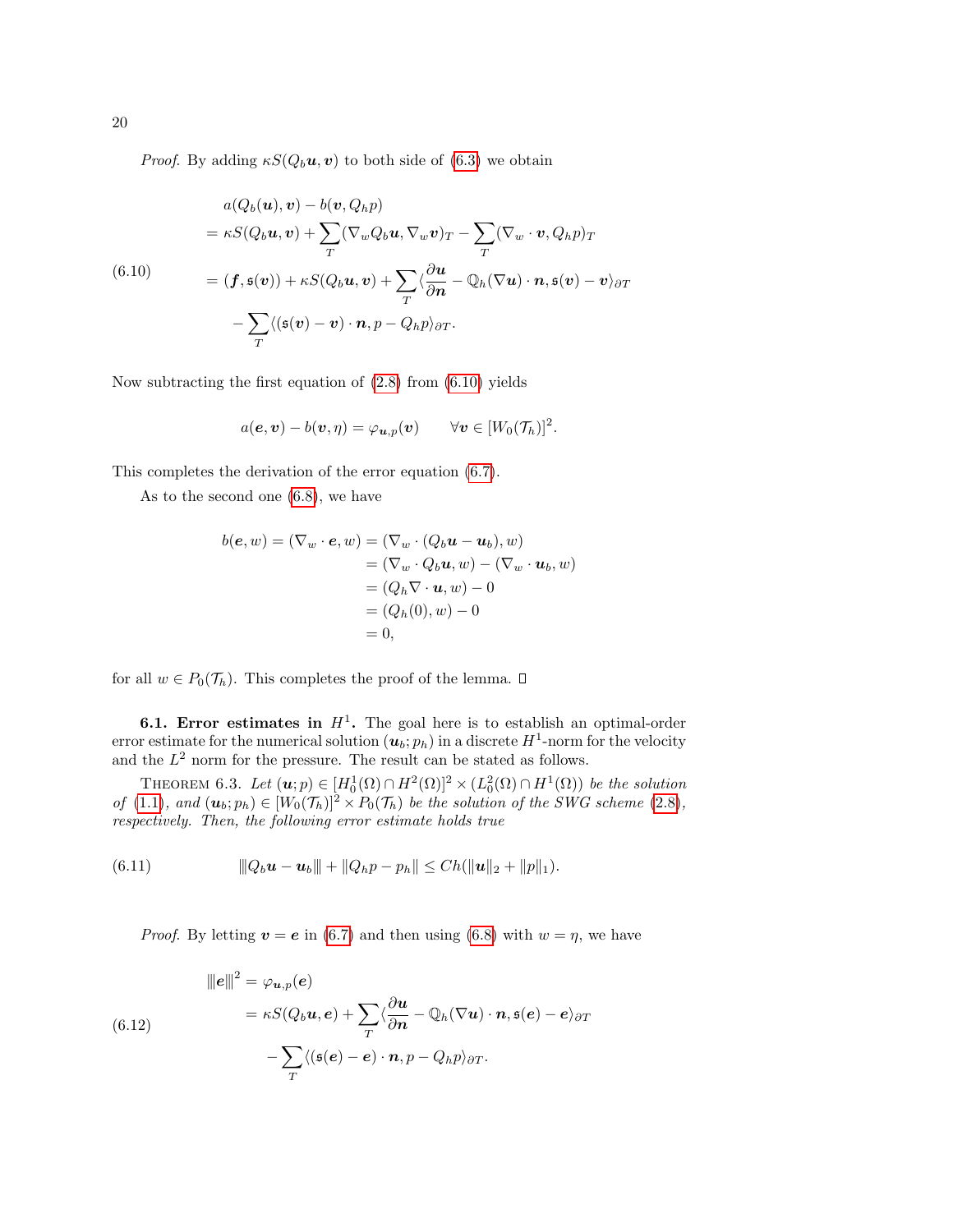From the Cauchy-Schwarz inequality and [\(5.10\)](#page-16-0), for the first term in [\(6.12\)](#page-19-1), we have

<span id="page-20-1"></span>
$$
|S(Q_b u, e)| = \left| h^{-1} \sum_T \langle Q_b s(Q_b u) - Q_b u, Q_b s(e) - Q_b e \rangle_{\partial T} \right|
$$
  
\n
$$
= \left| h^{-1} \sum_T \langle Q_b(Q_0 u) - Q_b u, Q_b s(e) - Q_b e \rangle_{\partial T} \right|
$$
  
\n(6.13)  
\n
$$
= \left| h^{-1} \sum_T \langle Q_b(Q_0 u - u), Q_b s(e) - Q_b e \rangle_{\partial T} \right|
$$
  
\n
$$
\leq (h^{-2} || Q_0 u - u || + || \nabla(Q_0 u - u) ||)^{\frac{1}{2}} S(e, e)^{\frac{1}{2}}
$$
  
\n
$$
\leq C h ||u||_2 ||e||.
$$

Next, for any constant tensor  $\phi$ , we have from the definition of the weak gradient that

$$
\begin{aligned} (\nabla_w \cdot \boldsymbol{e}, \boldsymbol{\phi})_T &= \langle \boldsymbol{e}, \boldsymbol{\phi} \cdot \boldsymbol{n} \rangle_{\partial T} \\ &= \langle \boldsymbol{e} - \mathfrak{s}(\boldsymbol{e}), \boldsymbol{\phi} \cdot \boldsymbol{n} \rangle_{\partial T} + \langle \mathfrak{s}(\boldsymbol{e}), \boldsymbol{\phi} \cdot \boldsymbol{n} \rangle_{\partial T} \\ &= \langle \boldsymbol{e} - Q_b \mathfrak{s}(\boldsymbol{e}), \boldsymbol{\phi} \cdot \boldsymbol{n} \rangle_{\partial T} + (\nabla \mathfrak{s}(\boldsymbol{e}), \boldsymbol{\phi})_T, \end{aligned}
$$

which gives

$$
\|\nabla \mathfrak{s}(e)\|_{T}^2 \leq \|\nabla_w e\|_{T}^2 + Ch^{-1} \|e - Q_b \mathfrak{s}(e)\|_{\partial T}^2.
$$

It follows that

<span id="page-20-0"></span>(6.14) 
$$
||e - \mathfrak{s}(e)||_{\partial T} \le ||e - Q_b \mathfrak{s}(e)||_{\partial T} + ||(I - Q_b) \mathfrak{s}(e)||_{\partial T}
$$

$$
\le ||e - Q_b \mathfrak{s}(e)||_{\partial T} + Ch^{1/2} ||\nabla \mathfrak{s}(e)||_T
$$

$$
\le C ||e - Q_b \mathfrak{s}(e)||_{\partial T} + Ch^{1/2} ||\nabla_w e||_T.
$$

From the Cauchy-Schwarz inequality and the estimate [\(6.14\)](#page-20-0) we obtain

$$
\begin{aligned}\n&\left|\langle \frac{\partial \boldsymbol{u}}{\partial \boldsymbol{n}} - Q_0(\nabla \boldsymbol{u}) \cdot \boldsymbol{n}, \boldsymbol{e} - \mathfrak{s}(\boldsymbol{e}) \rangle_{\partial T}\right| \\
&\leq \|\frac{\partial \boldsymbol{u}}{\partial \boldsymbol{n}} - Q_0(\nabla \boldsymbol{u}) \cdot \boldsymbol{n}\|_{\partial T} \|\boldsymbol{e} - \mathfrak{s}(\boldsymbol{e})\|_{\partial T} \\
&\leq C \|\frac{\partial \boldsymbol{u}}{\partial \boldsymbol{n}} - Q_0(\nabla \boldsymbol{u}) \cdot \boldsymbol{n}\|_{\partial T} \left( \|\boldsymbol{e} - Q_b \mathfrak{s}(\boldsymbol{e})\|_{\partial T} + h^{1/2} \|\nabla_w \boldsymbol{e}\|_T \right).\n\end{aligned}
$$

Now summing over all the elements yields an estimate for the second term in [\(6.12\)](#page-19-1):

<span id="page-20-2"></span>
$$
\sum_{T} \left| \langle \frac{\partial \boldsymbol{u}}{\partial n} - Q_0(\nabla \boldsymbol{u}) \cdot \boldsymbol{n}, e - \mathfrak{s}(e) \rangle_{\partial_T} \right|
$$
\n
$$
\leq \sum_{T} \|\frac{\partial \boldsymbol{u}}{\partial n} - Q_0(\nabla \boldsymbol{u}) \cdot \boldsymbol{n}\|_{\partial T} \left( \|\boldsymbol{e} - Q_b \mathfrak{s}(e) \|_{\partial T} + Ch^{1/2} \|\nabla_w \boldsymbol{e}\|_{T} \right)
$$
\n
$$
\leq C \left( \|\nabla \boldsymbol{u} - Q_0(\nabla \boldsymbol{u})\|_0^2 + h^2 \|\nabla^2 \boldsymbol{u}\|_0 \right)^{\frac{1}{2}} \left( \|\nabla_w \boldsymbol{e}\|^2 + \kappa S(\boldsymbol{e}, \boldsymbol{e}) \right)^{\frac{1}{2}}
$$
\n
$$
\leq Ch \|\boldsymbol{u}\|_2 \|\boldsymbol{e}\|.
$$

Similarly, we have

<span id="page-20-3"></span>(6.16) 
$$
\left|\sum_{T}\langle (\mathfrak{s}(e)-e)\cdot \boldsymbol{n},p-Q_hp\rangle_{\partial T}\right|\leq Ch\|p\|_1\|e\|.
$$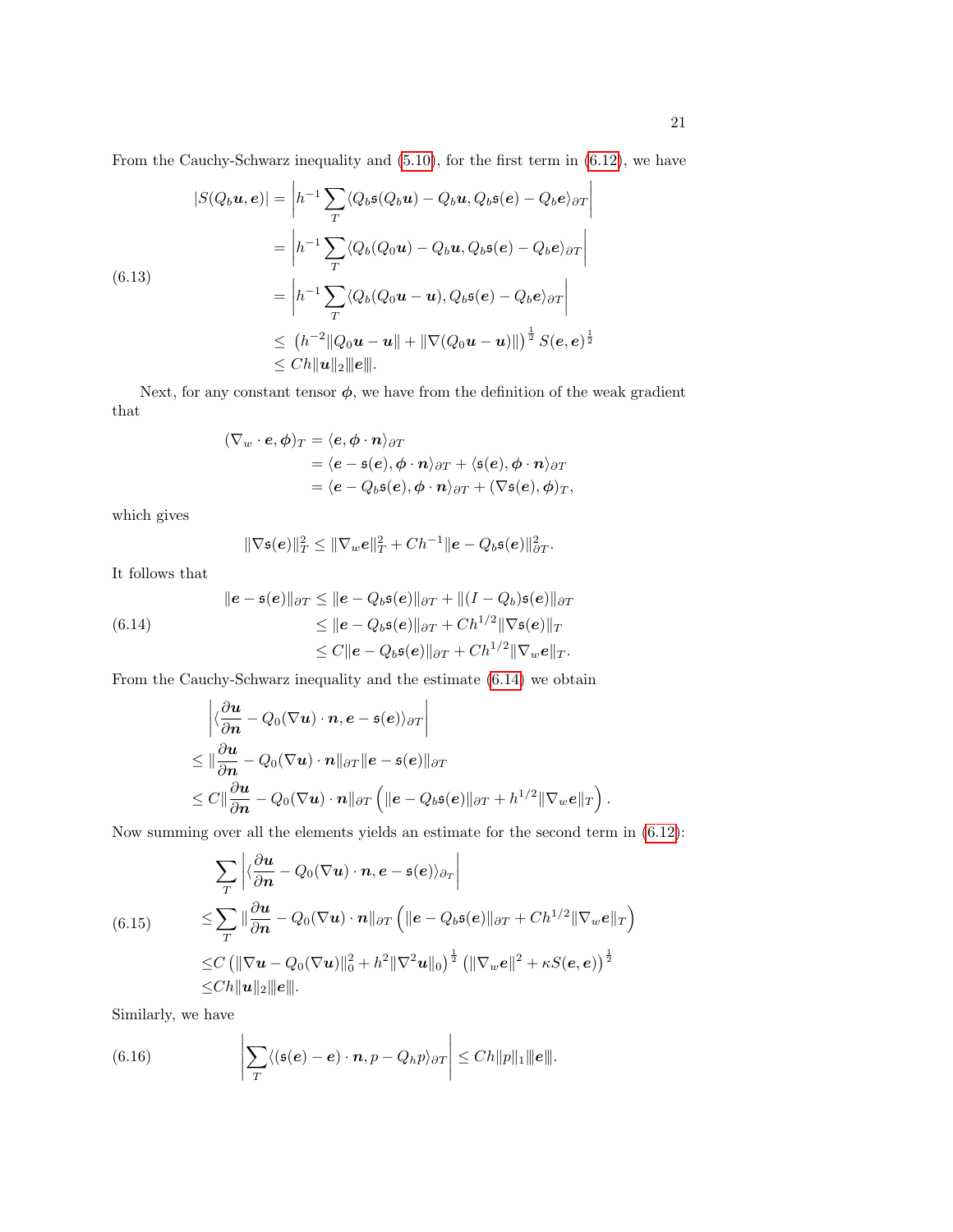(6.17) 
$$
\|Q_b\mathbf{u}-\mathbf{u}_b\| \leq Ch(\|\mathbf{u}\|_2+\|p\|_1).
$$

To estimate  $\|\eta\|$ , we use equation [\(6.7\)](#page-18-2) to obtain

<span id="page-21-0"></span>
$$
b(\boldsymbol{v},\eta) = a(\boldsymbol{e},\boldsymbol{v}) - \varphi_{\boldsymbol{u},p}(\boldsymbol{v}).
$$

Using the equation above,  $(6.13)-(6.16)$  $(6.13)-(6.16)$ , and  $(5.4)$ , we arrive at

$$
|b(\boldsymbol{v},\eta)|\leq Ch(\|\boldsymbol{u}\|_2+\|p\|_1)\|\|\boldsymbol{v}\|.
$$

Combining the above estimate with the  $\inf\text{-}sup$  condition [\(5.6\)](#page-15-6) gives

<span id="page-21-2"></span><span id="page-21-1"></span>
$$
\|\eta\| \le Ch(\|\boldsymbol{u}\|_2 + \|p\|_1),
$$

which, together with [\(6.17\)](#page-21-0), yields the desired estimate [\(6.11\)](#page-19-2).  $\Box$ 

**6.2.** Error estimates in  $L^2$ . To derive an  $L^2$ -error estimate for the velocity approximation, we consider the problem of seeking  $(\psi; \xi)$  such that

(6.18) 
$$
\begin{cases}\n-\Delta \psi + \nabla \xi = \mathbf{g} & \text{in } \Omega \\
\text{div} \psi = 0 & \text{in } \Omega \\
\psi = 0 & \text{on } \Gamma = \partial \Omega.\n\end{cases}
$$

Assume that the problem [\(6.18\)](#page-21-1) has the  $[H^2(\Omega)]^2 \times H^1(\Omega)$ -regularity in the sense that the solution  $(\psi; \xi) \in [H^2(\Omega)]^2 \times H^1(\Omega)$  and the following a priori estimate holds true:

(6.19) 
$$
\|\psi\|_2 + \|\xi\|_1 \le C \|g\|
$$

for any  $g \in [L^2(\Omega)]^2$ .

THEOREM 6.4. Let  $(\mathbf{u};p) \in [H_0^1(\Omega) \cap H^2(\Omega)]^2 \times (L_0^2(\Omega) \cap H^1(\Omega))$  be the solution of [\(1.1\)](#page-0-0), and  $(\mathbf{u}_b; p_h) \in [W_0(\mathcal{T}_h)]^2 \times P_0(\mathcal{T}_h)$  be the solution of the SWG scheme [\(2.8\)](#page-3-1), respectively. Then, the following error estimate holds true:

<span id="page-21-3"></span>(6.20) 
$$
\|\mathfrak{s}(Q_b u) - \mathfrak{s}(u_b)\| \leq Ch^2(\|u\|_2 + \|p\|_1).
$$

*Proof.* Let  $(\psi; \xi)$  be the solution of [\(6.18\)](#page-21-1) with  $g = \mathfrak{s}(e) = \mathfrak{s}(Q_h u - u_b)$ . From [\(6.3\)](#page-17-4), we have for any  $\mathbf{v} \in [W_0(\mathcal{T}_h)]^2$ 

(6.21) 
$$
\sum_{T} (\nabla_{w} Q_{b} \psi, \nabla_{w} v)_{T} - \sum_{T} (\nabla_{w} \cdot v, Q_{h} \xi)_{T}
$$

$$
= (\mathfrak{s}(e), \mathfrak{s}(v)) + \sum_{T} \langle \frac{\partial \psi}{\partial n} - \mathbb{Q}_{h} (\nabla \psi) \cdot n, \mathfrak{s}(v) - v \rangle_{\partial T}
$$

$$
- \sum_{T} \langle (\mathfrak{s}(v) - v) \cdot n, \xi - Q_{h} \xi \rangle_{\partial T}.
$$

In particular, by letting  $v = e$  we obtain

$$
\sum_{T} (\nabla_{w} Q_{b} \psi, \nabla_{w} e)_{T} - \sum_{T} (\nabla_{w} \cdot e, Q_{h} \xi)_{T}
$$
  
=  $(\mathfrak{s}(e), \mathfrak{s}(e)) + \sum_{T} \langle \frac{\partial \psi}{\partial n} - \mathbb{Q}_{h} (\nabla \psi) \cdot n, \mathfrak{s}(e) - e \rangle_{\partial T}$   

$$
- \sum_{T} \langle (\mathfrak{s}(e) - e) \cdot n, \xi - Q_{h} \xi \rangle_{\partial T}.
$$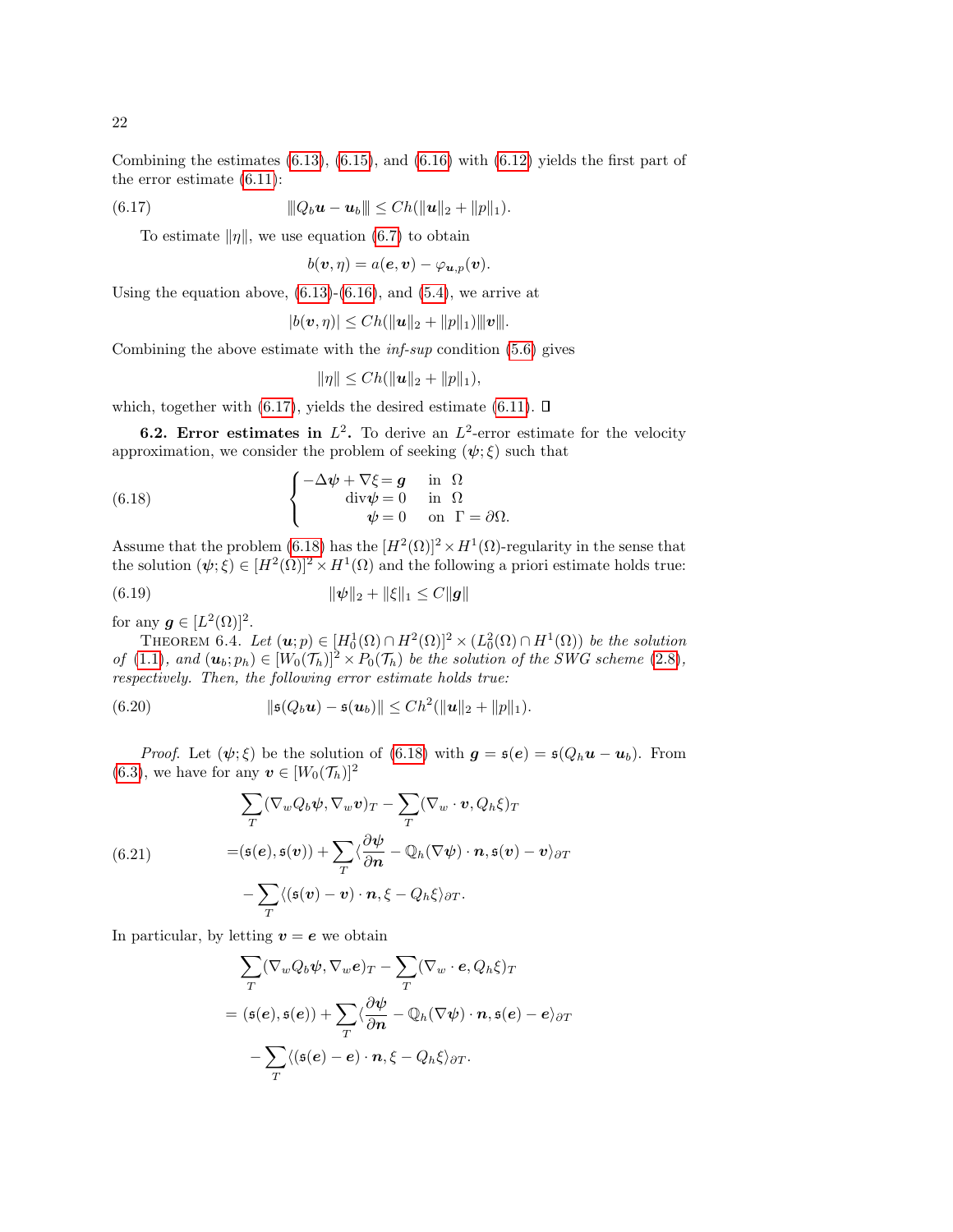By adding and subtracting  $\kappa S(Q_b\psi, e)$  in the above equation we arrive at

$$
\|\mathfrak{s}(e)\|^2 = a(Q_b\psi, e) - b(e, Q_h\xi)
$$

$$
- \kappa S(Q_b\psi, e) - \sum_T \langle \frac{\partial \psi}{\partial n} - \mathbb{Q}_h(\nabla\psi) \cdot \mathbf{n}, \mathfrak{s}(e) - e \rangle_{\partial T}
$$

$$
+ \sum_T \langle (\mathfrak{s}(e) - e) \cdot \mathbf{n}, \xi - Q_h\xi \rangle_{\partial T}
$$

$$
= a(Q_b\psi, e) - b(e, Q_h\xi) - \varphi_{\psi, \xi}(e).
$$

From [\(6.8\)](#page-18-2) and the second equation of [\(6.18\)](#page-21-1) we have

(6.23) 
$$
b(e, Q_h \xi) = 0, \qquad b(Q_b \psi, \eta) = 0.
$$

Combining the above two equations gives

(6.24) 
$$
\|\mathfrak{s}(e)\|^2 = a(e, Q_b\psi) - b(Q_b\psi, \eta) - \varphi_{\psi, \xi}(e).
$$

Using [\(6.7\)](#page-18-2) and the equation above, we obtain

<span id="page-22-0"></span>(6.25) 
$$
\|\mathfrak{s}(e)\|^2 = \varphi_{\mathbf{u},p}(Q_b\psi) - \varphi_{\psi,\xi}(e).
$$

The rest of the proof will establish some estimates for the right-hand side of [\(6.25\)](#page-22-0).

The following are two useful estimates in the forthcoming analysis. For any  $v \in [W(T)]^2$ , we have

<span id="page-22-1"></span>(6.26) 
$$
\|v - Q_b \mathfrak{s}(v)\|_{\partial T} \leq \|v - Q_b \phi\|_{\partial T} \quad \forall \phi \in [P_1(T)]^2,
$$

(6.27) ks(v)k∂T ≤ Ckvk∂T .

The inequality [\(6.26\)](#page-22-1) is a direct consequence of the definition of  $\mathfrak{s}(v)$  as the projection of v into the space of linear functions with respect to the norm  $\|\cdot\|_{\partial T}$ . The inequality [\(6.27\)](#page-22-1) can be derived by turning  $\|\mathfrak{s}(v)\|_{\partial T}$  into a discrete norm using the midpoints  $M_i$ .

Each of the terms in  $\varphi_{\boldsymbol{u},p}(Q_b\boldsymbol{\psi})$ ; namely,

$$
\varphi_{\boldsymbol{u},p}(Q_b\boldsymbol{\psi})
$$
  
=  $\kappa S(\boldsymbol{u}, Q_b\boldsymbol{\psi}) + \sum_T \langle \frac{\partial \boldsymbol{u}}{\partial \boldsymbol{n}} - Q_h(\nabla \boldsymbol{u}) \cdot \boldsymbol{n}, \mathfrak{s}(Q_b\boldsymbol{\psi}) - Q_b\boldsymbol{\psi} \rangle_{\partial T}$   
- $\sum_T \langle (\mathfrak{s}(Q_b\boldsymbol{\psi}) - Q_b\boldsymbol{\psi}) \cdot \boldsymbol{n}, p - Q_h p \rangle_{\partial T},$ 

can be handled as follows:

• For the stability term  $\kappa S(\boldsymbol{u}, Q_b \boldsymbol{\psi})$ , one has from the orthogonality property of the extension operator  $\mathfrak{s}(\cdot)$ 

$$
|S(\mathbf{u}, Q_b \psi)| = \left| h^{-1} \sum_T \langle Q_b \mathfrak{s}(\mathbf{u}) - Q_b \mathbf{u}, Q_b \mathfrak{s}(Q_b \psi) - Q_b \psi \rangle_{\partial T} \right|
$$
  
= 
$$
\left| h^{-1} \sum_T \langle Q_b(Q_0 \mathbf{u}) - Q_b \mathbf{u}, Q_b \mathfrak{s}(Q_b \psi) - Q_b \psi \rangle_{\partial T} \right|
$$
  

$$
\leq h^{-1} \sum_T ||Q_0 \mathbf{u} - \mathbf{u}||_{\partial T} ||Q_b \mathfrak{s}(Q_b \psi) - Q_b \psi||_{\partial T}.
$$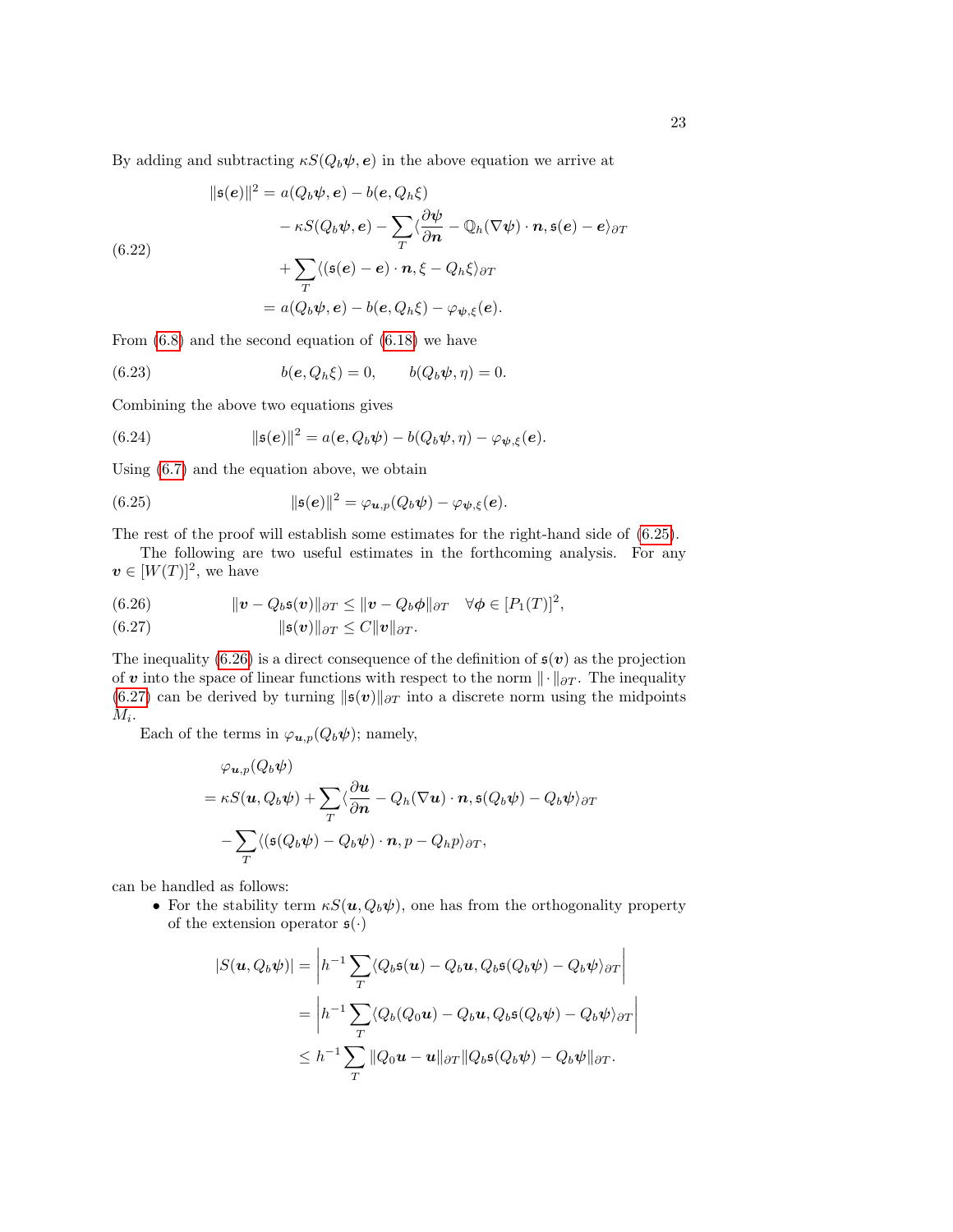From [\(6.26\)](#page-22-1) with  $\boldsymbol{v} = Q_b \boldsymbol{\psi}$  and  $\boldsymbol{\phi} = Q_0 \boldsymbol{\psi}$  we have

<span id="page-23-0"></span>
$$
|S(u, Q_b \psi)| \leq h^{-1} \sum_T ||Q_0 u - u||_{\partial T} ||Q_b s(Q_b \psi) - Q_b \psi||_{\partial T}
$$
  
\n
$$
\leq h^{-1} \sum_T ||Q_0 u - u||_{\partial T} ||Q_b(Q_0 \psi) - Q_b \psi||_{\partial T}
$$
  
\n(6.28)  
\n
$$
\leq h^{-1} \left( \sum_T ||Q_0 u - u||_{\partial T}^2 \right)^{\frac{1}{2}} \left( \sum_T ||Q_0 \psi - \psi||_{\partial T}^2 \right)^{\frac{1}{2}}
$$
  
\n
$$
\leq Ch^2 ||u||_2 ||\psi||_2.
$$

• For the second term in  $\varphi_{u,p}(Q_b\psi)$ , since  $\psi = 0$  on  $\partial\Omega$ , we have

$$
\sum_{T} \langle \frac{\partial \boldsymbol{u}}{\partial \boldsymbol{n}} - \mathbb{Q}_h(\nabla \boldsymbol{u}) \cdot \boldsymbol{n}, Q_b \boldsymbol{\psi} - \boldsymbol{\psi} \rangle_{\partial T} = \sum_{T} \langle \frac{\partial \boldsymbol{u}}{\partial \boldsymbol{n}}, Q_b \boldsymbol{\psi} - \boldsymbol{\psi} \rangle_{\partial T} = 0,
$$

which leads to

$$
\begin{split}\n&\left|\sum_{T}\langle\frac{\partial u}{\partial n}-\mathbb{Q}_{h}(\nabla u)\cdot n,\mathfrak{s}(Q_{b}\psi)-Q_{b}\psi\rangle_{\partial T}\right| \\
&=\left|\sum_{T}\langle\frac{\partial u}{\partial n}-\mathbb{Q}_{h}(\nabla u)\cdot n,\mathfrak{s}(Q_{b}\psi)-\psi\rangle_{\partial T}\right| \\
&=\left|\sum_{T}\langle\frac{\partial u}{\partial n}-\mathbb{Q}_{h}(\nabla u)\cdot n,\mathfrak{s}(Q_{b}\psi)-\mathfrak{s}(Q_{b}(Q_{0}\psi))+Q_{0}\psi-\psi\rangle_{\partial T}\right|,\n\end{split}
$$

where we have used the fact that

$$
\mathfrak{s}(Q_b(Q_0\psi))=Q_0\psi.
$$

It follows from [\(6.27\)](#page-22-1) that

<span id="page-23-1"></span>
$$
\left| \sum_{T} \langle \frac{\partial u}{\partial n} - \mathbb{Q}_h(\nabla u) \cdot n, \mathfrak{s}(Q_b \psi) - Q_b \psi \rangle_{\partial T} \right|
$$
  
\n
$$
\leq \left( \sum_{T} \|\nabla u \cdot n - \mathbb{Q}_h(\nabla u) \cdot n\|_{\partial T}^2 \right)^{\frac{1}{2}}
$$
  
\n(6.29)  
\n
$$
\cdot \left( \sum_{T} \|\mathbb{Q}_0 \psi - \psi\|_{\partial T}^2 + \|\mathfrak{s}(Q_b(\psi - Q_0 \psi))\|_{\partial T}^2 \right)^{\frac{1}{2}},
$$
  
\n
$$
\leq C \left( \sum_{T} \|\nabla u \cdot n - \mathbb{Q}_h(\nabla u) \cdot n\|_{\partial T}^2 \right)^{\frac{1}{2}} \left( \sum_{T} \|Q_0 \psi - \psi\|_{\partial T}^2 \right)^{\frac{1}{2}}
$$
  
\n
$$
\leq Ch^2 \|u\|_2 \|\psi\|_2.
$$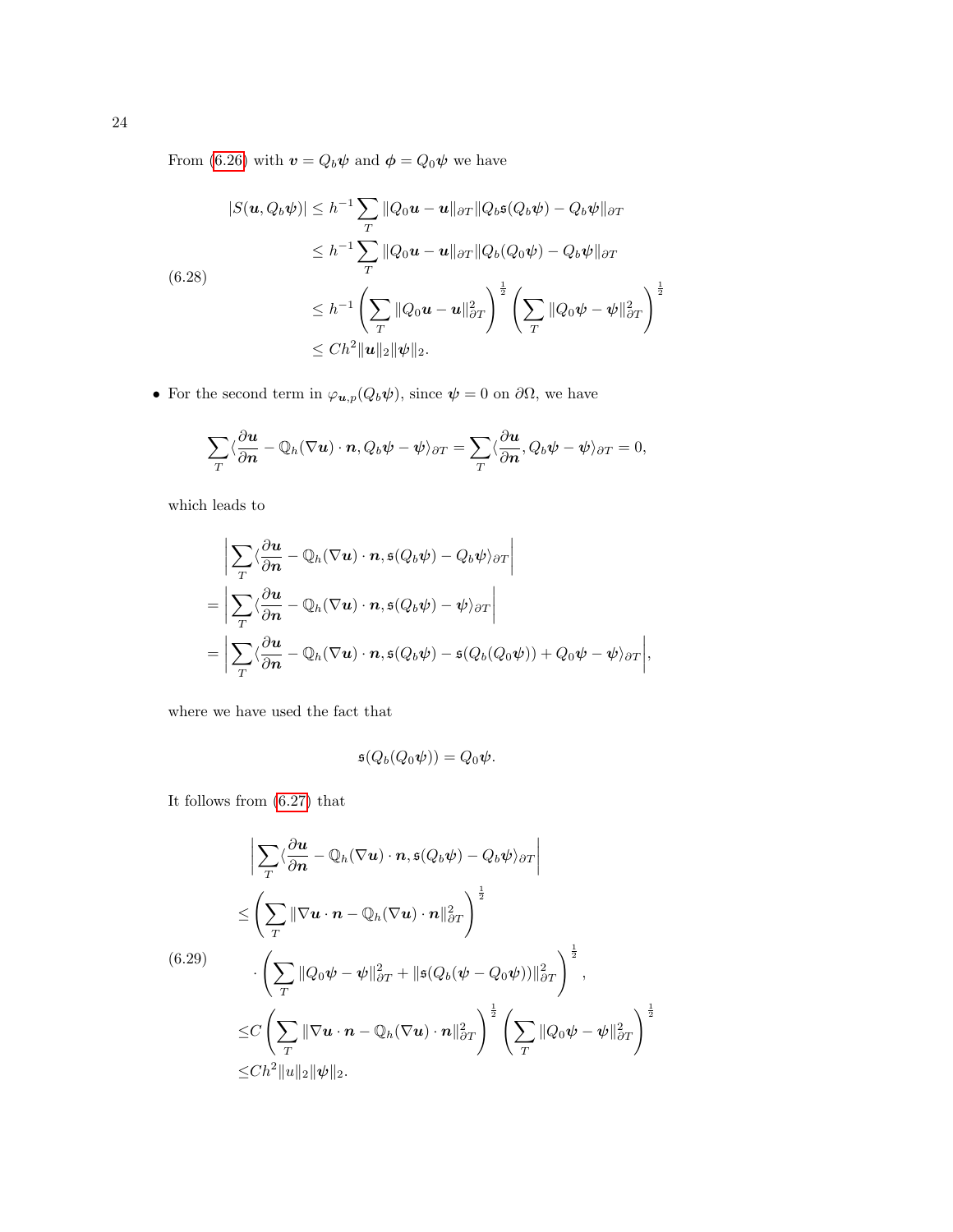• As to the last term in  $\varphi_{\boldsymbol{u},p}(Q_b\boldsymbol{\psi}),$  we have

<span id="page-24-1"></span>
$$
\left| \sum_{T} \langle (\mathfrak{s}(Q_b \psi) - Q_b \psi) \cdot \mathbf{n}, p - Q_h p \rangle_{\partial T} \right|
$$
  
\n
$$
= \left| \sum_{T} \langle (\mathfrak{s}(Q_b \psi) - \psi) \cdot \mathbf{n}, p - Q_h p \rangle_{\partial T} \right|
$$
  
\n(6.30) 
$$
= \left| \sum_{T} \langle (\mathfrak{s}(Q_b \psi) - \mathfrak{s}(Q_b Q_0 \psi)) \cdot \mathbf{n} + (Q_0 \psi - \psi) \cdot \mathbf{n}, p - Q_h p \rangle_{\partial T} \right|
$$
  
\n
$$
\leq C \left( \sum_{T} h \| p - Q_h p \|_{\partial T}^2 \right)^{\frac{1}{2}} \left( \sum_{T} h^{-1} \| Q_0 \psi - \psi \|_{\partial T}^2 \right)^{\frac{1}{2}}
$$
  
\n
$$
\leq C h^2 \| p \|_1 \| \psi \|_2.
$$

The estimates  $(6.28)$ ,  $(6.29)$  and  $(6.30)$ , together with the regularity  $(6.19)$ , collectively yield

(6.31) 
$$
|\varphi_{u,p}(Q_b\psi)| \leq Ch^2(||u||_2 + ||p||_1) ||\psi||_2 \leq Ch^2(||u||_2 + ||p||_1) ||\mathfrak{s}(e)||.
$$

Next, using the same argument as in the proof of Theorem [6.3](#page-19-3) and the  $H^2$ regularity assumption [\(6.19\)](#page-21-2) we arrive at

<span id="page-24-3"></span><span id="page-24-2"></span>
$$
|\varphi_{\psi,\xi}(e)| \leq Ch(||\psi||_2 + ||\xi||_1) ||\|e\|| \leq Ch ||\mathfrak{s}(e)||\| \|e\|.
$$

It then follows from the estimate [\(6.11\)](#page-19-2) that

(6.32) 
$$
|\varphi_{\psi,\xi}(e)| \leq Ch^2(\|u\|_2 + \|p\|_1) \|\mathfrak{s}(e)\|.
$$

Finally, substituting  $(6.31)$  and  $(6.32)$  into  $(6.25)$  gives

(6.33) 
$$
\|\mathfrak{s}(e)\|^2 \leq Ch^2(\|u\|_2 + \|p\|_1)\|\mathfrak{s}(e)\|,
$$

which gives rise to the desired error estimate [\(6.20\)](#page-21-3).  $\Box$ 

<span id="page-24-0"></span>7. Superconvergence. Next we shall derive a superconvergence for the approximate velocity and pressure when the finite element partition consists of only rectangular elements. The result is based on the framework developed in [\[11\]](#page-31-5) for the second order elliptic equation, with a particular attention paid to the pressure term.

<span id="page-24-5"></span>THEOREM 7.1. Let  $(\mathbf{u};p) \in [H_0^1(\Omega) \cap H^3(\Omega)]^2 \times (L_0^2(\Omega) \cap H^2(\Omega))$  be the solution of [\(1.1\)](#page-0-0), and  $(\mathbf{u}_b; p_h) \in [W_0(\mathcal{T}_h)]^2 \times P_0(\mathcal{T}_h)$  be the solution of the SWG scheme [\(2.8\)](#page-3-1) on rectangular meshes, respectively. Then, the following superconvergence holds true:

<span id="page-24-4"></span>(7.1) 
$$
\|\nabla_w(Q_h\boldsymbol{u}-\boldsymbol{u}_b)\|_0+\|Q_h p-p_h\|_0\leq Ch^{3/2}(\|\boldsymbol{u}\|_3+\|p\|_2).
$$

*Proof.* The proof relies on a refined treatment of the linear functional  $\varphi_{\bm{u},p}(\cdot)$  in the error equation [\(6.7\)](#page-18-2). To this end, consider the term  $\sum_{T} \langle (\mathfrak{s}(v) - v) \cdot n, p - Q_h p \rangle_{\partial T}$ on the right-hand side of [\(6.9\)](#page-18-3), where  $v \in [W_0(\mathcal{T}_h)]^2$  is an arbitrary test function. Recall that, from [\(4.3\)](#page-8-5) and [\(4.4\)](#page-8-4),  $\mathfrak{s}(v) - v$  has the same value at the center of  $e_1$  and  $e_2$  (respectively,  $e_3$  and  $e_4$ ). As shown in Fig. [4.1,](#page-2-1) we have  $n_1 = -n_2$  (respectively,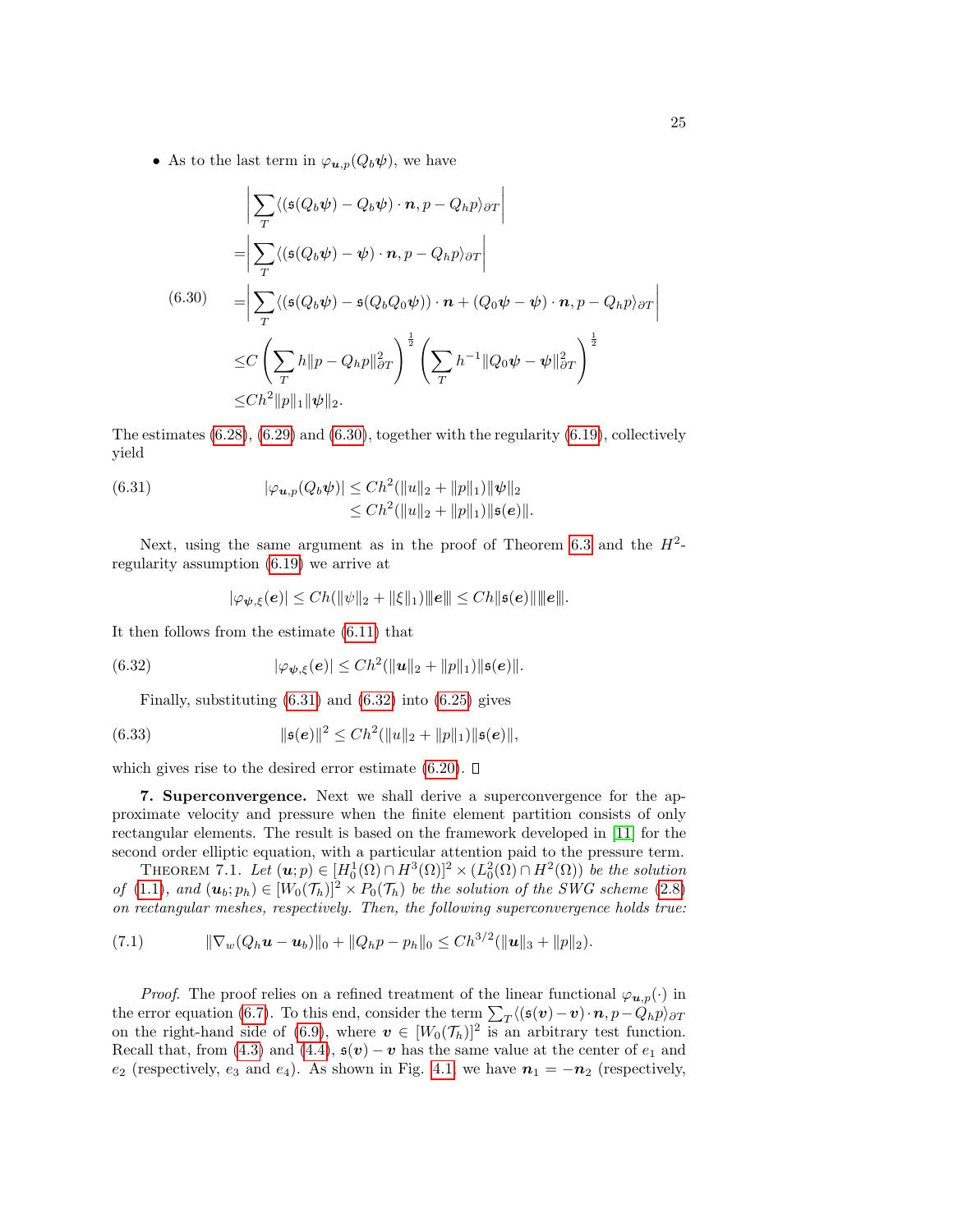$n_3 = -n_4$  for the two horizontal edges). As  $Q_h p$  is constant-valued on T, we thus have

$$
\langle (\mathfrak{s}(\boldsymbol{v}) - \boldsymbol{v}) \cdot \boldsymbol{n}, Q_h p \rangle_{\partial T} = 0.
$$

Furthermore, with  $\mathbf{v} = (v_1, v_2)^t$ , we obtain

<span id="page-25-0"></span>(7.2)  
\n
$$
\langle (\mathfrak{s}(v) - v) \cdot n, p - Q_h p \rangle_{\partial T}
$$
\n
$$
= \langle (\mathfrak{s}(v) - v) \cdot n, p \rangle_{\partial T}
$$
\n
$$
= \langle \mathfrak{s}(v_1) - v_1, p \rangle_{e_2} - \langle \mathfrak{s}(v_1) - v_1, p \rangle_{e_1}
$$
\n
$$
+ \langle \mathfrak{s}(v_2) - v_2, p \rangle_{e_4} - \langle \mathfrak{s}(v_2) - v_2, p \rangle_{e_3}
$$
\n
$$
= (\chi_1, \partial_x p)_T + (\chi_2, \partial_y p)_T,
$$

where  $\chi_1$  is the constant extension of  $\mathfrak{s}(v_1) - v_1$  along the *x*-direction; i.e.,

$$
\chi_1(x,y) := (\mathfrak{s}(v_1) - v_1)|_{e_1}(y) = (\mathfrak{s}(v_1) - v_1)|_{e_2}(y), \qquad (x,y) \in T
$$

and  $\chi_2$  is defined analogously as the constant extension of  $\mathfrak{s}(v_2) - v_2$  along the ydirection:

<span id="page-25-1"></span>
$$
\chi_2(x,y) := (\mathfrak{s}(v_2) - v_2)|_{e_3}(x) = (\mathfrak{s}(v_2) - v_2)|_{e_4}(x), \qquad (x,y) \in T.
$$

The equations [\(4.7\)](#page-9-1) show that the above extensions are well-defined.

The two terms on the right-hand side of  $(7.2)$  can be handled as follows. As  $\chi_1$ is linear in  $y$  and constant in  $x$ , we have

(7.3) 
$$
(\chi_1, \partial_x p)_T = \chi_1(M_1) \int_T \partial_x p dT + R_{11}(T),
$$

where  $M_i$  is the center of the edge  $e_i$  and  $R_{11}(T) = \int_T E_1(y) \partial_y \chi_1 \partial_{xy}^2 p dT$  with the kernel satisfying  $|E_1(y)| \leq Ch^2$ . It is easy to see that  $\partial_y \chi_1 = \partial_y \mathfrak{s}(v_1)$ . Thus, the error term  $R_{11}(T)$  has the following estimate:

(7.4) 
$$
|R_{11}(T)| \leq Ch^2 \|\nabla \mathfrak{s}(v_1)\|_T \|\nabla^2 p\|_T.
$$

For the first term on the right-hand of [\(7.3\)](#page-25-1), we apply the trapezoidal rule in the x-direction to obtain

<span id="page-25-2"></span>(7.5) 
$$
\chi_1(M_1) \int_T \partial_x p dT = \frac{h}{2} \chi_1(M_1) \int_{e_1} \partial_x p dy + \frac{h}{2} \chi_1(M_2) \int_{e_2} \partial_x p dy + R_{12}(T),
$$

where we have used  $\chi_1(M_1) = \chi_1(M_2)$  and

$$
R_{12}(T) = \chi_1(M_1) \int_T E_2(x) \partial_{xx}^2 p dT
$$

with the kernel function satisfying  $|E_2(x)| \leq Ch$ . The remainder term  $R_{12}(T)$  can then be bounded as follows:

(7.6) 
$$
|R_{12}(T)| \leq Ch^2 |\chi_1(M_1)| \, \|\nabla^2 p\|_T.
$$

Substituting [\(7.5\)](#page-25-2) into [\(7.3\)](#page-25-1) yields the following:

<span id="page-25-3"></span>
$$
(7.7) \quad (\chi_1, \partial_x p)_T = \frac{h}{2} \chi_1(M_1) \int_{e_1} \partial_x p dy + \frac{h}{2} \chi_1(M_2) \int_{e_2} \partial_x p dy + R_{11}(T) + R_{12}(T).
$$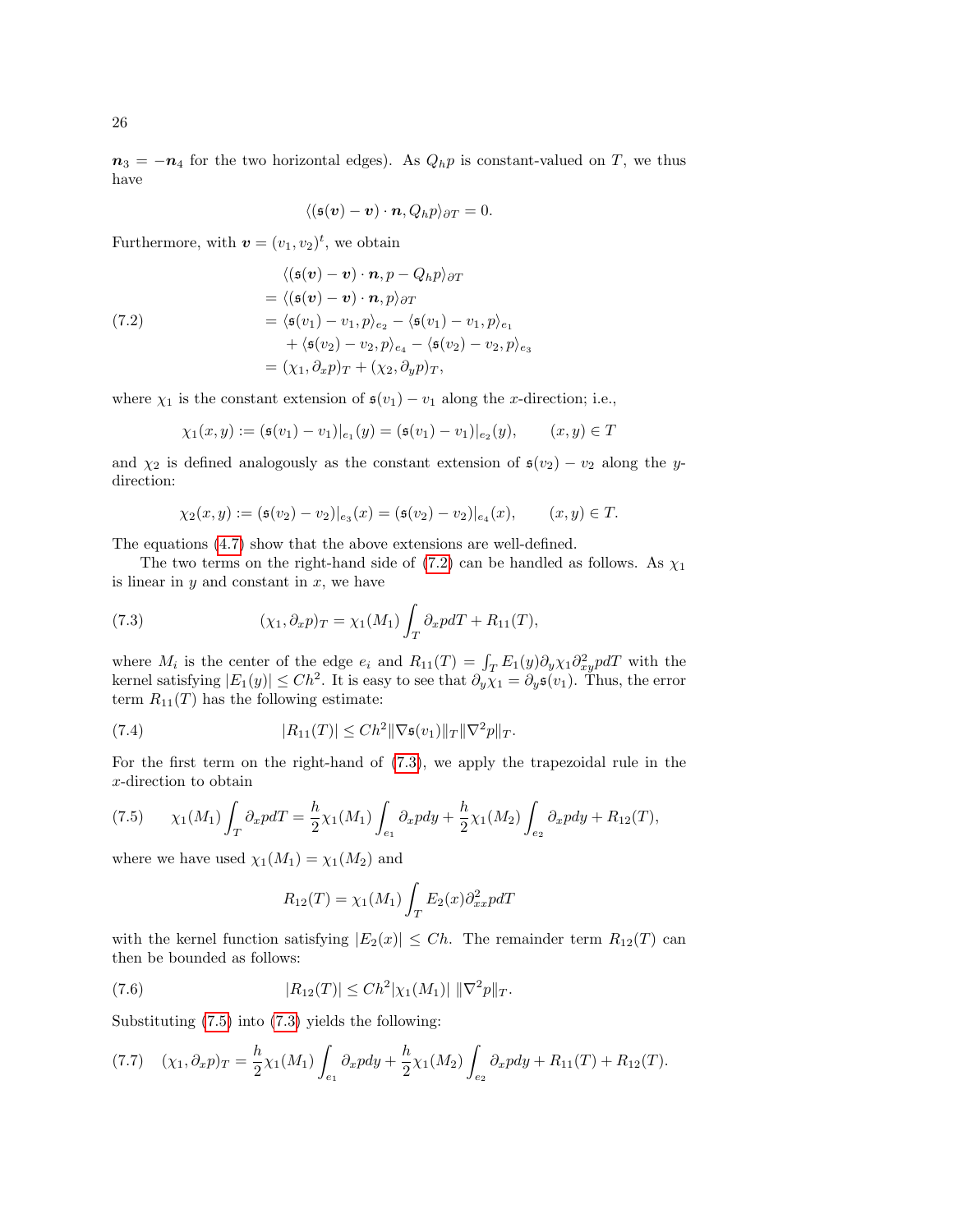By introducing the following function

$$
\rho_b^{(1)}=\left\{\begin{matrix} \frac{1}{|e_1|}\int_{e_1}\partial_x p dy&\text{ on }e_1,\\ \frac{1}{|e_2|}\int_{e_2}\partial_x p dy&\text{ on }e_2,\\ 0&\text{ on }e_3\text{ and }e_4,\\ \end{matrix}\right.
$$

we may rewrite [\(7.7\)](#page-25-3) as follows:

<span id="page-26-0"></span>(7.8) 
$$
(\chi_1, \partial_x p)_T = \frac{h}{2} \langle \chi_1, \rho_b^{(1)} \rangle_{\partial T} + R_{11}(T) + R_{12}(T) = \frac{h}{2} \langle \mathfrak{s}(v_1) - v_1, \rho_b^{(1)} \rangle_{\partial T} + R_{11}(T) + R_{12}(T).
$$

Analogously, for the second term on the right-hand side of [\(7.2\)](#page-25-0), there are remainder terms  $R_{21}(T)$  and  $R_{22}(T)$  such that

<span id="page-26-1"></span>(7.9) 
$$
(\chi_2, \partial_y p)_T = \frac{h}{2} \langle \mathfrak{s}(v_2) - v_2, \rho_b^{(2)} \rangle_{\partial T} + R_{21}(T) + R_{22}(T),
$$

where

$$
\rho_b^{(2)}=\left\{\begin{matrix} \frac{1}{|e_3|}\int_{e_3}\partial_y p dx&\text{ on }e_3,\\ \frac{1}{|e_4|}\int_{e_4}\partial_y p dx&\text{ on }e_4,\\ 0&\text{ on }e_1\text{ and }e_2,\end{matrix}\right.
$$

By setting  $\rho_b = (\rho_b^{(1)})$  $\binom{10}{b}, \rho_b^{(2)}$  $\binom{2}{b}$ ; we have from combining [\(7.2\)](#page-25-0) with [\(7.8\)](#page-26-0) and [\(7.9\)](#page-26-1) that

(7.10) 
$$
\langle (\mathfrak{s}(\boldsymbol{v}) - \boldsymbol{v}) \cdot \boldsymbol{n}, p - Q_h p \rangle_{\partial T} = \frac{h}{2} \langle \mathfrak{s}(\boldsymbol{v}) - \boldsymbol{v}, \rho_b \rangle_{\partial T} + R(T),
$$

where  $R(T) = \sum_{i,j=1}^{2} R_{ij}(T)$  is the remainder satisfying

(7.11) 
$$
|R(T)| \leq Ch^2 \left( \|\nabla \mathfrak{s}(\mathbf{v})\|_T + \sum_{i=1}^4 |(\mathfrak{s}(\mathbf{v}) - \mathbf{v})(M_i)| \right) \|\nabla^2 p\|_T
$$

$$
\leq Ch^2 \left( \|\nabla_w \mathbf{v}\|_T + S_T(\mathbf{v}, \mathbf{v})^{1/2} \right) \|\nabla^2 p\|_T.
$$

Here we have used the estimate [\(4.6\)](#page-9-2) and the expression [\(2.3\)](#page-2-4) in the second inequality. Summing over all the elements in  $\mathcal{T}_h$  gives

<span id="page-26-3"></span>(7.12) 
$$
\sum_{T \in \mathcal{T}_h} \langle (\mathfrak{s}(\boldsymbol{v}) - \boldsymbol{v}) \cdot \boldsymbol{n}, p - Q_h p \rangle_{\partial T} = \frac{h}{2} \sum_{T \in \mathcal{T}_h} \langle \mathfrak{s}(\boldsymbol{v}) - \boldsymbol{v}, \rho_b \rangle_{\partial T} + R,
$$

where

(7.13) 
$$
|R| = \left|\sum_{T \in \mathcal{T}_h} R(T)\right| \leq Ch^2 \left(\left\|\nabla_w \mathbf{v}\right\| + S(\mathbf{v}, \mathbf{v})^{1/2}\right) \|\nabla^2 p\|.
$$

As to the first two terms on the right-hand side of [\(6.9\)](#page-18-3), it has been shown in [\[11\]](#page-31-5) that exists another function  $\sigma_b = (\sigma_b^{(1)})$  $\mathfrak{b}^{(1)}, \mathfrak{\sigma}^{(2)}_b$  $\binom{2}{b}$ <sup>t</sup> and a remainder  $R_5$  such that

<span id="page-26-2"></span>(7.14)  

$$
\kappa S(Q_b \mathbf{u}, \mathbf{v}) + \sum_T \langle \frac{\partial \mathbf{u}}{\partial \mathbf{n}} - \mathbb{Q}_h (\nabla \mathbf{u}) \cdot \mathbf{n}, \mathbf{s}(\mathbf{v}) - \mathbf{v} \rangle_{\partial T}
$$

$$
= \frac{h}{2} \sum_{T \in \mathcal{T}_h} \langle \mathbf{v} - \mathbf{s}(\mathbf{v}), \sigma_b \rangle_{\partial T} + R_5,
$$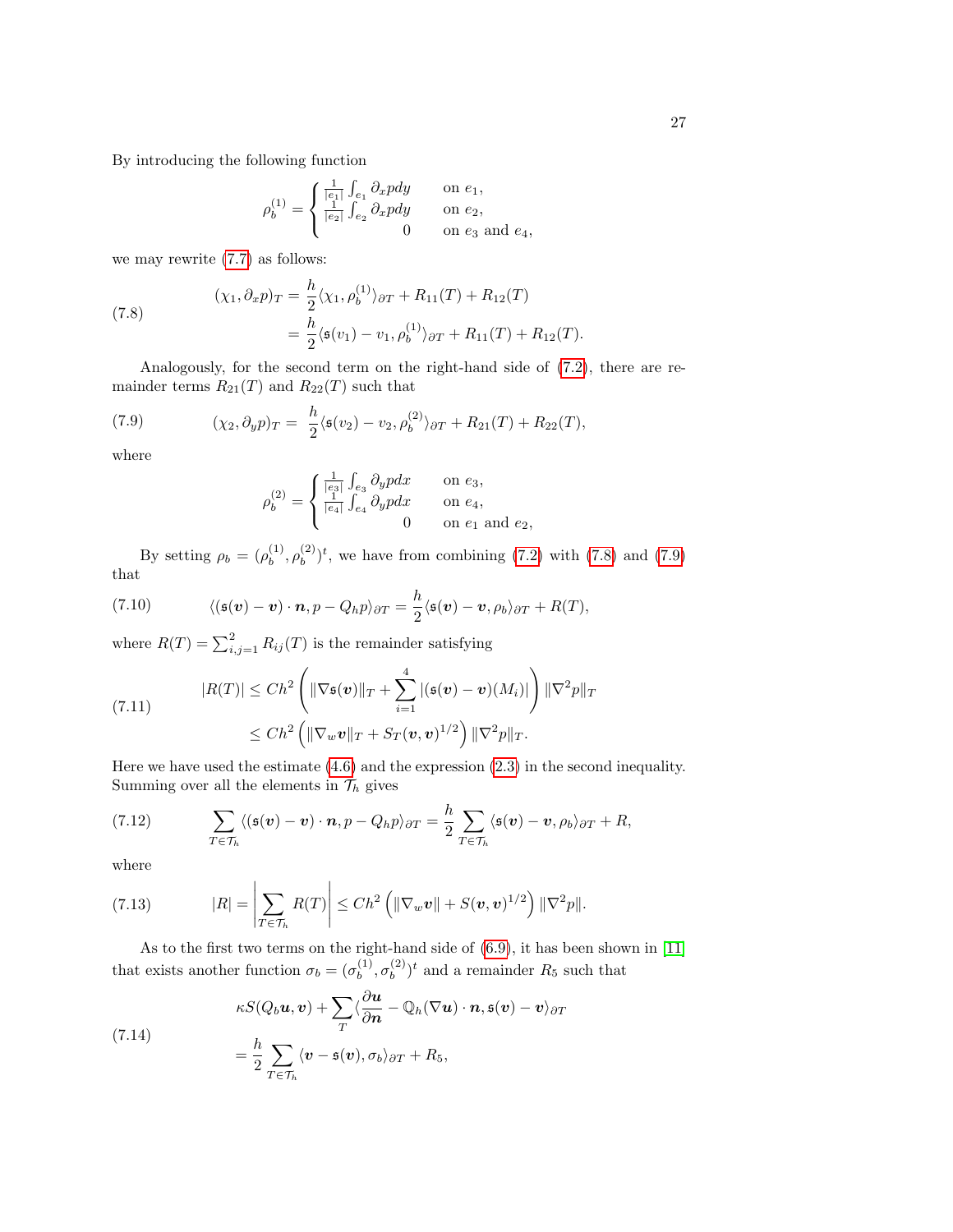where

(7.15) 
$$
|R_5| \leq Ch^2 \left( \|\nabla_w \boldsymbol{v}\| + S(\boldsymbol{v}, \boldsymbol{v})^{1/2} \right) \|\nabla^3 \boldsymbol{u}\|.
$$

Combining  $(6.9)$  with  $(7.14)$  and  $(7.12)$  gives

(7.16)  
\n
$$
\varphi_{\boldsymbol{u},p}(\boldsymbol{v}) = \frac{h}{2} \sum_{T \in \mathcal{T}_h} \langle \boldsymbol{v} - \mathfrak{s}(\boldsymbol{v}), \sigma_b + \rho_b \rangle_{\partial T} + R_5 - R
$$
\n
$$
= \frac{h^2}{2} S(\sigma_b + \rho_b, \boldsymbol{v}) + R_5 - R
$$
\n
$$
= \frac{h^2}{2\kappa} \left[ a(\sigma_b + \rho_b, \boldsymbol{v}) - (\nabla_w(\sigma_b + \rho_b), \nabla_w \boldsymbol{v}) \right] + R_5 - R,
$$

where we have used [\(5.1\)](#page-14-2) in the last equation. By letting  $\tilde{e} = e - \frac{h^2}{2g}$  $\frac{h^2}{2\kappa}(\sigma_b + \rho_b)$ , the error equations [\(6.7\)](#page-18-2)-[\(6.8\)](#page-18-2) can be rewritten as

<span id="page-27-1"></span>(7.17) 
$$
a(\tilde{\boldsymbol{e}}, \boldsymbol{v}) - b(\boldsymbol{v}, \eta) = R_5 - R - \frac{h^2}{2\kappa} (\nabla_w (\sigma_b + \rho_b), \nabla_w \boldsymbol{v}),
$$

(7.18) 
$$
b(\tilde{e}, w) = -\frac{h^2}{2\kappa}b(\sigma_b + \rho_b, w),
$$

where the right-hand sides have the following bound:

(7.19) 
$$
\begin{aligned} \left| R_5 - R - \frac{h^2}{2\kappa} (\nabla_w (\sigma_b + \rho_b), \nabla_w \mathbf{v}) \right| &\leq Ch^2 (\|\mathbf{u}\|_3 + \|p\|_2) a(\mathbf{v}, \mathbf{v})^{1/2}, \\ \left| \frac{h^2}{2\kappa} b(\sigma_b + \rho_b, w) \right| &\leq Ch^2 (\|\mathbf{u}\|_3 + \|p\|_2) \|w\|. \end{aligned}
$$

The equations [\(7.17\)](#page-27-1)-[\(7.18\)](#page-27-1) with  $\mathcal{O}(h^2)$  load functions on the right-hand sides lead immediately to the superconvergence estimate [\(7.1\)](#page-24-4) by selecting a particular test function v. The estimate for  $\eta$  is given by the inf-sup condition. The drop of half order is due to the fact that the small perturbation term  $\frac{h^2}{2g}$  $\frac{h^2}{2\kappa}(\sigma_b + \rho_b)$  applied to the error function  $e$  may not vanish on the boundary. Details on how the technique works can be found in [\[11\]](#page-31-5).  $\square$ 

<span id="page-27-0"></span>8. Numerical Experiments. In this section, we numerically verify the theoretical error estimates developed in the previous sections for the finite difference scheme [\(4.23\)](#page-13-1) when applied to the Stokes problem [\(1.1\)](#page-0-0). The following metrics are used to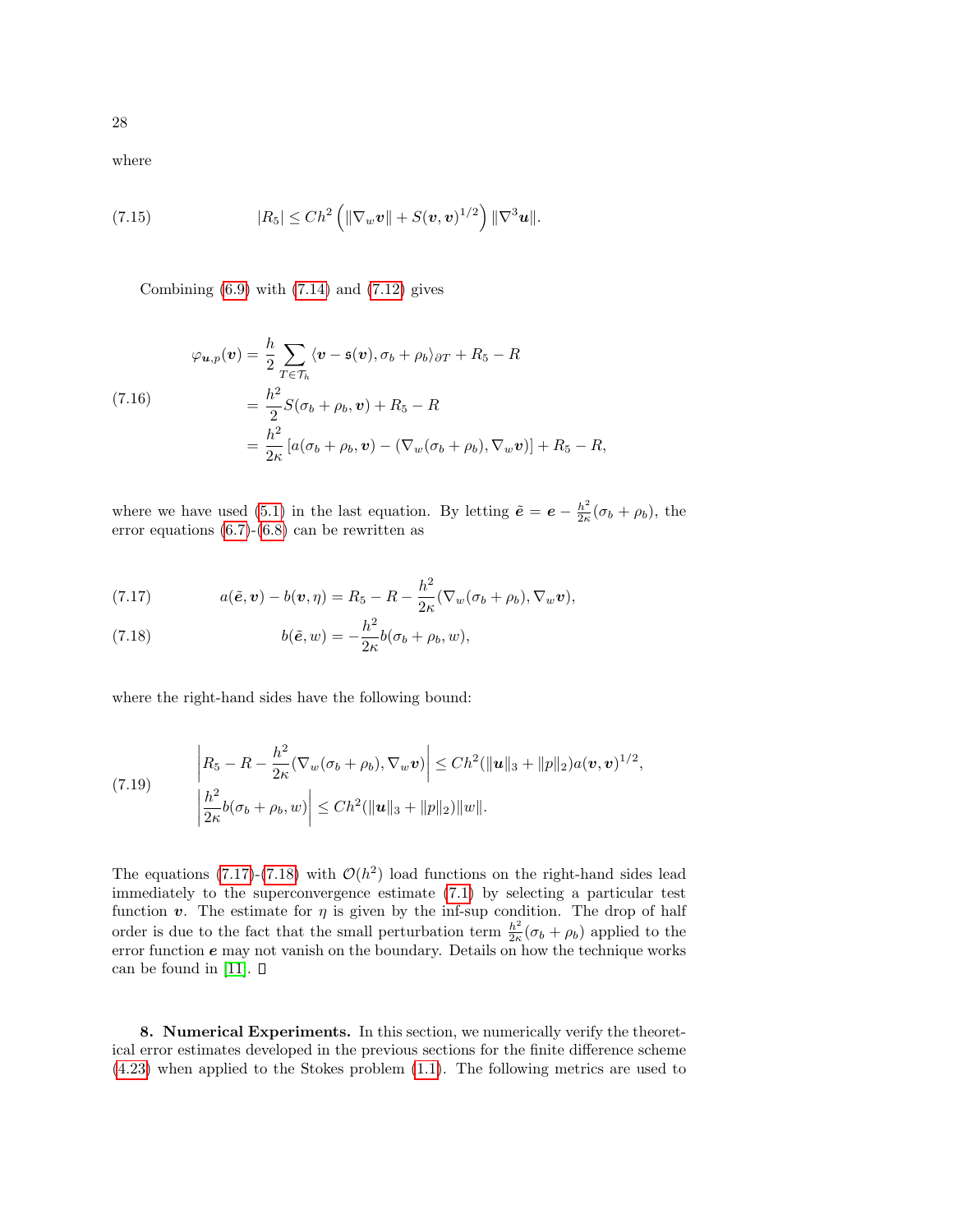measure the magnitude of the error:

 $L^2$ -norm for the velocity  $w = u, v$ :

$$
||w_b - w||_0^2 = \sum_{i=1}^{n+1} \sum_{j=1}^n h^2 |w_{i-\frac{1}{2},j} - w(x_{i-\frac{1}{2}}, y_j)|^2 + \sum_{i=1}^n \sum_{j=1}^{n+1} h^2 |w_{i,j-\frac{1}{2}} - w(x_i, y_{j-\frac{1}{2}})|^2,
$$

 $H^1$ -norm for the velocity  $w = u, v$ :

$$
||w_b - w||_1^2 = \sum_{i=1}^n \sum_{j=1}^n h^2 \left| \frac{w_{i+\frac{1}{2},j} - w_{i-\frac{1}{2},j}}{h} - \frac{\partial w}{\partial x}(x_i, y_j) \right|^2
$$
  
+ 
$$
\sum_{i=1}^n \sum_{j=1}^n h^2 \left| \frac{w_{i,j+\frac{1}{2}} - w_{i,j-\frac{1}{2}}}{h} - \frac{\partial w}{\partial y}(x_i, y_j) \right|^2,
$$

 $L^2$ -norm for the pressure p:

$$
||p_h - p||_0^2 = \sum_{i=1}^n \sum_{j=1}^n h^2 |p_{i,j} - p(x_i, y_j)|^2,
$$

For simplicity, only uniform square meshes are employed in our numerical experiments.

8.1. Test Case 1. The computational domain in the first test case is given by  $\Omega = (0, \pi) \times (0, \pi)$ , which is partitioned into  $n \times n$  small squares of equal-size. The exact solution of the model problem is given by

$$
\begin{cases}\n\boldsymbol{u} = \begin{pmatrix}\n\sin^2(x)\cos(y)\sin(y) \\
-\cos(x)\sin(x)\sin^2(y)\n\end{pmatrix} \\
p = \cos(x)\cos(y).\n\end{cases}
$$

,

The right-hand side function and the Dirichlet boundary data are chosen to match the exact solution. Note that this example has been considered in [\[21\]](#page-31-4).

The numerical approximation pressure field is shown in Fig.  $8.1(a)$ , while the velocity vector and magnitude filds are plotted in Fig. [8.1\(b\).](#page-28-1)

<span id="page-28-0"></span>

<span id="page-28-1"></span>Fig. 8.1. Numerical results of test case 1 obtained with the SWG scheme using uniform rectangular meshes with  $h = 1/32$ .

Table [8.1](#page-29-0) illustrates the numerical performance of the finite difference scheme [\(4.23\)](#page-13-1). The numerical velocity is clearly converging at the optimal order of  $r = 2$  in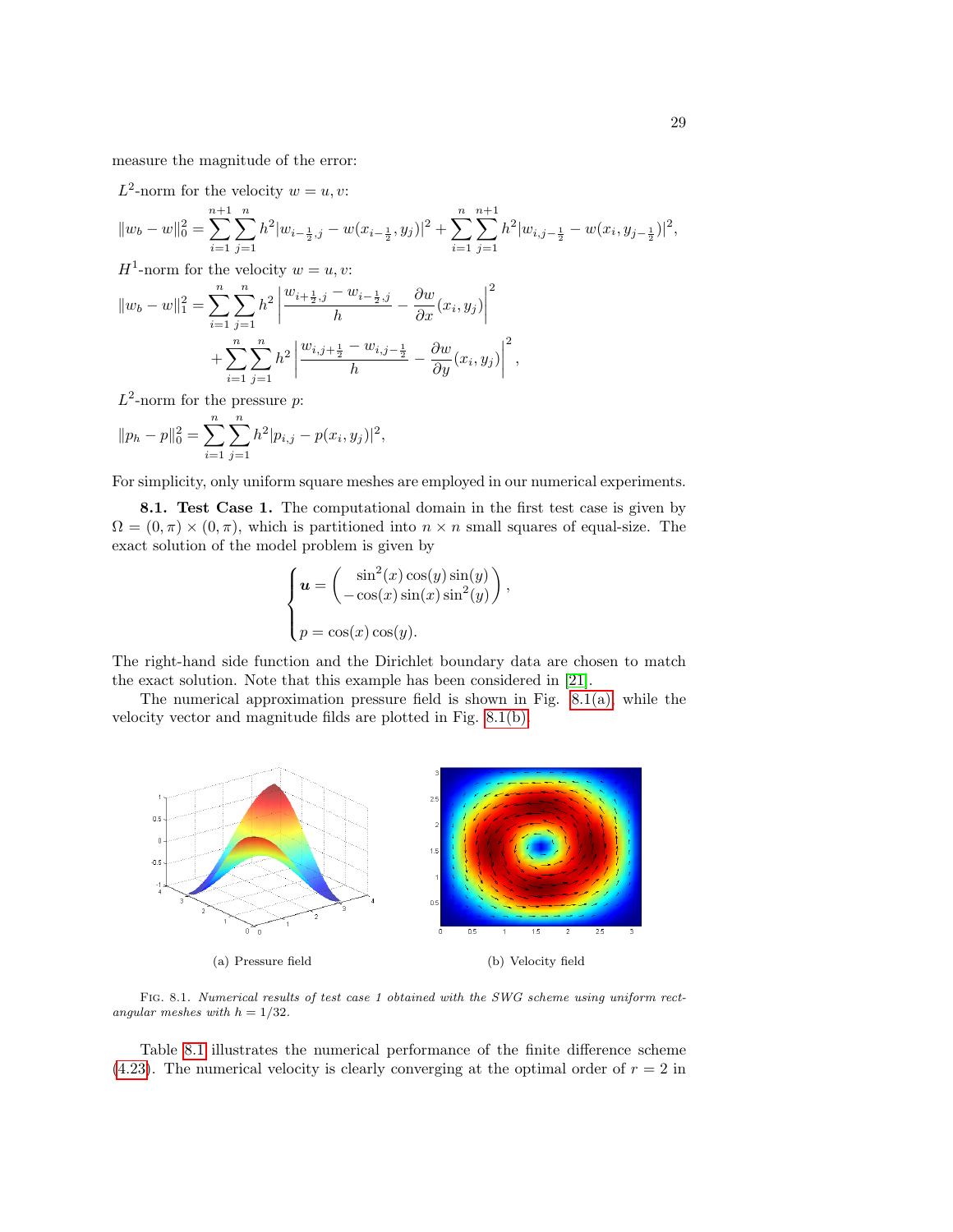the  $L^2$  norm. For the numerical pressure, the error at the cell center is decreasing at the order of  $r = 2$ , and the same conclusion can be obtained for the numerical velocity in a discrete  $H<sup>1</sup>$  norm defined by using the cell centers. This implies that the pressure and the numerical velocity are of superconvergent to the exact solution at the center of cells. The numerical results outperforms the theoretical prediction of  $r = 1.5$  shown in Theorem [7.1.](#page-24-5)

<span id="page-29-0"></span>Table 8.1 Error and convergence performance of the finite difference scheme [\(4.23\)](#page-13-1) for the Stokes equation on uniform meshes of test case 1. r refers to the order of convergence in  $O(h^r)$ .

| $\boldsymbol{n}$ | $\overline{\phantom{0}}$<br>$u \parallel 0$<br>$ u_h$ | $r =$ | $u_h$<br>$\ u\ $ | $r =$ | $\ v_{k}\ $<br>$v\ _{0}$<br>- | $r =$     | $\overline{\phantom{0}}$<br>$\upsilon$<br>$  v_h$ | $r =$ | $=$ $p\parallel_0$<br>$\mathbb{I} p_h$ | $r =$ |
|------------------|-------------------------------------------------------|-------|------------------|-------|-------------------------------|-----------|---------------------------------------------------|-------|----------------------------------------|-------|
|                  | 2.35e-02                                              | 0.00  | 5.90e-02         | D.OO  | 5.69e-02                      | $_{0.00}$ | $6.61e-02$                                        | 0.00  | $4.48e-01$                             | 0.00  |
| 16               | $6.26e-03$                                            | 1.91  | $.64e-02$        | 1.85  | 1.53e-02                      | 1.90      | $1.92e-02$                                        | 1.78  | $4.29e-02$                             | 1.79  |
| 32               | 1.60e-03                                              | 1.97  | $4.25e-03$       | 1.95  | 3.89e-03                      | 1.97      | 5.01e-03                                          | 1.94  | $1.13e-02$                             | 1.92  |
| 64               | $4.01e-04$                                            | 1.99  | $.08e-03$        | 1.98  | 9.78e-04                      | 1.99      | $1.27e-03$                                        | 1.98  | 2.88e-03                               | 1.97  |

8.2. Test Case 2. In this test case, the analytical solution is given by

$$
\begin{cases}\n\mathbf{u} = \left(\frac{-256x^2(x-1)^2y(y-1)(2y-1)}{256y^2(y-1)^2x(x-1)(2x-1)}\right) \\
p = 150(x-0.5)(y-0.5),\n\end{cases}
$$

,

and the domain is the unit square  $\Omega = (0,1) \times (0,1)$ . The right-hand side function and the Dirichlet boundary data are chosen to match the exact solution. Note that this example has been considered in [\[9\]](#page-31-19).

The numerical approximation pressure field is shown in Fig.  $8.2(a)$ , while the velocity vector and magnitude filds are plotted in Fig. [8.2\(b\).](#page-9-4)



Fig. 8.2. Numerical results of test case 2 obtained with the SWG scheme using uniform rectangular meshes with  $h = 1/32$ .

Table [8.2](#page-30-0) illustrates the numerical performance of the finite difference scheme [\(4.23\)](#page-13-1) for Test Case 2. It can be seen that the numerical velocity is converging at the optimal order of  $r = 2$  in the usual  $L^2$  norm. For the pressure approximation, the error at the cell centers seems to be decreasing at the rate of  $O(h^{1.8})$ . It appears that the numerical velocity is also converging at the order of  $r = 1.8$  in the discrete  $H<sup>1</sup>$  norm defined on the cell centers. The results clearly indicate a superconvergence of the finite difference scheme for the velocity in  $H<sup>1</sup>$  and the pressure in  $L<sup>2</sup>$  on cell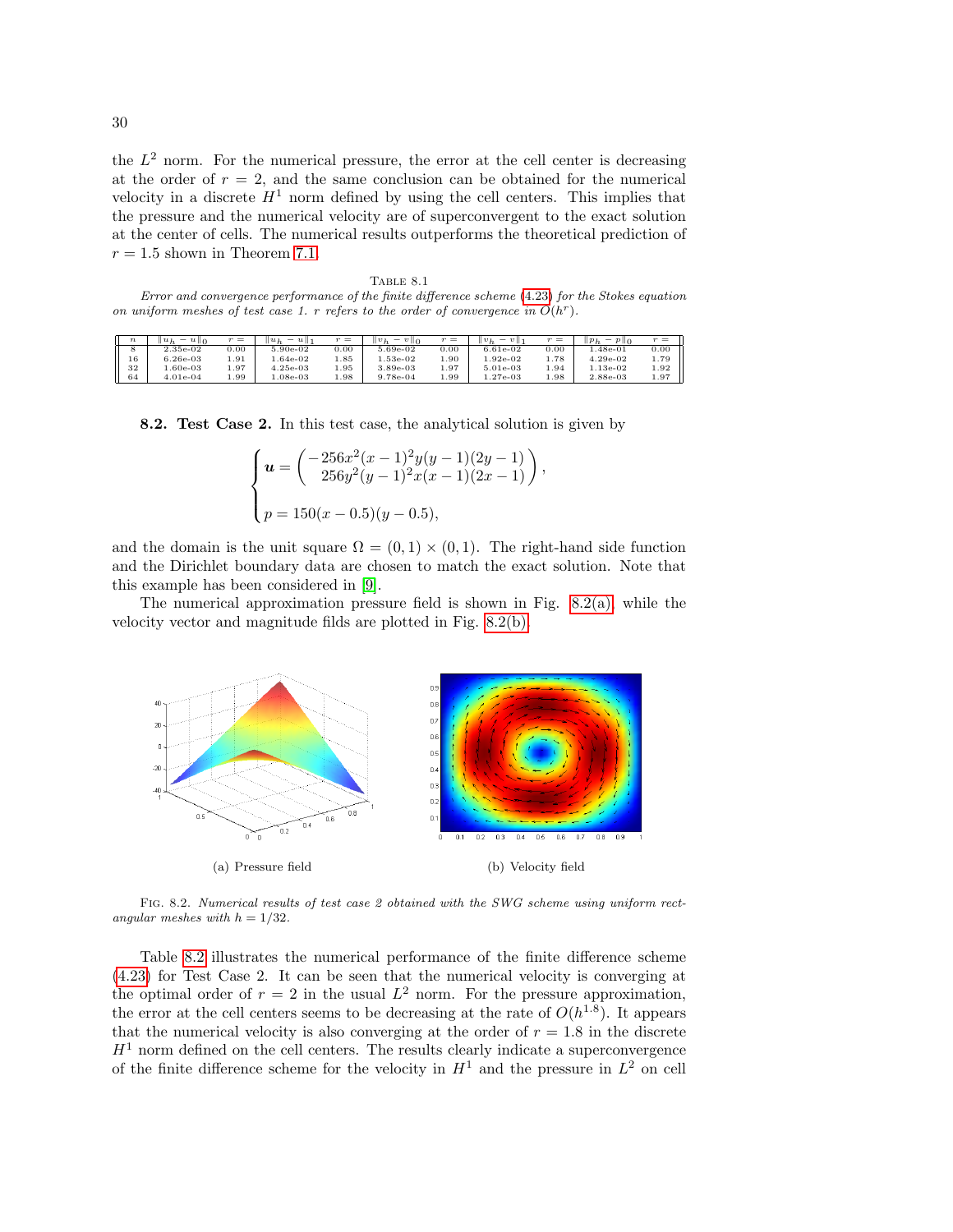centers. Once again, the numerical results outperforms the theoretical prediction of  $r = 1.5$  shown in Theorem [7.1.](#page-24-5)

Table 8.2

<span id="page-30-0"></span>Error and convergence performance of the finite difference scheme [\(4.23\)](#page-13-1) for the Stokes equation on uniform meshes of test case 2. r refers to the order of convergence in  $O(h<sup>r</sup>)$ .

| $\boldsymbol{n}$ | $u \parallel 0$<br>$u_h$<br>$\overline{\phantom{a}}$ | $r =$  | $u_h$<br>$\boldsymbol{u}$ | $r =$ | $v_h$<br>-<br>$v\ _{0}$ | $r =$ | $-v$   <br>$  v_h$ | $r =$ | $  p_h$<br>$\overline{\phantom{a}}$<br>$P \parallel 0$ | $r =$ |
|------------------|------------------------------------------------------|--------|---------------------------|-------|-------------------------|-------|--------------------|-------|--------------------------------------------------------|-------|
|                  | $.03e-01$                                            | 0.00   | $6.26e-01$                | D.OO  | 7.17e-02                | 0.00  | 4.78e-01           | 0.00  | $1.39e + 00$                                           | 0.00  |
| 16               | 2.90e-02                                             | . . 82 | $.97e-01$                 | 1.67  | 2.07e-02                | 1.79  | $.60e-01$          | 1.57  | $4.68e-01$                                             | 1.58  |
| 32               | 7.55e-03                                             | .94    | 5.73e-02                  | 1.78  | 5.43e-03                | 1.93  | 4.88e-02           | 1.72  | $0.43e-01$                                             | 1.71  |
| 64               | $.91e-03$                                            | 1.98   | $.60e-02$                 | 1.84  | $38e-03$                | 1.98  | $1.41$ e-0 $2$     | 1.79  | $4.14e-02$                                             | 1.79  |

8.2.1. Test Case 3: Lid driven Cavity. The lid-driven cavity problem is a benchmark test case for Stokes flow, which has been tested in many existing literatures, including [\[10,](#page-31-8) [12,](#page-31-20) [17,](#page-31-21) [21\]](#page-31-4). In this test case, a uniform mesh with meshsize  $h = 1/32$  is employed in our new finite difference scheme. The source term is  $f = 0$ , and the Dirichlet boundary condition is given as  $u = (1,0)^T$  for  $y = 1, x \in (0,1)$  and  $u = (0, 0)^T$  on the rest of the boundary. The exact solution of lid-driven problem is not known, but the solution is known to have singularity at the corner points  $(0, 1)$ and  $(1, 1)$ . The velocity field and streamlines are plotted in Fig. [8.3\(a\)](#page-12-0) and Fig[.8.3\(b\),](#page-12-3) respectively. The pressure contour plot is shown in Fig. [8.4.](#page-14-1) The shape of streamlines is similar to the result given in [\[10,](#page-31-8) [12,](#page-31-20) [17,](#page-31-21) [21\]](#page-31-4), and the results look quite reasonable.



Fig. 8.3. Numerical results of lid-driven problem obtained with the SWG scheme using uniform rectangular meshes with  $h = 1/32$ .



Fig. 8.4. Numerical results – Pressure contours of lid-driven problem obtained with the SWG scheme using uniform rectangular meshes with  $h = 1/32$ .